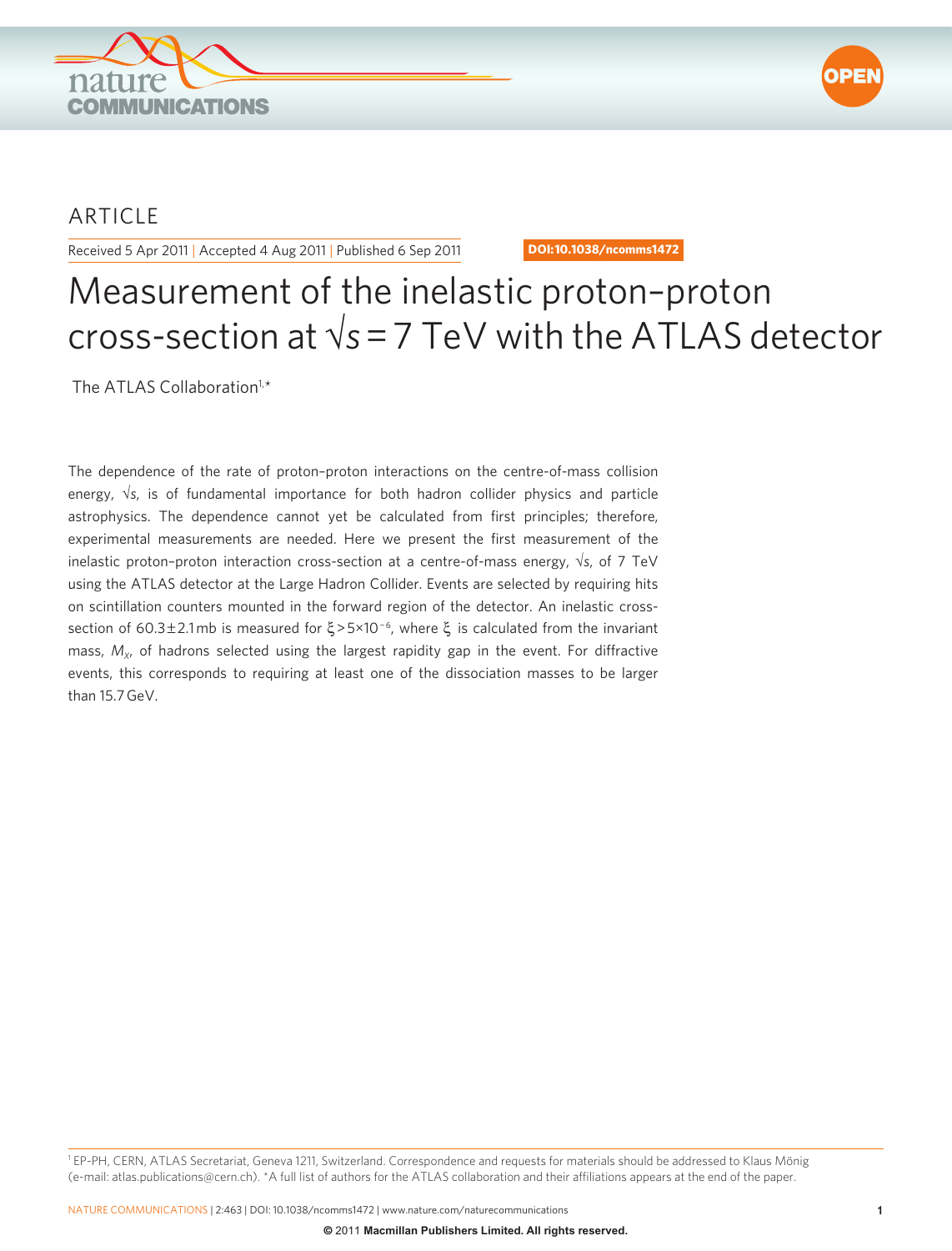S ince the earliest days of particle physics, measurements of the total *pp* and  $p\bar{p}$  cross-sections and their theoretical understanding have been topics of much interest<sup>1</sup>. The cross-sections cannot yet be calculate ince the earliest days of particle physics, measurements of the total  $pp$  and  $p\bar{p}$  cross-sections and their theoretical understanding have been topics of much interest<sup>1</sup>. The cross-secmany approaches have been used to describe the existing measurements. General arguments based on unitarity and analyticity imply a bound (the Froissart bound<sup>[2,3](#page-4-1)</sup>) on the high-energy behaviour of total hadronic cross-sections. This bound is independent of the details of the strong interaction dynamics and states that the total cross-section cannot rise faster than  $\ln^2(s)$ , where  $\sqrt{s}$  is the centre-of-mass energy. Recently, it has been extended to the inelastic cross-section<sup>[4](#page-4-2)</sup>. Existing experimental data<sup>1</sup> show a rise in the hadronic cross-sections with *s*, but it is unclear whether the asymptotic behaviour has already been reached. In this letter, a direct measurement of the inelastic *pp* cross-section at the highest energy collider to date is presented. Measurements of the inelastic *p*-air cross-section in the multi-TeV regime are available from cosmic-ray shower detection experiments<sup>5-8</sup>, and have been used to infer the *pp* cross-section albeit with significant uncertainties. The measurement presented here is of direct relevance for the modelling of high energy cosmic ray showers.

The most common models that describe the data up to  $\sqrt{s} = 1.8$ TeV predict a rise of the total cross-section with a simple power law  $(s^{\alpha(0)-1}$  where  $\alpha(0)$  denotes the Pomeron-trajectory intercept)<sup>9-11</sup> or with a power law depending on ln(*s*) (refs [12–16\)](#page-4-5). Others employ quantum chromodynamics for aspects of the calculation<sup>17-20</sup>. However, although the phenomenological description of the existing data is largely adequate, there are significant uncertainties on the extrapolation to higher energies, partly due to a long-standing 2.7σ discrepancy between the two highest energy collider measurements of the total  $p\bar{p}$  cross-section by  $CDF^{21}$  and by E811 (ref. 22).

The inelastic *pp* cross-section at  $\sqrt{s} = 7$  TeV is measured with data taken by the ATLAS experiment<sup>[23](#page-5-1)</sup> at the Large Hadron Collider (LHC)<sup>24</sup>. The data considered were collected during a single 8hour fill beginning 31 March 2010, corresponding to an integrated luminosity of 20.3±0.7µb−1 and a peak instantaneous luminosity of  $1.2 \times 10^{27}$  cm<sup>-2</sup> s<sup>-1</sup>. The mean number of interactions per crossing in this fill is  $~0.01$ . The analysis uses highly efficient scintillation counters, the minimum bias trigger scintillator (MBTS) detectors, to detect inelastic collisions. They are insensitive to diffractive dissociation processes in which the dissociation systems have small invariant masses,  $M_X$ . Their acceptance corresponds approximately to  $\xi = M_X^2/s > 5 \times 10^{-6}$ , equivalent to  $M_X > 15.7$  GeV for  $\sqrt{s} = 7$  TeV. The cross-section measurement presented here is restricted to this kinematic range. However, to compare the data with previous measurements, an extrapolation of the cross-section is performed to the full  $\xi$  range,  $\xi > m_p^2/s$  where  $m_p$  is the proton mass.

### **Results**

**Acceptance determination**. Monte Carlo (MC) simulations are used to determine the acceptance of the event selection and to assess systematic uncertainties. The detector response to the generated events is simulated using the ATLAS simulation<sup>25</sup> based on Geant4 (ref. 26), and both the simulated and data events are reconstructed and analysed with the same software. The Pythia6 (ref. 27), Pythia8 (ref. [28](#page-5-4)) and Phojet<sup>[29,30](#page-5-5)</sup> generators are used to predict properties of inelastic collisions. These generators distinguish between different processes that contribute to inelastic *pp* interactions: single dissociative (SD) processes,  $pp \rightarrow pX$ , in which one proton dissociates; double dissociative (DD) processes, *pp*→*XY*, in which both protons dissociate with no net colour flow between the systems *X* and *Y*; and non-diffractive (ND) processes in which colour flow is present between the two initial-state protons. The model by Schuler and Sjöstrand<sup>[31](#page-5-6)</sup>, used by Pythia6 and Pythia8, predicts cross-sections of 48.5, 13.7 and 9.3mb for the ND, SD and DD processes, respectively. Whereas the cross-sections used

by Pythia6 and Pythia8 are identical, they differ in the modelling of the hadronic final state. Phojet predicts the corresponding crosssections as 61.6mb (ND), 10.7mb (SD) and 3.9mb (DD). Because of differences in implementation of the interface between large ξ diffractive (SD and DD) processes and ND processes in Pythia and Phojet, the fractional contribution of these processes is a modeldependent quantity. Phojet also includes a 1.1mb contribution from central diffraction (CD),  $pp \rightarrow ppX$ , a process not implemented in Pythia, wherein neither proton dissociates, but the Pomeron– trajectory exchange results in energy loss for the protons and the production of a central system of particles. The MC generators define the inelastic cross-section as the sum of these contributions, and thus Schuler and Sjöstrand (Phojet) predicts an inelastic crosssection of 71.5mb (77.3mb). Other recent predictions for this cross-section at  $\sqrt{s}$  = 7 TeV are 69 mb (ref. 15), 65–67 mb (ref. 17 and personal communication with the author), 68mb (refs 18,19) and 60–75mb (ref. 20).

Although the cross-section measured here is quoted for a restricted ξ-range,  $ξ$  is not directly measured. However, the η coverage of the MBTS implies a lower bound on the range of ξ-values for events that the detectors can observe. To study the acceptance as a function of ξ, MC generators are used. The variable ξ is defined at the particle level by dividing the final state particles from the MC generators into two systems, *X* and *Y*. The mean  $\eta$  of the two particles separated by the largest pseudorapidity gap in the event is used to assign all particles with greater pseudorapidity to one system and all particles with smaller pseudorapidity to the other<sup>[32](#page-5-7)</sup>. The mass,  $M_{XY}$ , of each system is calculated, and the higher mass system is defined as *X* while the lower mass system is defined as *Y*. In the case of SD, *Y* is the non-dissociated proton. The variable ξ is then given by  $\xi = M_x^2/s$  and it is bounded by the elastic limit, satisfying ξ >  $m_p^2$ /s. As expected from kinematic considerations, a strong correlation is observed, independently of the MC model used to determine ξ, between ξ and the pseudorapidity of the hadron from *X* that is farthest from the initial-state proton pseudorapidity. Therefore, the upper limit of the MBTS detector acceptance of  $|\eta|$  < 3.84 (see Methods) can be translated into a limit on the ξ of observed events. Thus the measurement is restricted in its ξ-range; there is no requirement on  $M_Y$ . Several models are used for the dependence of the diffractive cross-sections on ξ. The Schuler and Sjöstrand model has a relatively flat dependence on ξ, whereas the Phojet model predicts a slight decrease with decreasing ξ. Pythia8 has several extra predictions for the ξ-dependence of the diffractive cross-sections that are considered. In the low  $\xi$  regime, Bruni and Ingelman<sup>33</sup> predict a flat ξ-dependence whereas Donnachie and Landshoff (DL)[34](#page-5-9) and Berger *et al.*[35](#page-5-10) predict

$$
\frac{\mathrm{d}\sigma_{SD}}{\mathrm{d}\xi} \propto \frac{1}{\xi^{1+\varepsilon}}\tag{1}
$$

where  $\epsilon = \alpha(0) - 1$ . Values of  $\epsilon$  between 0.06 and 0.10, and of  $\alpha'$ between 0.10 and 0.40GeV−2 are considered for the DL model.  $\alpha'$  is the slope of the Pomeron trajectory that is assumed to be linear such that  $\alpha(t) = \alpha(0) + \alpha' t$ . The DL model with  $\varepsilon = 0.085$  and  $\alpha'$  = 0.25 GeV<sup>-2</sup> with Pythia8 fragmentation is the default model in this analysis, and the other models are used to assess uncertainties in the modelling of diffractive events.

**Cross-section calculation elements**. Experimentally the crosssection is calculated using

$$
\sigma_{\rm inel}(\xi > 5 \times 10^{-6}) = \frac{(N - N_{\rm BG})}{\varepsilon_{\rm trig} \times 1 \, \text{Ldt}} \times \frac{1 - f_{\xi < 5 \times 10^{-6}}}{\varepsilon_{\rm sel}} \tag{2}
$$

where  $N$  is the number of selected events,  $N_{BG}$  is the number of background events,  $f_{\zeta \leq 5 \times 10^{-6}}$  is the fraction of events that pass the event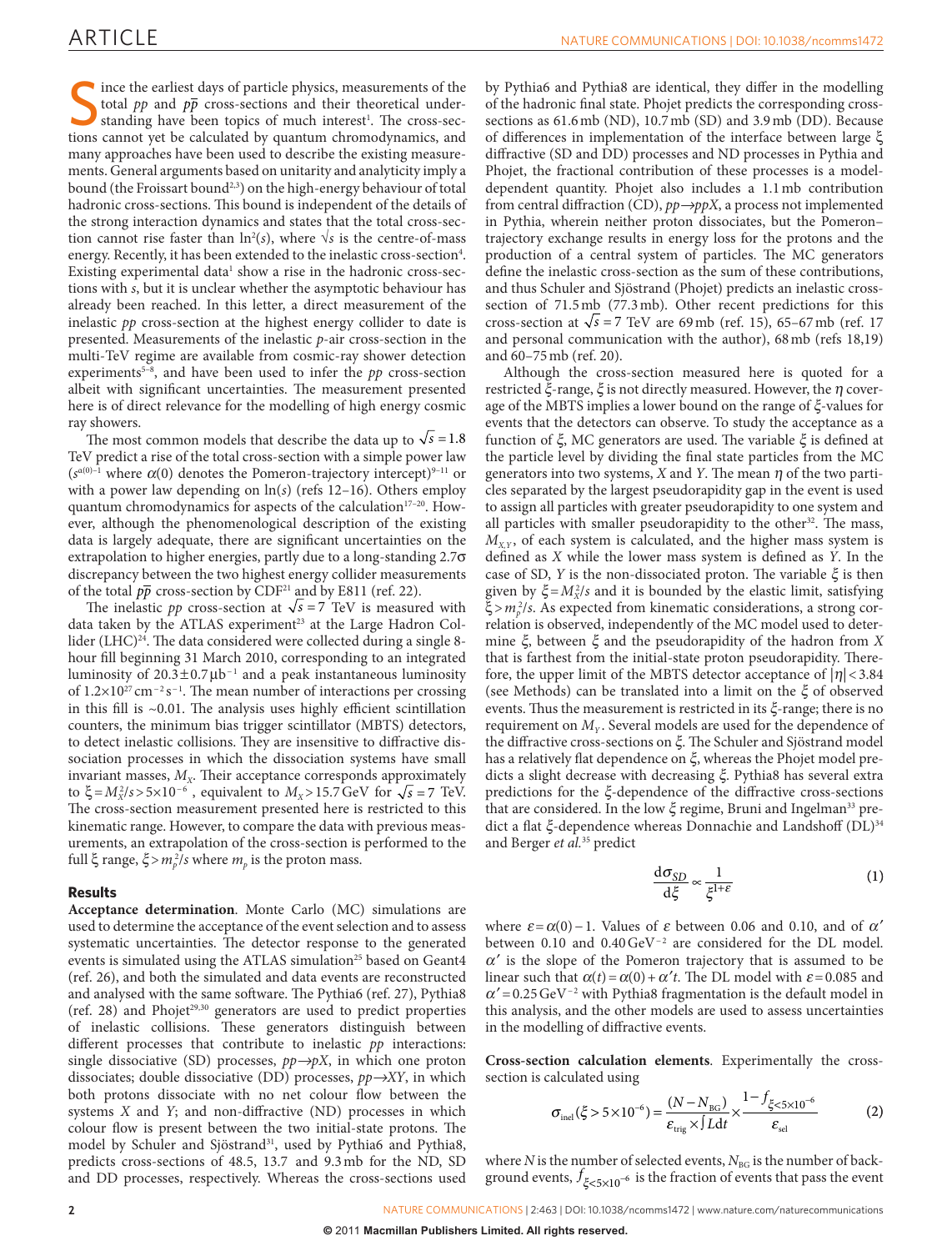selection but have ξ<5×10<sup>-6</sup>, ∫*Ldt* is the integrated luminosity, and  $\varepsilon_{\text{trig}}$  and  $\varepsilon_{\text{sel}}$  are the trigger and offline event selection efficiencies in the selected  $\xi$ -range. For  $\xi$ =5×10<sup>-6</sup>,  $\varepsilon_{\text{sel}}$  is 50%, rising to nearly 100% for  $ξ > 10^{-5}$ . The dependence of the efficiency on  $ξ$  is similar for the SD and DD processes and for different MC generators. The measurement is quoted for ξ*>*5×10−6 that gives the smallest correction factor,  $(1 - f_{\xi < 5 \times 10^{-6}})/\varepsilon_{\text{sel}}$ , and thus yields the smallest systematic uncertainty on the measurement due to the underlying ξ-distribution.

In this measurement,  $N_{BG}$  and  $\varepsilon_{trig}$  are determined directly from the data. The MBTS individual counter efficiencies in the MC simulation are tuned to match the observed efficiencies in data. Then  $\varepsilon_{\text{est}}$ and  $f_{\zeta < 5 \times 10^{-6}}$  are taken from the tuned MC simulation. To reduce the uncertainties in the factors taken from MC simulation, the relative diffractive dissociation cross-section,  $f_D = (\sigma_{SD} + \sigma_{DD} + \sigma_{CD})/\sigma_{inel}$ for each generator is constrained. Each of these steps is described in detail below.

The MBTS functions as a trigger by determining the number of scintillation counters with a signal passing a leading-edge discriminator; in this analysis, at least one trigger signal must be present. In the offline reconstruction, the MBTS signals are fit to obtain the total charge and timing of the signal. The offline event selection requires at least two counters with a charge larger than 0.15 pC. This threshold is set to be well above the noise level, which is well described by a Gaussian centred at zero of width 0.02 pC. This inclusive sample contains 1,220,743 data events. To constrain the diffractive components, a subset of events that have at least two hits on one side of the MBTS detector and no hits on the opposing side (in *z*) are selected. In the data, 122,490 of these single-sided events are observed.

**Backgrounds**. Backgrounds arise from beam-related interactions, such as collisions of the beam with gas particles in the beam-pipe or with material upstream from the detector, and slowly-decaying, collision-induced radiation termed 'afterglow['36](#page-5-11) . Additionally, instrumental noise and cosmic rays provide backgrounds that were studied and found to be negligible for this analysis. The beamrelated backgrounds are determined using the number of selected events collected in this fill with the non-colliding bunches, that is, when only one proton bunch was passing through ATLAS<sup>37</sup>. They are normalized by the ratio of the number of protons in the colliding to the non-colliding bunches. The single-sided selection contains 422±28 background events and the inclusive sample contains  $N_{BG} = 1,574 \pm 54$  background events, corresponding to 0.3% and 0.1% of the total samples, respectively. In addition, there is an in-time afterglow component owing to the scattering of secondary low-energy particles produced in the same collision event that can give extra hits, causing low-activity events to migrate into the selected event sample. This contribution is evaluated to be at most 0.4% for the inclusive, and 3.6% for the single-sided samples, by examining the asymmetry of the absolute timing measurement of the MBTS counters. We conservatively assume a 100% uncertainty on both background sources that covers any residual impact of the afterglow on the background subtraction, any uncertainty in the beam current measurements and the uncertainty due to intime afterglow. The resulting overall uncertainty on the number of background events  $N_{BG}$  is given by the quadratic sum of the two components and is 0.4%.

**Detector efficiency and modelling**. The trigger efficiency of the MBTS detector, with respect to the offline requirement,  $\varepsilon_{\text{trig}}$ , is measured to be  $99.98_{-0.12}^{+0.02}$ % (statistical errors) using events triggered randomly on colliding beams. The systematic uncertainty on  $\varepsilon_{\text{trig}}$  is determined using a second, independent trigger as reference. The difference between the two efficiency determinations leads to a 0.1% uncertainty on the cross-section measurement.

The data and MC simulation agreement in the MBTS counter response is checked using other detector subsystems with overlapping  $\eta$  ranges: charged particles reconstructed by the tracking detector  $(2.09 < |\eta| < 2.5)$ , and calorimeter showers in the inner wheel of the electromagnetic calorimeter  $(2.5 < |\eta| < 3.2)$  and in the forward calorimeter (3.1 <  $|\eta|$  < 3.84). The efficiency with respect to a track (calorimeter energy deposit) to have a signal above the 0.15 pC threshold in the outer (inner) counters is on average 98.5% (97.5%) for the data and a constant 99.4% (98.7%) in the MC simulation. The individual counter efficiencies deviate by up to 2.0% (2.5%) from the average in the data. The MC simulation is corrected to match the data efficiency, and the maximum variations in the counter responses are considered as a systematic uncertainty. This results in a 0.1% uncertainty on the cross-section measurement.

The offline selection efficiency,  $\varepsilon_{\text{sel}}$ , depends on the amount of material traversed by particles before hitting the MBTS detector. The rate of photons (primarily from  $\pi^0$  decays) converting to electrons that are subsequently detected by the MBTS increases with extra material, resulting in an increase of  $\varepsilon_{\text{sel}}$ . Second order effects arise from charged particles scattering out of the MBTS acceptance region (decreasing  $\varepsilon_{\text{sel}}$ ), or charged particles scattering into the acceptance region (increasing  $f_{\zeta < 5 \times 10^{-6}}$ ). Within the tracking volume ( $|\eta|$  < 2.5), the material distribution has been studied using conversion electrons and  $K_s^0 \to \pi^+\pi^-$  decays, and is known to better than  $\pm$  5% in the central region of the detector and to  $\pm$  30% for  $2.2 < |\eta| < 2.5$  (ref. 38). In the region  $|\eta| > 2.5$ , the material is dominated by the cooling and electrical services to the silicon pixel detector, and an uncertainty of ±40% is assumed. This is validated *in-situ* using the fraction of events wherein we observe significant energy in the forward calorimeters but no signal (above noise) in the MBTS detector. The resulting systematic uncertainty on the cross-section is 0.2%.

Misalignments of the MBTS detector with respect to the nominal centre of the detector could change the event selection efficiency for a particular value of ξ. Misalignments of up to 10mm were considered and found to have a negligible impact. A misalignment of 10mm is conservative compared with the survey precision and any known misalignments within the ATLAS experiment $^{23}$  $^{23}$  $^{23}$ .

**Fractional diffractive event contribution**. The fractional contribution of diffractive events,  $f<sub>D</sub>$ , is constrained by the ratio of singlesided to inclusive events,  $R_{ss}$ . The MC generators predict that less than 1% of the ND process pass the single-sided event selection, whereas 27–41% of the SD and DD processes pass the single-sided selection. For all models, the inclusive sample is dominated by ND events; therefore, the ratio of single-sided to inclusive events is sensitive to the relative fraction of diffractive events.

The measured  $R_{ss}$  in the data is  $R_{ss} = [10.02 \pm 0.03 \text{(stat.)} \, \frac{+0.1}{-0.4} \text{(syst.)}]\%$ , where the systematic error includes the uncertainties on the backgrounds, the MBTS response and the material.

[Figure 1](#page-3-0) compares the observed value of  $R_{\rm ss}$  to the predictions of several models as a function of  $f_D$ . The intersection of the  $R_{ss}$  value measured in data with the prediction is used as the central value of  $f<sub>D</sub>$  for each model. The systematic uncertainty on  $f<sub>D</sub>$  is determined by the maximum and minimum values consistent with the 1σ uncertainty on the data when varying the double- to single-dissociation event ratio between 0 and 1. The resulting value using the default DL model is  $f_D = 26.9^{+2.5}_{-1.0}\%$ .

**Uncertainty on acceptance**. The acceptance calculation relies on the MC generators to provide an adequate description of the particle multiplicity in the acceptance region. The validity of the MC description is assessed by examining the hit multiplicity in the MBTS detector in the inclusive and single-sided event samples as shown in [Figure 2.](#page-3-1) Whereas none of the generators gives a perfect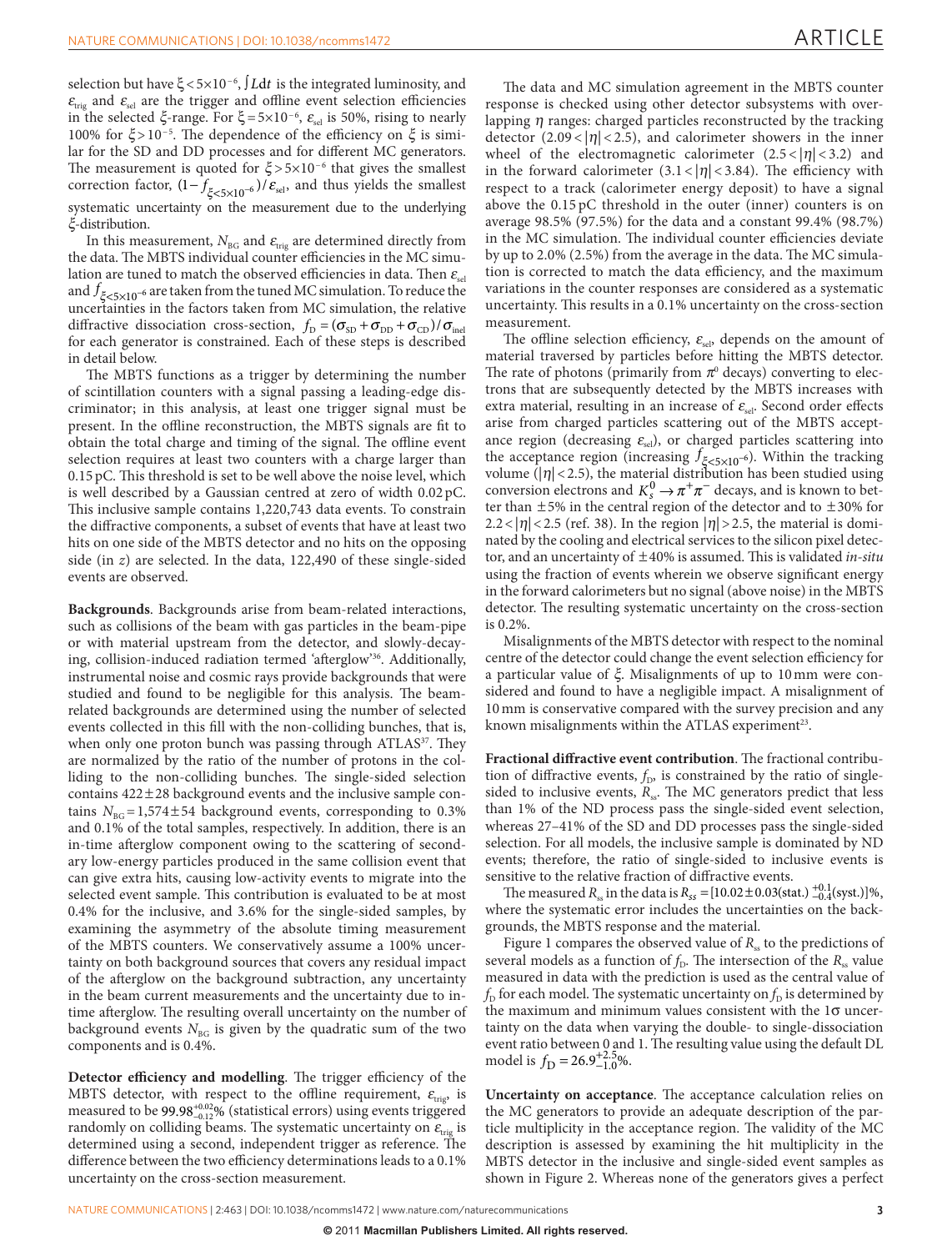

<span id="page-3-0"></span>**Figure 1 | Dependence of the fraction of single-sided events (** $R_s$ **) on the relative diffractive contribution (f<sub>D</sub>).** The ratio of the single-sided to inclusive event sample  $R_{ss}$  as a function of the fractional contribution of diffractive events,  $f_{\text{D}}$ , to the inelastic cross-section. The data value for  $R_{\rm ss}$  is shown as the horizontal line with its systematic uncertainties (grey band). Also shown are predictions of several models as a function of an assumed value of  $f_{\text{D}}$ . For all three DL predictions, the  $\alpha'$  value is 0.25 GeV<sup>-2</sup>. The default  $f<sub>D</sub>$  values are indicated by the markers; they are 32.2% for all models except Phojet that uses 20.2%.

description, the data lie between the models at low multiplicity that is most important for the measurement.

The inclusive sample, which is dominated by non-diffractive events, is reasonably well described by the MC. In addition, inclu-sive charged particle properties have been studied extensively in<sup>[37,38](#page-5-12)</sup> that show that the Monte Carlo generators describe the data well. Differences in the acceptance for non-diffractive events were studied with several variations of the Pythia6 tuning parameters and were shown to be negligible.

The single-sided sample is dominated by diffractive events. The default DL model describes it well, giving confidence in the diffractive modelling. We use the difference in the MC correction factor determined with Pythia8 and Pythia6 as the uncertainty due to the fragmentation model, leading to a 0.4% uncertainty on the crosssection. The maximum difference between the default DL model and all other models is taken as the uncertainty due to the underlying  $\xi$  distribution. Variations of  $\alpha'$  have a negligible effect on the acceptance. Among all the models considered, the Phojet model gives the largest difference in the correction factor, leading to a 0.4% uncertainty on the cross-section.

**Inelastic cross-section**. The final result for the measured inelastic cross-section is calculated using the default DL model of  $\varepsilon$ =0.085 and  $\alpha'$  =0.25, which yields  $f_D$  =26.9%,  $\varepsilon_{\text{sel}}$  =98.77%, and  $f_{\zeta \le 5 \times 10^{-6}} = 0.96\%$ . Together with  $\varepsilon_{\text{trig}} = 99.98\%$ ,  $N = 1,220,743$ ,  $N_{\text{BG}} = 1,574$  and  $\int Ldt = 20.25 \,\mu\text{b}^{-1}$  this results in  $\sigma_{\text{inel}}(\xi > 5 \times 10^{-6}) =$  $60.3 \pm 0.05(stat.) \pm 0.5(syst.) \pm 2.1(lumi.) mb.$ 

The systematic uncertainty includes all contributions discussed above and listed in [Table 1.](#page-3-2) The dominant uncertainty arises from the luminosity calibration and is quoted separately.

### **Discussion**

The measurement is compared with the predictions in [Figure 3](#page-4-7) and [Table 2](#page-3-2). The predictions by the Schuler-Sjöstrand model (66.4mb) and the Phojet model (74.2mb) are both higher than the data. The prediction of 51.8–56.2mb by Ryskin *et al.*[17](#page-4-6) and personal communication, is slightly lower than the data.

To compare with previous measurements and analytic models, the fractional contribution to the inelastic cross-section of events



<span id="page-3-1"></span>**Figure 2 | MBTS multiplicity distributions.** The MBTS multiplicity distribution in the data (filled circles) compared with MC expectations for the inclusive (**a**) and single-sided (**b**) samples for several MC models (histograms), using the fitted  $f<sub>D</sub>$  values. The band around the data indicates the systematic uncertainty due to the MBTS detector response and the amount of material in front of the MBTS detector. For all three DL predictions, the  $\alpha'$  value is 0.25 GeV<sup>-2</sup>.

#### <span id="page-3-2"></span>**Table 1 | Systematic uncertainties.**

| Source               | Uncertainty (%) |
|----------------------|-----------------|
| Trigger efficiency   | 0.1             |
| <b>MBTS</b> response | 0.1             |
| Beam background      | 0.4             |
| t,                   | 0.3             |
| MC multiplicity      | 0.4             |
| &-Distribution       | 0.4             |
| Material             | 0.2             |
| Luminosity           | 3.4             |
| Total                | 3.5             |

passing the ξ>5×10−6 cut is determined from the models and used to extrapolate the measurement to the full inelastic crosssection. This fraction is 87.3% for the default model of DL with  $\varepsilon$ =0.085 and  $\alpha'$ =0.25. The other models considered give fractions ranging from 96% (Phojet) to 86% (DL with  $\varepsilon$ =0.10). Recent calculations also yield values between 79 and 84% (ref. 17). Thus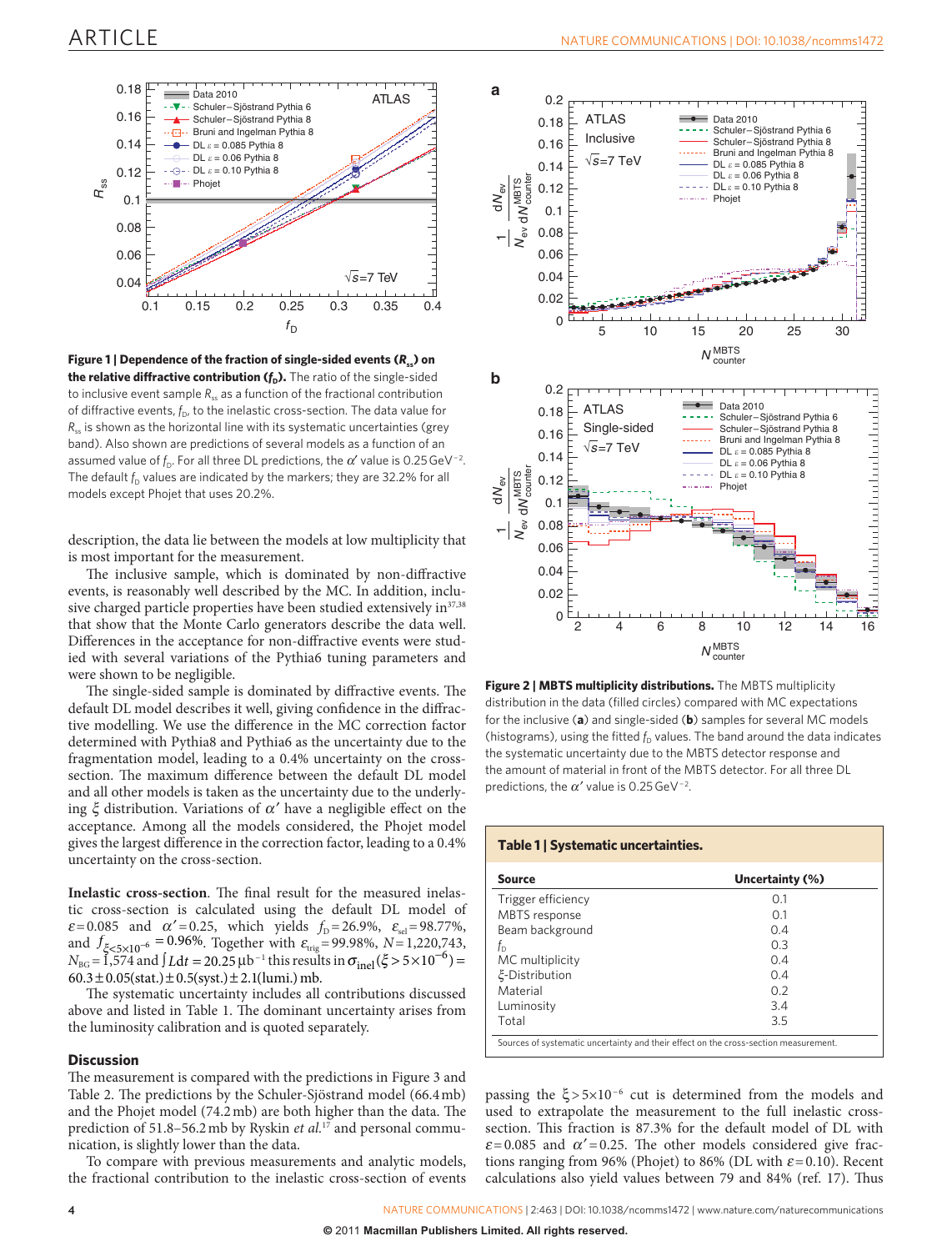

<span id="page-4-7"></span>**Figure 3 | The inelastic cross-section versus √***s***.** The ATLAS measurement for ξ>5×10−6 is shown as the red-filled circle and compared with the predictions of Schuler and Sjöstrand and Phojet for the same phase space. Data (filled circles for *pp* data and unfilled circles for *pp* data) from several experiments are compared with the predictions of the *pp* inelastic cross-section from Schuler and Sjöstrand<sup>[31](#page-5-6)</sup> (as used by Pythia), by Block and Halzen<sup>[15](#page-4-8)</sup> and by Achilli et al.<sup>[20](#page-5-13)</sup> An extrapolation from the measured range of ξ>5×10<sup>-6</sup> to the full inelastic cross-section using the acceptance of 87±10% is also shown (blue-filled triangle) based on the model by Donnachie and Landshoff for  $\varepsilon$  = 0.085 for d $\sigma$ /dξ. The experimental uncertainty is indicated by the error bar whereas the total (including the extrapolation uncertainty) is represented by the blue-shaded area.

87.3% is taken as the default value for this fraction and an uncertainty of 10% is taken because of the extrapolation uncertainty on the ξ-dependence. The resulting inelastic cross-section value is  $\sigma_{\text{inel}} = 69.1 \pm 2.4 \text{(exp.)} \pm 6.9 \text{(extr.)}$  mb where the experimental uncertainty includes the statistical and experimental systematic errors, and the extrapolation uncertainty results from the uncertainty on the ξ-dependence of the cross-section.

This result is shown in [Figure 3](#page-4-7) and compared with several theoretical predictions and a variety of data at lower √*s*. The measurement within the kinematic range ξ>5×10−6 is significantly lower than the predictions of Schuler and Sjöstrand and Phojet. The extrapolated value agrees within the large extrapolation uncertainty with the predictions from Pythia, which uses a power law dependence on *√s*. It also agrees with Block and Halzen<sup>15</sup> (which has a logarithmic √*s* dependence), and with other recent theoretical predictions that vary between 60 and 72mb (refs 17–20). It should be stressed that this extrapolation relies on the prediction of the ξ-dependence of the cross-section.

The measurement and a variety of theoretical predictions are also summarized in [Table 2.](#page-4-9)

In conclusion, a first measurement of the inelastic cross-section has been presented for *pp* collisions at  $\sqrt{s}$  = 7 TeV with a precision of 3.5%. The measurement is limited to the kinematic range corresponding to the detector acceptance: ξ>5×10−6 . Phenomenological predictions for both a power law dependence and a logarithmic rise of the cross-section with energy are consistent with the measurement.

#### **Methods**

**The ATLAS detector**. All measurements in this letter are made with the ATLAS detector, which is described in detail elsewhere<sup>[23](#page-5-1)</sup>. Here the detector coordinate system and sub-detectors relevant to this measurement are described.

ATLAS uses a right-handed coordinate system with its origin at the nominal interaction point in the centre of the detector and the *z*-axis aligned along the LHC beam pipe. The *x*-axis points from the interaction point to the centre of the LHC ring, and the *y*-axis points upward. Cylindrical coordinates (*r*,φ) are used in the transverse plane,  $\phi$  being the azimuthal angle around the beam pipe. The pseudorapidity is defined in terms of the polar angle  $\theta$  as  $\eta = -\ln \tan(\theta/2)$ .

### <span id="page-4-9"></span>**Table 2 | Comparisons of the inelastic cross-section with predictions.**

| $\sigma(\xi > 5 \times 10^{-6})$ (mb) |                                      |  |
|---------------------------------------|--------------------------------------|--|
| ATLAS Data 2010                       | $60.33 \pm 2.10$ (exp.)              |  |
| Schuler and Sjöstrand                 | 66.4                                 |  |
| Phojet                                | 74.2                                 |  |
| Ryskin et al.                         | $51.8 - 56.2$                        |  |
| $\sigma(\xi > m_{n}^{2}/s)$ (mb)      |                                      |  |
| ATI AS Data 2010                      | 69.1 $\pm$ 2.4(exp) $\pm$ 6.9(extr.) |  |
| Schuler and Sjöstrand                 | 71.5                                 |  |
| Phojet                                | 77.3                                 |  |
| <b>Block and Halzen</b>               | $69.0 \pm 1.3$                       |  |
| Ryskin et al.                         | $65.2 - 67.1$                        |  |
| Gotsman et al.                        | 68                                   |  |
| Achilli et al.                        | $60 - 75$                            |  |

Measurement and theoretical predictions of the inelastic cross-section for the restricted kinematic range, ξ>5×10−6 , and for the full kinematic range, ξ>*mp* 2 /*s*. The experimental uncertainty (exp.) includes the statistical, systematic and luminosity uncertainties. The extrapolation uncertainty (extr.) only applies to the full kinematic range and is listed separately.

At the interaction point, the beam-line is surrounded by a tracking detector, which uses silicon pixel, silicon strip, and straw tube technologies, and is embedded in a 2-T magnetic field. The tracking system covers the pseudorapidity range  $|\eta|$  < 2.5. It is surrounded by electromagnetic and hadronic calorimeters covering  $|\eta|$  < 3.2, which are complemented by a forward hadronic calorimeter covering  $3.1 < |\eta| < 4.9$ . MBTS detectors, the primary detectors used in this measurement, are mounted in front of the endcap calorimeters on both sides of the interaction point at  $z = \pm 3.56$  m and cover the range  $2.09 < |\eta| < 3.84$ . Each side consists of 16 independent counters divided into two rings; the inner 8 counters cover the rapidity range  $2.83 < |\eta| < 3.84$  and the outer 8 counters cover the range  $2.09 < |\eta| < 2.83$ . Each individual counter spans 45° of the azimuthal angle (φ), and 31 out of 32 counters were operational.

The luminosity is measured using a Cherenkov light detector, LUCID, which is located at  $z = \pm 17$  m. The luminosity calibration has been determined during dedicated van der Meer beam scans to a precision of 3.4% using the technique described in ref. 36.

#### **References**

- <span id="page-4-0"></span>1. Nakamura, K., *et al.* & Particle Data Group. The review of particle physics Ch. 41, pg 385–401 *J. Phys. G* **37,** 075021 (2010).
- <span id="page-4-1"></span>2. Froissart, M. Asymptotic behavior and subtractions in the Mandelstam representation. *Phys. Rev.* **3,** 1053–1057 (1961).
- 3. Martin, A. Extension of the axiomatic analyticity domain of scattering amplitudes by unitarity-I. *Nuovo cimento* **42,** 930–953 (1966).
- <span id="page-4-2"></span>4. Martin, A. Froissart bound for inelastic cross sections. *Phys. Rev. D* **80,** 065013–065018 (2009).
- <span id="page-4-3"></span>5. Baltrusaitis, R. M. *et al.* Total Proton-Proton Cross Section at  $s^{1/2}$ =30 TeV. *Phys. Rev. Lett.* **52,** 1380–1383 (1984).
- Honda, M. *et al.* Inelastic cross section for p-air collisions from air shower experiments and total cross section for p-p collisions up to √*s*=24 TeV. *Phys. Rev. Lett.* **70,** 525–528 (1993).
- 7. Knurenko, S. P. *et al.* Cosmic Ray Energy Spectrum in the Region of 1015-1017 eV. *Proceedings of 27th ICRC (Salt Lake City)* **1,** 372 (2001).
- 8. Belov, K. & for the Hires Collaboration p-air Cross-Section Measurement at 1018.5 eV. *Nucl. Phys. B (Proc. Suppl.)* **151,** 197–204 (2006).
- <span id="page-4-4"></span>9. Collins, P. D. B. *An Introduction to Regge Theory and High Energy Physics* (Cambridge University Press, 1977).
- 10. Donnachie, A. & Landshoff, P. V. Total cross sections. *Phys. Lett. B* **296,** 227–232 (1992).
- 11. Donnachie, A. & Landshoff, P. V. Does the hard pomeron obey Regge factorization? *Phys. Lett. B* **595,** 393–399 (2004).
- <span id="page-4-5"></span>12. Block, M. M., Kang, K. & White, A. R. The current status of high-energy elastic scattering. *Int. J. Mod. Phys* **A7,** 4449–4476 (1992).
- 13. Block, M. M. & Cahn, R. N. High-Energy p anti-p and p p Forward Elastic Scattering and Total Cross-Sections. *Rev. Mod. Phys.* **57,** 563–712 (1985).
- 14. Block, M. M. Hadronic forward scattering: Predictions for the Large Hadron Collider and cosmic rays. *Phys. Rep.* **436,** 71–215 (2006).
- <span id="page-4-8"></span>15. Block, M. M. & Halzen, F. Forward hadronic scattering at 7 TeV: An update on predictions for the LHC. *Phys. Rev. D* **83,** 077901 (2011).
- 16. Cudell, J. R., Kang, K. & Kim, S. K. Bounds on the soft pomeron intercept. *Phys. Lett. B* **395,** 311–331 (1997).
- <span id="page-4-6"></span>17. Ryskin, M., Martin, A. & Khoze, V. High-energy strong interactions: from 'hard' to 'soft'. *Eur. Phys. J.* **C71,** 1617–1653 (2011).

nature communications | 2:463 | DOI: 10.1038/ncomms1472 | www.nature.com/naturecommunications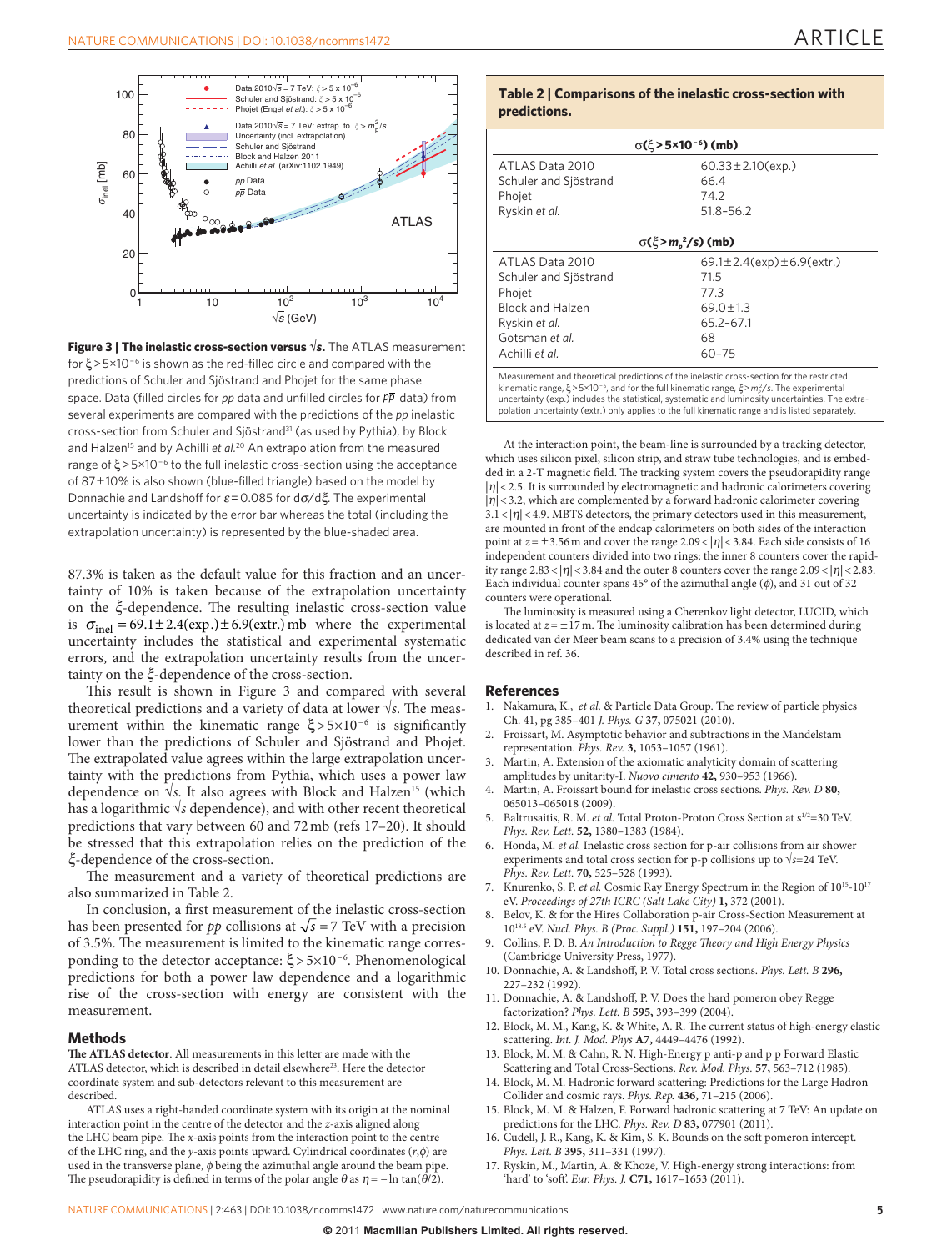- 18. Gotsman, E., Levin, E., Maor, U. & Miller, J. S. A QCD motivated model for soft interactions at high energies. *Eur. Phys. J. C* **57,** 689–709 (2008).
- 19. Gotsman, E., Levin, E. & Maor, U. N=4 SYM and QCD motivated approach to soft interactions at high energies. *Eur. Phys. J. C* **71,** 1553–1589 (2011).
- <span id="page-5-13"></span>20. Achilli, A. *et al.* Total and inelastic cross-sections at LHC at CM energy of 7 TeV and beyond. *Phys. Rev. D* (in press).
- <span id="page-5-0"></span>21. Abe, F., *et al.* & CDF Collaboration. Measurement of the antiproton-proton total cross section at *s*=546 and 1800GeV. *Phys. Rev. D* **50,** 5550–5561 (1994).
- 22. Avila, C., *et al.* & E811 Collaboration. A Measurement of the protonantiproton total cross-section at √*s*=1.8-TeV. *Phys. Lett. B* **445,** 419–422 (1999).
- <span id="page-5-1"></span>23. ATLAS Collaboration. The ATLAS Experiment at the CERN Large Hadron Collider. *JINST* **3,** S08003 (2008).
- <span id="page-5-2"></span>24. Evans, L., & Bryant, P. (ed.) LHC Machine. *JINST* **3,** S08001 (2008).
- <span id="page-5-3"></span>25. ATLAS Collaboration. The ATLAS Simulation Infrastructure. *Eur. Phys. J. C* **70,** 823–874 (2010).
- 26. Agostinelli, S., *et al.* & GEANT4 Collaboration GEANT4: A simulation toolkit. *Nucl. Instr. Meth. A* **506,** 250303 (2003).
- 27. PYTHIA version 6.421. Sjostrand, T., Mrenna, S. & Skands, P. PYTHIA 6.4 Physics and Manual. *JHEP* **05,** 026–602 (2006).
- <span id="page-5-4"></span>28. PYTHIA version 8.135. Sjostrand, T., Mrenna, S. & Skands, P. A Brief Introduction to PYTHIA 8.1. *Comput. Phys. Commun.* **178,** 852–867 (2008).
- <span id="page-5-5"></span>29. Engel, R. Photoproduction within the two component dual parton model. *Z. Phys. C* **66,** 203–214 (1995).
- 30. Engel, R. & Ranft, J. Hadronic photon-photon interactions at high energies. *Phys. Rev. D* **54,** 4244–4262 (1996).
- <span id="page-5-6"></span>31. Schuler, G. & Sjöstrand, T. Hadronic diffractive cross sections and the rise of the total cross section. *Phys. Rev. D* **49,** 2257–2267 (1994).
- <span id="page-5-7"></span>32. Adloff, C., *et al.* & H1 Collaboration. Diffraction dissociation in photoproduction at HERA. *Z. Phys. C* **74,** 221–236 (1997).
- <span id="page-5-8"></span>33. Bruni, P. & Ingelman, G. Diffractive W and Z production at p anti-p colliders and the pomeron parton content. *Phys. Lett. B* **311,** 317–323 (1993).
- <span id="page-5-9"></span>34. Donnachie, A. & Landshoff, P. V. Elastic scattering and diffraction dissociation. *Nucl. Phys. B* **244,** 322–340 (1984).
- <span id="page-5-10"></span>35. Berger, E. L. *et al.* Diffractive hard scattering. *Nucl. Phys. B* **286,** 704–750 (1987).
- <span id="page-5-11"></span>36. ATLAS Collaboration. Luminosity determination in pp Collisions at  $\sqrt{s}$  =7 TeV using the ATLAS detector at the LHC. *Eur. Phys. J. C* **71,** 1630–1654 (2011).
- <span id="page-5-12"></span>37. ATLAS Collaboration. Charged-particle multiplicities in pp interactions at √*s*=900GeV measured with the ATLAS detector at the LHC. *Phys. Lett. B* **688,** 21–42 (2010).
- 38. ATLAS Collaboration. Charged-particle multiplicities in pp interactions measured with the ATLAS detector at the LHC. *New J. Phys. B* **13,** 053033– 053103 (2011).

### **Acknowledgements**

We thank CERN for the efficient commissioning and operation of the LHC during this initial high-energy data-taking period as well as the support staff from our institutions without whom ATLAS could not be operated efficiently. We also thank T. Sjöstrand, M. Ryskin and V. Khoze for their help on the theoretical aspects of the analysis. We acknowledge the support of ANPCyT, Argentina; YerPhI, Armenia; ARC, Australia; BMWF, Austria; ANAS, Azerbaijan; SSTC, Belarus; CNPq and FAPESP, Brazil; NSERC, NRC and CFI, Canada; CERN; CONICYT, Chile; CAS, MOST and NSFC, China; COLCIENCIAS, Colombia; MSMT CR, MPO CR and VSC CR, Czech Republic; DNRF, DNSRC and Lundbeck Foundation, Denmark; ARTEMIS, European Union; IN2P3-CNRS, CEA-DSM/IRFU, France; GNAS, Georgia; BMBF, DFG, HGF, MPG and AvH Foundation, Germany; GSRT, Greece; ISF, MINERVA, GIF, DIP and Benoziyo Center, Israel; INFN, Italy; MEXT and JSPS, Japan; CNRST, Morocco; FOM and NWO, Netherlands; RCN, Norway; MNiSW, Poland; GRICES and FCT, Portugal; MERYS (MECTS), Romania; MES of Russia and ROSATOM, Russian Federation; JINR; MSTD, Serbia; MSSR, Slovakia; ARRS and MVZT, Slovenia; DST/NRF, South Africa; MICINN, Spain; SRC and Wallenberg Foundation, Sweden; SER, SNSF and Cantons of Bern and Geneva, Switzerland; NSC, Taiwan; TAEK, Turkey; STFC, the Royal Society and Leverhulme Trust, United Kingdom; and DOE and NSF, United States of America. The crucial computing support from all WLCG partners is acknowledged gratefully, in particular from CERN and the ATLAS Tier-1 facilities at TRIUMF (Canada), NDGF (Denmark, Norway, Sweden), CC-IN2P3 (France), KIT/GridKA (Germany), INFN-CNAF (Italy), NL-T1 (Netherlands), PIC (Spain), ASGC (Taiwan), RAL (UK) and BNL (USA) and in the Tier-2 facilities worldwide.

### **Author contributions**

All authors have contributed to the publication, being variously involved in designing and building the detector, writing offline software, operating and calibrating the detector and analysing the analysis of the processed data.

### **Additional information**

**Supplementary Information** accompanies this paper at http://www.nature.com/ naturecommunications

**Competing financial interests:** The authors declare no competing financial interests.

**Reprints and permission** information is available online at http://npg.nature.com/ reprintsandpermissions/

**How to cite this article:** The ATLAS Collaboration, Measurement of the inelastic proton–proton cross-section at  $\sqrt{s}$  = 7 TeV with the ATLAS detector. *Nat. Commun.* 2:463 doi: 10.1038/ncomms1472 (2011).

**License:** This work is licensed under a Creative Commons Attribution-NonCommercial-Share Alike 3.0 Unported License. To view a copy of this license, visit http:// creativecommons.org/licenses/by-nc-sa/3.0/

G. Aad<sup>48</sup>, B. Abbott<sup>111</sup>, J. Abdallah<sup>11</sup>, A.A. Abdelalim<sup>49</sup>, A. Abdesselam<sup>118</sup>, O. Abdinov<sup>10</sup>, B. Abi<sup>112</sup>, M. Abolins<sup>88</sup>, H. Abramowicz<sup>153</sup>, H. Abreu<sup>115</sup>, E. Acerbi<sup>89</sup>a,89b B.S. Acharya<sup>164a,164b</sup>, D.L. Adams<sup>24</sup>, T.N. Addy<sup>56</sup>, J. Adelman<sup>175</sup>, M. Aderholz<sup>99</sup>, S. Adomeit<sup>98</sup>, P. Adragna<sup>75</sup>, T. Adye<sup>129</sup>, S. Aefsky<sup>22</sup>, J.A. Aguilar-Saavedra<sup>124b,a</sup>, M. Aharrouche<sup>81</sup>, S.P. Ahlen<sup>21</sup>, F. Ahles<sup>48</sup>, A. Ahmad<sup>148</sup>, M. Ahsan<sup>40</sup>, G. Aielli<sup>133a,133b</sup>, T. Akdogan<sup>18a</sup>, T.P.A. Åkesson<sup>79</sup>, G. Akimoto<sup>155</sup>, A.V. Akimov<sup>94</sup>, A. Akiyama<sup>67</sup>, M.S. Alam<sup>1</sup>, M.A. Alam<sup>76</sup>, S. Albrand<sup>55</sup>, M. Aleksa<sup>29</sup>, I.N. Aleksandrov<sup>65</sup>, F. Alessandria<sup>89a</sup>, C. Alexa<sup>25a</sup>, G. Alexander<sup>153</sup>, G. Alexandre<sup>49</sup>, T. Alexopoulos<sup>9</sup>, M. Alhroob<sup>20</sup>, M. Aliev<sup>15</sup>, G. Alimonti<sup>89a</sup>, J. Alison<sup>120</sup>, M. Aliyev<sup>10</sup>, P.P. Allport<sup>73</sup>, S.E. Allwood-Spiers<sup>53</sup>, J. Almond<sup>82</sup>, A. Aloisio<sup>102a,102b</sup>, R. Alon<sup>171</sup>, A. Alonso<sup>79</sup>, M.G. Alviggi<sup>102a,102b</sup>, K. Amako<sup>66</sup>, P. Amaral<sup>29</sup>, C. Amelung<sup>22</sup>, V.V. Ammosov<sup>128</sup>, A. Amorim<sup>124a,b</sup>, G. Amorós<sup>167</sup>, N. Amram<sup>153</sup>, C. Anastopoulos<sup>139</sup>, T. Andeen<sup>34</sup>, C.F. Anders<sup>20</sup>, K.J. Anderson<sup>30</sup>, A. Andreazza<sup>89a,89b</sup>, V. Andrei<sup>58a</sup>, M-L. Andrieux<sup>55</sup>, X.S. Anduaga<sup>70</sup>, A. Angerami<sup>34</sup>, F. Anghinolfi<sup>29</sup>, N. Anjos<sup>124a</sup>, A. Annovi<sup>47</sup>, A. Antonaki<sup>8</sup>, M. Antonelli<sup>147</sup>, S. Antonelli<sup>19a,19b</sup>, A. Antonov<sup>96</sup>, J. Antos<sup>144b</sup>, F. Anulli<sup>132a</sup>, S. Aoun<sup>83</sup>, L. Aperio Bella<sup>4</sup>, R. Apolle<sup>118</sup>, G. Arabidze<sup>88</sup>, I. Aracena<sup>143</sup>, Y. Arai<sup>66</sup>, A.T.H. Arce<sup>44</sup>, J.P. Archambault<sup>28</sup>, S. Arfaoui<sup>29,c</sup>, J-F. Arguin<sup>14</sup>, E. Arik<sup>18a,‡</sup>, M. Arik<sup>18a</sup>, A.J. Armbruster<sup>87</sup>, O. Arnaez<sup>81</sup>, C. Arnault<sup>115</sup>, A. Artamonov<sup>95</sup>, G. Artoni<sup>132a,132b</sup>, D. Arutinov<sup>20</sup>, S. Asai<sup>155</sup>, R. Asfandiyarov<sup>172</sup>, S. Ask<sup>27</sup>, B. Åsman<sup>146a,146b, L. Asquith<sup>5</sup>, K. Assamagan<sup>24</sup>,</sup> A. Astbury<sup>169</sup>, A. Astvatsatourov<sup>52</sup>, G. Atoian<sup>175</sup>, B. Aubert<sup>4</sup>, B. Auerbach<sup>175</sup>, E. Auge<sup>115</sup>, K. Augsten<sup>127</sup>, M. Aurousseau<sup>145a</sup>, N. Austin<sup>73</sup>, R. Avramidou<sup>9</sup>, D. Axen<sup>168</sup>, C. Ay<sup>54</sup>, G. Azuelos<sup>93,d</sup>, Y. Azuma<sup>155</sup>, M.A. Baak<sup>29</sup>, G. Baccaglioni<sup>89a</sup>, C. Bacci<sup>134a,134b</sup>, A.M. Bach<sup>14</sup>, H. Bachacou<sup>136</sup>, K. Bachas<sup>29</sup>, G. Bachy<sup>29</sup>, M. Backes<sup>49</sup>, M. Backhaus<sup>20</sup>, E. Badescu<sup>25a</sup>, P. Bagnaia<sup>132a,132b</sup>, S. Bahinipati<sup>2</sup>, Y. Bai $^{22a}$ , D.C. Bailey<sup>158</sup>, J.T. Baines<sup>129</sup>, O.K. Baker<sup>175</sup>, M.D. Baker<sup>24</sup>, S. Baker<sup>77</sup>, F. Baltasar Dos Santos Pedrosa<sup>29</sup>, E. Banas<sup>38</sup>, P. Banerjee<sup>93</sup>, Sw. Banerjee<sup>169</sup>, D. Banfi<sup>29</sup>, A. Bangert<sup>137</sup>, V. Bansal<sup>169</sup>, H.S. Bansil<sup>17</sup>, L. Barak<sup>171</sup>, S.P. Baranov<sup>94</sup>, A. Barashkou<sup>65</sup>, A. Barbaro Galtieri<sup>14</sup>, T. Barber<sup>27</sup>, E.L. Barberio<sup>86</sup>, D. Barberis<sup>50a,50b</sup>, M. Barbero<sup>20</sup>, D.Y. Bardin<sup>65</sup>, T. Barillari<sup>99</sup>, M. Barisonzi<sup>174</sup>, T. Barklow<sup>143</sup>, N. Barlow<sup>27</sup>, B.M. Barnett<sup>129</sup>, R.M. Barnett<sup>14</sup>, A. Baroncelli<sup>134a</sup>, A.J. Barri<sup>118</sup>, F. Barreiro<sup>80</sup>, J. Barreiro Guimarães da Costa<sup>57</sup>, P. Barrillon<sup>115</sup>, R. Bartoldus<sup>143</sup>, A.E. Barton<sup>71</sup>, D. Bartsch<sup>20</sup>, V. Bartsch<sup>149</sup>, R.L. Bates<sup>53</sup>, L. Batkova<sup>144a</sup>, J.R. Batley<sup>27</sup>, A. Battaglia<sup>16</sup>, M. Battistin<sup>29</sup>, G. Battistoni<sup>89a</sup>, F. Bauer<sup>136</sup>, H.S. Bawa<sup>143,e</sup>, B. Beare<sup>158</sup>, T. Beau<sup>78</sup>, P.H. Beauchemin<sup>118</sup>, R. Beccherle<sup>50a</sup>, P. Bechtle<sup>41</sup>, H.P. Beck<sup>16</sup>, M. Beckingham<sup>48</sup>, K.H. Becks<sup>174</sup>, A.J. Beddall<sup>18c</sup>, A. Beddall<sup>18c</sup>, S. Bedikian<sup>175</sup>, V.A. Bednyakov<sup>65</sup>, C.P. Bee<sup>83</sup>, M. Begel<sup>24</sup>, S. Behar Harpaz<sup>152</sup>, P.K. Behera<sup>63</sup>, M. Beimforde<sup>99</sup>, C. Belanger-Champagne<sup>166</sup>, P.J. Bell<sup>49</sup>, W.H. Bell<sup>49</sup>, G. Bella<sup>153</sup>, L. Bellagamba<sup>19a</sup>, F. Bellina<sup>29</sup>, M. Bellomo<sup>119a</sup>, A. Belloni<sup>57</sup>, O. Beloborodova<sup>107</sup>, K. Belotskiy<sup>96</sup>, O. Beltramello<sup>29</sup>, S. Ben Ami<sup>152</sup>, O. Benary<sup>153</sup>, D. Benchekroun<sup>135a</sup>, C. Benchouk<sup>83</sup>, M. Bendel<sup>81</sup>, B.H. Benedict<sup>163</sup>, N. Benekos<sup>165</sup>, Y. Benhammou<sup>153</sup>, D.P. Benjamin<sup>44</sup>, M. Benoit<sup>115</sup>, J.R. Bensinger<sup>22</sup>, K. Benslama<sup>130</sup>, S. Bentvelsen<sup>105</sup>, D. Berge<sup>29</sup>, E. Bergeaas Kuutmann<sup>41</sup>, N. Berger<sup>4</sup>, F. Berghaus<sup>169</sup>, E. Berglund<sup>49</sup>, J. Beringer<sup>14</sup>, K. Bernardet<sup>83</sup>, P. Bernat<sup>77</sup>, R. Bernhard<sup>48</sup>, C. Bernius<sup>24</sup>, T. Berry<sup>76</sup>, A. Bertin<sup>19a,19b</sup>, F. Bertinelli<sup>29</sup>, F. Bertolucci<sup>122a,122b</sup>, M.I. Besana<sup>89a,89b</sup>, N. Besson<sup>136</sup>, S. Bethke<sup>99</sup>, W. Bhimji<sup>45</sup>, R.M. Bianchi<sup>29</sup>, M. Bianco<sup>72a,72b</sup>, O. Biebel<sup>98</sup>, S.P. Bieniek<sup>77</sup>, J. Biesiada<sup>14</sup>, M. Biglietti<sup>134a,134b</sup>, H. Bilokon<sup>47</sup>, M. Bindi<sup>19a,19b</sup>, S. Binet<sup>115</sup>, A. Bingul<sup>18c</sup>, C. Bini<sup>132a,132b</sup>, C. Biscarat<sup>177</sup>, U. Bitenc<sup>48</sup>, K.M. Black<sup>21</sup>, R.E. Blair<sup>5</sup>, J.-B. Blanchard<sup>115</sup>, G. Blanchot<sup>29</sup>, T. Blazek<sup>144a</sup>, C. Blocker<sup>22</sup>, J. Blocki<sup>38</sup>, A. Blondel<sup>49</sup>, W. Blum<sup>81</sup>, U. Blumenschein<sup>54</sup>, G.J. Bobbink<sup>105</sup>, V.B. Bobrovnikov<sup>107</sup>, S.S. Bocchetta<sup>79</sup>, A. Bocci<sup>44</sup>, C.R. Boddy<sup>118</sup>, M. Boehler<sup>41</sup>, J. Boek<sup>174</sup>, N. Boelaert<sup>35</sup>, S. Böser<sup>77</sup>, J.A. Bogaerts<sup>29</sup>, A. Bogdanchikov<sup>107</sup>, A. Bogouch<sup>90,‡</sup>, C. Bohm<sup>146a</sup>, V. Boisvert<sup>76</sup>, T. Bold<sup>163,f</sup>, V. Boldea<sup>25a</sup>, N.M. Bolnet<sup>136</sup>, M. Bona<sup>75</sup>, V.G. Bondarenko<sup>96</sup>, M. Boonekamp<sup>136</sup>, G. Boorman<sup>76</sup>, C.N. Booth<sup>139</sup>, P. Booth<sup>139</sup>, S. Bordoni<sup>78</sup>, C. Borer<sup>16</sup>, A. Borisov<sup>128</sup>, G. Borissov<sup>71</sup>, I. Borjanovic<sup>12a</sup>, S. Borroni<sup>132a,132b</sup>, K. Bos<sup>105</sup>, D. Boscherini<sup>19a</sup>,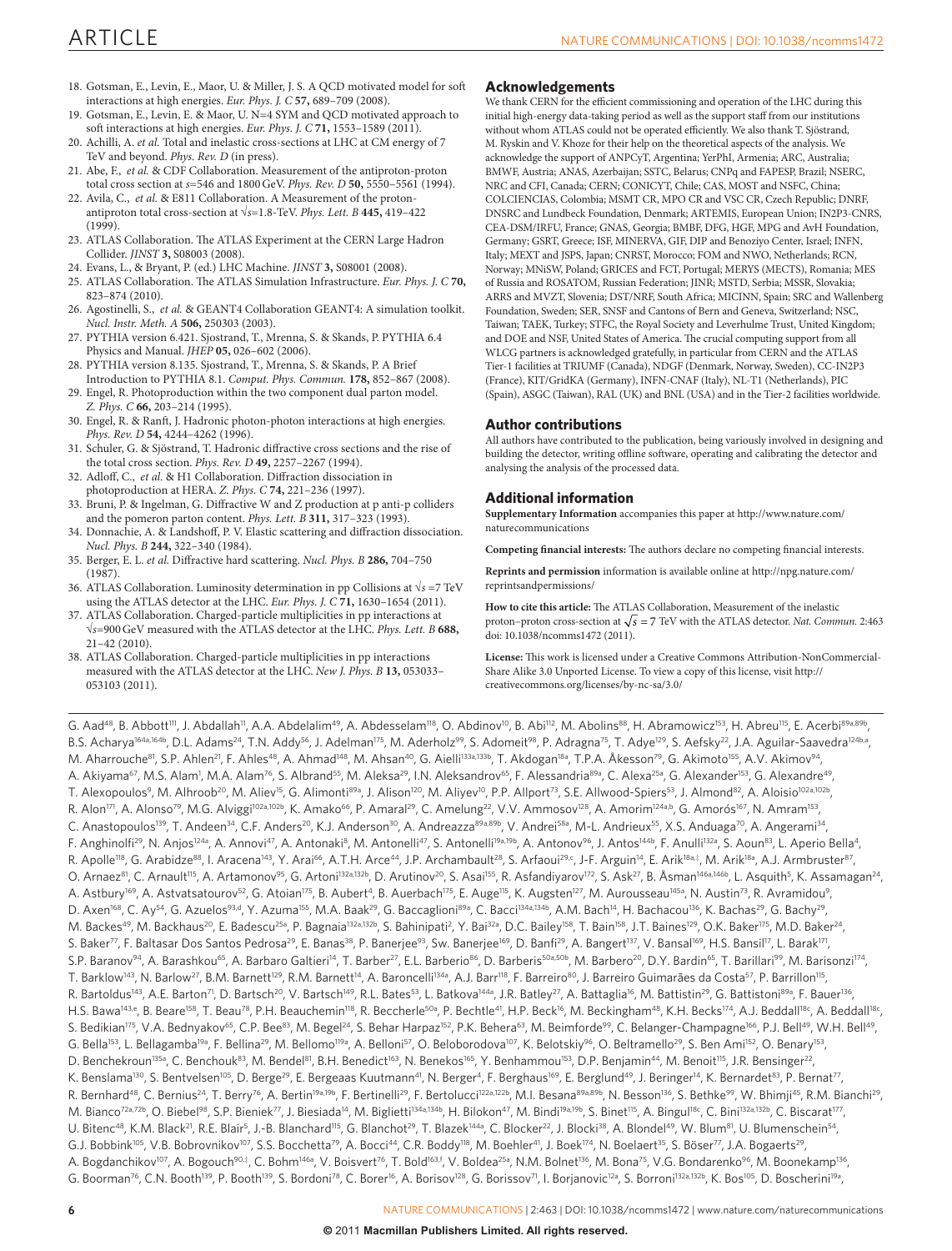M. Bosman<sup>11</sup>, H. Boterenbrood<sup>105</sup>, D. Botterill<sup>129</sup>, J. Bouchami<sup>93</sup>, J. Boudreau<sup>123</sup>, E.V. Bouhova-Thacker<sup>71</sup>, C. Boulahouache<sup>123</sup>, C. Bourdarios<sup>115</sup>, N. Bousson<sup>83</sup>, A. Boveia<sup>30</sup>, J. Boyd<sup>29</sup>, I.R. Boyko<sup>65</sup>, N.I. Bozhko<sup>128</sup>, I. Bozovic-Jelisavcic<sup>12b</sup>, J. Bracinik<sup>17</sup>, A. Braem<sup>29</sup>, P. Branchini<sup>134a</sup>, G.W. Brandenburg<sup>57</sup>, A. Brandt<sup>15</sup>, G. Brandt<sup>15</sup>, O. Brandt<sup>54</sup>, U. Bratzler<sup>156</sup>, B. Brau<sup>84</sup>, J.E. Brau<sup>114</sup>, H.M. Braun<sup>174</sup>, B. Brelier<sup>158</sup>, J. Bremer<sup>29</sup>, R. Brenner<sup>166</sup>, S. Bressler<sup>152</sup>, D. Breton<sup>115</sup>, N.D. Brett<sup>118</sup>, D. Britton<sup>53</sup>, F.M. Brochu<sup>27</sup>, I. Brock<sup>20</sup>, R. Brock<sup>88</sup>, T.J. Brodbeck<sup>71</sup>, E. Brodet<sup>153</sup>, F. Broggi<sup>89a</sup>, C. Bromberg<sup>88</sup>, G. Brooijmans<sup>34</sup>, W.K. Brooks<sup>31b</sup>, G. Brown<sup>8</sup>2, H. Brown<sup>7</sup>, E. Brubaker<sup>30</sup>, P.A. Bruckman de Renstrom<sup>38</sup>, D. Bruncko<sup>144b</sup>, R. Bruneliere<sup>48</sup>, S. Brunet<sup>61</sup>, A. Bruni<sup>19a</sup>, G. Bruni<sup>19a</sup>, M. Bruschi<sup>19a</sup>, T. Buanes<sup>13</sup>, F. Bucci<sup>49</sup>, J. Buchanan™, N.J. Buchanan<sup>2</sup>, P. Buchholz™, R.M. Buckingham™, A.G. Buckley<sup>45</sup>, S.I. Buda<sup>zsa</sup>, I.A. Budagov<sup>65</sup>, B. Budick™, V. Büscher<sup>81</sup>, L. Bugge™, D. Buira-Clark<sup>118</sup>, E.J. Buis<sup>105</sup>, O. Bulekov<sup>96</sup>, M. Bunse<sup>42</sup>, T. Buran<sup>117</sup>, H. Burckhart<sup>29</sup>, S. Burdin<sup>73</sup>, T. Burgess<sup>13</sup>, S. Burke<sup>129</sup>, E. Busato<sup>33</sup>, P. Bussey<sup>53</sup>, C.P. Buszello<sup>166</sup>, F. Butin<sup>29</sup>, B. Butler<sup>143</sup>, J.M. Butler<sup>21</sup>, C.M. Buttar<sup>53</sup>, J.M. Butterworth<sup>77</sup>, W. Buttinger<sup>27</sup>, T. Byatt<sup>77</sup>, S. Cabrera Urbán<sup>167</sup>, D. Caforio<sup>19a,19b</sup>, O. Cakir<sup>3a</sup>, P. Calafiura<sup>14</sup>, G. Calderini<sup>78</sup>, P. Calfayan<sup>98</sup>, R. Calkins<sup>106</sup>, L.P. Caloba<sup>23a</sup>, R. Caloi<sup>132a,132b</sup>, D. Calvet<sup>33</sup>, S. Calvet<sup>33</sup>, R. Camacho Toro<sup>33</sup>, A. Camard<sup>78</sup>, P. Camarri<sup>133a,133b</sup>, M. Cambiaghi<sup>119a,119b</sup>, D. Cameron<sup>117</sup>, J. Cammin<sup>20</sup>, S. Campana<sup>29</sup>, M. Campanelli<sup>77</sup>, V. Canale<sup>102a,102b</sup>, F. Canelli<sup>30</sup>, A. Canepa<sup>159a</sup>, J. Cantero<sup>80</sup>, L. Capasso<sup>102a,102b</sup>, M.D.M. Capeans Garrido<sup>29</sup>, I. Caprini<sup>25a</sup>, M. Caprini<sup>25a</sup>, D. Capriotti<sup>99</sup>, M. Capua<sup>36a,36b</sup>, R. Caputo<sup>148</sup>, C. Caramarcu<sup>25a</sup>, R. Cardarelli<sup>133a</sup>, T. Carli<sup>29</sup>, G. Carlino<sup>102a</sup>, L. Carminati<sup>89a,89b</sup>, B. Caron<sup>159a</sup>, S. Caron<sup>48</sup>, C. Carpentieri<sup>48</sup>, G.D. Carrillo Montoya<sup>172</sup>, A.A. Carter<sup>75</sup>, J.R. Carter<sup>27</sup>, J. Carvalho<sup>124a,g</sup>, D. Casadei<sup>108</sup>, M.P. Casado<sup>11</sup>, M. Cascella<sup>122a,122b</sup>, C. Caso<sup>50a,50b,‡</sup>, A.M. Castaneda Hernandez<sup>172</sup>, E. Castaneda-Miranda<sup>172</sup>, V. Castillo Gimenez<sup>167</sup>, N.F. Castro<sup>124a</sup>, G. Cataldi<sup>72a</sup>, F. Cataneo<sup>29</sup>, A. Catinaccio<sup>29</sup>, J.R. Catmore<sup>71</sup>, A. Cattai<sup>29</sup>, G. Cattani<sup>133a,133b</sup>, S. Caughron<sup>88</sup>, D. Cauzl<sup>64a,164c</sup>, A. Cavallari<sup>132a,132b</sup>, P. Cavalleri<sup>78</sup>, D. Cavalli<sup>89a</sup>, M. Cavalli-Sforza<sup>11</sup>, V. Cavasinni<sup>122a,122b</sup>, A. Cazzato<sup>72a,72b</sup>, F. Ceradini<sup>134a,134b</sup>, A.S. Cerqueira<sup>23a</sup>, A. Cerri<sup>29</sup>, L. Cerrito<sup>75</sup>, F. Cerutti<sup>47</sup>, S.A. Cetin<sup>18b</sup>, F. Cevenini<sup>102a,102b</sup>, A. Chafaq<sup>135a</sup>, D. Chakraborty<sup>106</sup>, K. Chan<sup>2</sup>, B. Chapleau<sup>85</sup>, J.D. Chapman<sup>27</sup>, J.W. Chapman<sup>87</sup>, E. Chareyre<sup>78</sup>, D.G. Charlton<sup>17</sup>, V. Chavda<sup>82</sup>, S. Cheatham<sup>71</sup>, S. Chekanov<sup>5</sup>, S.V. Chekulaev<sup>159a</sup>, G.A. Chelkov<sup>65</sup>, M.A. Chelstowska<sup>104</sup>, C. Chen<sup>64</sup>, H. Chen<sup>24</sup>, L. Chen<sup>3</sup>, S. Chen<sup>32c</sup>, T. Chen<sup>32c</sup>, X. Chen<sup>172</sup>, S. Cheng<sup>32a</sup>, A. Cheplakov<sup>65</sup>, V.F. Chepurnov<sup>65</sup>, R. Cherkaoui El Moursli<sup>135e</sup>, V. Chernyatin<sup>24</sup>, E. Cheu<sup>6</sup>, S.L. Cheung<sup>158</sup>, L. Chevalier<sup>136</sup>, G. Chiefari<sup>102a,102b, L. Chikovani<sup>51</sup>, J.T. Childers<sup>58a</sup>,</sup> A. Chilingarov<sup>71</sup>, G. Chiodini<sup>72a</sup>, M.V. Chizhov<sup>65</sup>, G. Choudalakis<sup>30</sup>, S. Chouridou<sup>137</sup>, I.A. Christidi<sup>77</sup>, A. Christov<sup>48</sup>, D. Chromek-Burckhart<sup>29</sup>, M.L. Chu<sup>151</sup>, J. Chudoba<sup>125</sup>, G. Ciapetti<sup>132a,132b</sup>, K. Ciba<sup>37</sup>, A.K. Ciftci<sup>3a</sup>, R. Ciftci<sup>3a</sup>, D. Cinca<sup>33</sup>, V. Cindro<sup>74</sup>, M.D. Ciobotaru<sup>163</sup>, C. Ciocca<sup>19a,19b</sup>, A. Ciocio<sup>14</sup>, M. Cirilli<sup>87</sup>, M. Ciubancan<sup>25a</sup>, A. Clark<sup>49</sup>, P.J. Clark<sup>45</sup>, W. Cleland<sup>123</sup>, J.C. Clemens<sup>83</sup>, B. Clement<sup>155</sup>, C. Clement<sup>146a,146b</sup>, R.W. Clifft<sup>129</sup>, Y. Coadou<sup>83</sup>, M. Cobal<sup>164a,164c</sup>, A. Coccaro<sup>50a,50b</sup>, J. Cochran<sup>64</sup>, P. Coe<sup>118</sup>, J.G. Cogan<sup>143</sup>, J. Coggeshall<sup>165</sup>, E. Cogneras<sup>177</sup>, C.D. Cojocaru<sup>28</sup>, J. Colas<sup>4</sup>, A.P. Colijn<sup>105</sup>, C. Collard<sup>115</sup>, N.J. Collins<sup>17</sup>, C. Collins-Tooth<sup>53</sup>, J. Collot<sup>55</sup>, G. Colon<sup>84</sup>, G. Comune<sup>88</sup>, P. Conde Muiño<sup>124a</sup>, E. Coniavitis<sup>118</sup>, M.C. Conidi<sup>11</sup>, M. Consonni<sup>104</sup>, S. Constantinescu<sup>25a</sup>, C. Conta<sup>119a,119b</sup>, F. Conventi<sup>102a,h</sup>, J. Cook<sup>29</sup>, M. Cooke<sup>14</sup>, B.D. Cooper<sup>77</sup>, A.M. Cooper-Sarkar<sup>118</sup>, N.J. Cooper-Smith<sup>76</sup>, K. Copic<sup>34</sup>, T. Cornelissen<sup>50a,50b</sup>, M. Corradi<sup>19a</sup>, F. Corriveau<sup>85,i</sup>, A. Cortes-Gonzalez<sup>165</sup>, G. Cortiana<sup>99</sup>, G. Costa<sup>89a</sup>, M.J. Costa<sup>167</sup>, D. Costanzo<sup>139</sup>, T. Costin<sup>30</sup>, D. Côté<sup>29</sup>, R. Coura Torres<sup>23a</sup>, L. Courneyea<sup>169</sup>, G. Cowan<sup>76</sup>, C. Cowden<sup>27</sup>, B.E. Cox<sup>82</sup>, K. Cranmer<sup>108</sup>, F. Crescioli<sup>122a,122b</sup>, M. Cristinziani<sup>20</sup>, G. Crosetti<sup>36a,36b</sup>, R. Crupi<sup>72a,72b</sup>, S. Crépé-Renaudin<sup>55</sup>, C.-M. Cuciuc<sup>25a</sup>, C. Cuenca Almenar<sup>175</sup>, T. Cuhadar Donszelmann<sup>139</sup>, S. Cuneo<sup>50a,50b</sup>, M. Curatolo<sup>47</sup>, C.J. Curtis<sup>17</sup>, P. Cwetanski<sup>61</sup>, H. Czirr<sup>141</sup>, Z. Czyczula<sup>117</sup>, S. D'Auria<sup>53</sup>, M. D'Onofrio<sup>73</sup>, A. D'Orazio<sup>132a,132b</sup>, A. Da Rocha Gesualdi Mello<sup>23a</sup>, P.V.M. Da Silva<sup>23a</sup>, C. Da Via<sup>82</sup>, W. Dabrowski<sup>37</sup>, A. Dahlhoff<sup>48</sup>, T. Dai<sup>87</sup>, C. Dallapiccola84, M. Dam<sup>35</sup>, M. Dameri<sup>50a,50b</sup>, D.S. Damiani<sup>137</sup>, H.O. Danielsson<sup>29</sup>, R. Dankers<sup>105</sup>, D. Dannheim<sup>99</sup>, V. Dao<sup>49</sup>, G. Darbo<sup>50a</sup>, G.L. Darlea<sup>25b</sup>, C. Daum<sup>105</sup>, J.P. Dauvergne<sup>29</sup>, W. Davey<sup>86</sup>, T. Davidek<sup>126</sup>, N. Davidson<sup>86</sup>, R. Davidson<sup>71</sup>, M. Davies<sup>93</sup>, A.R. Davison<sup>77</sup>, E. Dawe<sup>142</sup>, I. Dawson<sup>139</sup>, J.W. Dawson<sup>5,‡</sup>, R.K. Daya<sup>39</sup>, K. De<sup>7</sup>, R. de Asmundis<sup>102a</sup>, S. De Castro<sup>19a,196</sup>, P.E. De Castro Faria Salgado<sup>24</sup>, S. De Cecco<sup>78</sup>, J. de Graat<sup>98</sup>, N. De Groot<sup>104</sup>, P. de Jong<sup>105</sup>, C. De La Taille<sup>115</sup>, H. De la Torre<sup>80</sup>, B. De Lotto<sup>164a,164c</sup>, L. De Mora<sup>71</sup>, L. De Nooij<sup>105</sup>, M. De Oliveira Branco<sup>29</sup>, D. De Pedis<sup>132a</sup>, P. de Saintignon<sup>55</sup>, A. De Salvo<sup>132a</sup>, U. De Sanctis<sup>164a,164c</sup>, A. De Santo<sup>149</sup>, J.B. De Vivie De Regie<sup>115</sup>, S. Dean<sup>77</sup>, D.V. Dedovich<sup>65</sup>, J. Degenhardt<sup>120</sup>, M. Dehchar<sup>118</sup>, M. Deile<sup>98</sup>, C. Del Papa<sup>164a,164c</sup>, J. Del Peso<sup>80</sup>, T. Del Prete<sup>122a,122b</sup>, A. Dell'Acqua<sup>29</sup>, L. Dell'Asta<sup>89</sup>a,89b, M. Della Pietra<sup>102a,h</sup>, D. della Volpe<sup>102a,102b</sup>, M. Delmastro<sup>29</sup>, P. Delpierre<sup>83</sup>, N. Delruelle<sup>29</sup>, P.A. Delsart<sup>55</sup>, C. Deluca<sup>148</sup>, S. Demers<sup>175</sup>, M. Demichev<sup>65</sup>, B. Demirkoz<sup>11,j</sup>, J. Deng<sup>163</sup>, S.P. Denisov<sup>128</sup>, D. Derendarz<sup>38</sup>, J.E. Derkaoui<sup>135d</sup>, F. Derue<sup>78</sup>, P. Dervan<sup>73</sup>, K. Desch<sup>20</sup>, E. Devetak<sup>148</sup>, P.O. Deviveiros<sup>158</sup>, A. Dewhurst<sup>129</sup>, B. DeWilde<sup>148</sup>, S. Dhaliwal<sup>158</sup>, R. Dhullipudi<sup>24,k</sup>, A. Di Ciaccio<sup>133a,133b</sup>, L. Di Ciaccio<sup>4</sup>, A. Di Girolamo<sup>29</sup>, B. Di Girolamo<sup>29</sup>, S. Di Luise<sup>134a,134b</sup>, A. Di Mattia<sup>88</sup>, B. Di Micco<sup>29</sup>, R. Di Nardo<sup>133a,133b</sup>, A. Di Simone<sup>133a,133b</sup>, R. Di Sipio<sup>19a,19b</sup>, M.A. Diaz<sup>31a</sup>, F. Diblen<sup>18c</sup>, E.B. Diehl<sup>87</sup>, H. Dietl<sup>99</sup>, J. Dietrich<sup>48</sup>, T.A. Dietzsch<sup>58a</sup>, S. Diglio<sup>115</sup>, K. Dindar Yagci<sup>39</sup>, J. Dingfelder<sup>20</sup>, C. Dionisi<sup>132a,132b, P. Dita<sup>25a</sup>, S. Dittus<sup>29</sup>,</sup> F. Djama83, R. Djilkibaev108, T. Djobava51, M.A.B. do Vale23a, A. Do Valle Wemans124a, T.K.O. Doan4, M. Dobbs85, R. Dobinson 29,‡, D. Dobos42, E. Dobson29, M. Dobson<sup>163</sup>, J. Dodd<sup>34</sup>, O.B. Dogan<sup>18a,‡</sup>, C. Doglioni<sup>118</sup>, T. Doherty<sup>53</sup>, Y. Doi<sup>66,‡</sup>, J. Doleisi<sup>126</sup>, I. Dolezal<sup>126</sup>, B.A. Dolgoshein<sup>96,‡</sup>, T. Dohmae<sup>155</sup>, M. Donadelli<sup>23b</sup>, M. Donega<sup>120</sup>, J. Donini<sup>55</sup>, J. Dopke<sup>29</sup>, A. Doria<sup>102a</sup>, A. Dos Anjos<sup>172</sup>, M. Dosil<sup>11</sup>, A. Dotti<sup>122a,122b</sup>, M.T. Dova<sup>70</sup>, J.D. Dowell<sup>17</sup>, A.D. Doxiadis<sup>105</sup>, A.T. Doyle<sup>s3</sup>, Z. Drasal<sup>126</sup>, J. Drees<sup>174</sup>, N. Dressnandt<sup>120</sup>, H. Drevermann<sup>29</sup>, C. Driouichi<sup>35</sup>, M. Dris<sup>9</sup>, J.G. Drohan<sup>77</sup>, J. Dubbert<sup>99</sup>, T. Dubbs<sup>137</sup>, S. Dube<sup>14</sup>, E. Duchovni<sup>171</sup>, G. Duckeck<sup>98</sup>, A. Dudarev<sup>29</sup>, F. Dudziak<sup>64</sup>, M. Dührssen <sup>29</sup>, I.P. Duerdoth<sup>82</sup>, L. Duflot<sup>115</sup>, M-A. Dufour<sup>85</sup>, M. Dunford<sup>29</sup>, H. Duran Yildiz<sup>3b</sup>, R. Duxfield<sup>139</sup>, M. Dwuznik<sup>37</sup>, F. Dydak <sup>29</sup>, D. Dzahini<sup>55</sup>, M. Düren<sup>52</sup>, W.L. Ebenstein<sup>44</sup>, J. Ebke<sup>98</sup>, S. Eckert<sup>48</sup>, S. Eckweiler<sup>81</sup>, K. Edmonds<sup>81</sup>, C.A. Edwards<sup>76</sup>, W. Ehrenfeld<sup>41</sup>, T. Ehrich<sup>99</sup>, T. Eifert<sup>29</sup>, G. Eigen<sup>13</sup>, K. Einsweiler<sup>14</sup>, E. Eisenhandler<sup>75</sup>, T. Ekelof<sup>166</sup>, M. El Kacimi<sup>135c</sup>, M. Ellert<sup>166</sup>, S. Elles<sup>4</sup>, F. Ellinghaus<sup>81</sup>, K. Ellis7<sup>5</sup>, N. Ellis<sup>29</sup>, J. Elmsheuser<sup>98</sup>, M. Elsing<sup>29</sup>, R. Ely<sup>14</sup>, D. Emeliyanov<sup>129</sup>, R. Engelmann<sup>148</sup>, A. Engl<sup>98</sup>, B. Epp<sup>62</sup>, A. Eppig<sup>87</sup>, J. Erdmann<sup>54</sup>, A. Ereditato<sup>16</sup>, D. Eriksson<sup>146a</sup>, J. Ernst<sup>1</sup>, M. Ernst<sup>24</sup>, J. Ernwein<sup>136</sup>, D. Errede<sup>165</sup>, S. Errede<sup>165</sup>, E. Ertel<sup>81</sup>, M. Escalier<sup>115</sup>, C. Escobar<sup>167</sup>, X. Espinal Curull<sup>11</sup>, B. Esposito<sup>47</sup>, F. Etienne<sup>83</sup>, A.I. Etienvre<sup>136</sup>, E. Etzion<sup>153</sup>, D. Evangelakou<sup>54</sup>, H. Evans<sup>61</sup>, L. Fabbri<sup>19a,19b</sup>, C. Fabre<sup>29</sup>, R.M. Fakhrutdinov<sup>128</sup>, S. Falciano<sup>132a</sup>, A.C. Falou<sup>115</sup>, Y. Fang<sup>172</sup>, M. Fanti<sup>89a,89b</sup>, A. Farbin<sup>7</sup>, A. Farilla<sup>134a</sup>, J. Farley<sup>148</sup>, T. Farooque<sup>158</sup>, S.M. Farrington<sup>118</sup>, P. Farthouat<sup>29</sup>, D. Fasching<sup>172</sup>, P. Fassnacht<sup>29</sup>, D. Fassouliotis<sup>8</sup>, B. Fatholahzadeh<sup>158</sup>, A. Favareto<sup>89a,89b</sup>, L. Fayard<sup>115</sup>, S. Fazio<sup>36a,36b</sup>, R. Febbraro<sup>33</sup>, P. Federic<sup>144a</sup>, O.L. Fedin<sup>121</sup>, I. Fedorko<sup>29</sup>, W. Fedorko<sup>88</sup>, M. Fehling-Kaschek<sup>48</sup>, L. Feligioni<sup>83</sup>, D. Fellmann<sup>5</sup>, C.U. Felzmann<sup>86</sup>, C. Feng<sup>32d</sup>, E.J. Feng<sup>30</sup>, A.B. Fenyuk<sup>128</sup>, J. Ferencei<sup>144b</sup>, J. Ferland<sup>93</sup>, W. Fernando<sup>109</sup>, S. Ferrag<sup>53</sup>, J. Ferrando<sup>53</sup>, V. Ferrara<sup>41</sup>, A. Ferrari<sup>166</sup>, P. Ferrari<sup>105</sup>, R. Ferrari<sup>119a</sup>, A. Ferrer<sup>167</sup>, M.L. Ferrer<sup>47</sup>, D. Ferrere<sup>49</sup>, C. Ferretti<sup>87</sup>, A. Ferretto Parodi<sup>50a,50b</sup>, M. Fiascaris<sup>30</sup>, F. Fiedler<sup>81</sup>, A. Filipčič<sup>74</sup>, A. Filippas<sup>9</sup>, F. Filthaut<sup>104</sup>, M. Fincke-Keeler<sup>169</sup>, M.C.N. Fiolhais<sup>124a,g</sup>, L. Fiorini<sup>11</sup>, A. Firan<sup>39</sup>, G. Fischer<sup>41</sup>, P. Fischer<sup>20</sup>, M.J. Fisher<sup>109</sup>, S.M. Fisher<sup>129</sup>, J. Flammer<sup>29</sup>, M. Flechl<sup>48</sup>, l. Fleck<sup>141</sup>, J. Fleckner<sup>81</sup>, P. Fleischmann<sup>173</sup>, S. Fleischmann<sup>174</sup>, T. Flick<sup>174</sup>, L.R. Flores Castillo<sup>172</sup>, M.J. Flowerdew<sup>99</sup>, F. Föhlisch<sup>58a</sup>, M. Fokitis<sup>9</sup>, T. Fonseca Martin<sup>16</sup>, D.A. Forbush<sup>138</sup>, A. Formica<sup>136</sup>, A. Forti<sup>82</sup>, D. Fortin<sup>159a</sup>, J.M. Foster<sup>82</sup>, D. Fournier<sup>115</sup>, A. Foussat<sup>29</sup>, A.J. Fowler<sup>44</sup>, K. Fowler<sup>137</sup>, H. Fox<sup>71</sup>, P. Francavilla<sup>122a,122b</sup>, S. Franchino<sup>119a,119b</sup>, D. Francis<sup>29</sup>, T. Frank<sup>171</sup>, M. Franklin<sup>57</sup>, S. Franz<sup>29</sup>, M. Fraternali<sup>119a,119b</sup>, S. Fratina<sup>120</sup>, S.T. French<sup>27</sup>, R. Froeschl<sup>29</sup>, D. Froidevaux<sup>29</sup>, J.A. Frost<sup>27</sup>, C. Fukunaga<sup>156</sup>, E. Fullana Torregrosa<sup>29</sup>, J. Fuster<sup>167</sup>, C. Gabaldon<sup>29</sup>, O. Gabizon<sup>171</sup>, T. Gadfort<sup>24</sup>, S. Gadomski<sup>49</sup>, G. Gagliardi<sup>50a,50b</sup>, P. Gagnon<sup>61</sup>, C. Galea<sup>98</sup>, E.J. Gallas<sup>118</sup>, M.V. Gallas<sup>29</sup>, V. Gallo<sup>16</sup>, B.J. Gallop<sup>129</sup>, P. Gallus<sup>125</sup>, E. Galyaev<sup>40</sup>, K.K. Gan<sup>109</sup>, Y.S. Gao<sup>143,e</sup>, V.A. Gapienko<sup>128</sup>, A. Gaponenko<sup>14</sup>, F. Garberson<sup>175</sup>, M. Garcia-Sciveres<sup>14</sup>, C. García<sup>167</sup>, J.E. García Navarro<sup>49</sup>, R.W. Gardner<sup>30</sup>, N. Garelli<sup>29</sup>, H. Garitaonandia<sup>105</sup>, V. Garonne<sup>29</sup>, J. Garvey<sup>17</sup>, C. Gatti<sup>47</sup>, G. Gaudio<sup>119a</sup>, O. Gaumer<sup>49</sup>, B. Gaur<sup>14</sup>, L. Gauthier<sup>136</sup>, I.L. Gavrilenko<sup>94</sup>, C. Gay<sup>168</sup>, G. Gaycken<sup>20</sup>, J-C. Gayde<sup>29</sup>, E.N. Gazis<sup>9</sup>, P. Ge<sup>32d</sup>, C.N.P. Gee<sup>129</sup>, D.A.A. Geerts<sup>105</sup>, Ch. Geich-Gimbel<sup>20</sup>, K. Gellerstedt<sup>146a,146b</sup>, C. Gemme<sup>50a</sup>, A. Gemmell<sup>53</sup>, M.H. Genest<sup>98</sup>, S. Gentile<sup>132a,132b</sup>, M. George<sup>54</sup>, S. George<sup>76</sup>, P. Gerlach<sup>174</sup>, A. Gershon<sup>153</sup>, C. Geweniger<sup>s8a</sup>, H. Ghazlane<sup>135b</sup>, P. Ghez<sup>4</sup>, N. Ghodbane<sup>33</sup>, B. Giacobbe<sup>19a</sup>, S. Giagu<sup>132a,132b</sup>, V. Giakoumopoulou<sup>8</sup>, V. Giangiobbe<sup>122a,122b</sup>, F. Gianotti<sup>29</sup>, B. Gibbard<sup>24</sup>, A. Gibson<sup>158</sup>, S.M. Gibson<sup>29</sup>, G.F. Gieraltowski<sup>5</sup>, L.M. Gilbert<sup>118</sup>, M. Gilchriese<sup>14</sup>, V. Gilewsky<sup>91</sup>, D. Gillberg<sup>28,</sup> A.R. Gillman<sup>129</sup>, D.M. Gingrich<sup>2,d</sup>, J. Ginzburg<sup>153</sup>, N. Giokaris<sup>8</sup>, R. Giordano<sup>102a,102b</sup>, F.M. Giorgi<sup>15</sup>, P. Giovannini<sup>99</sup>, P.F. Giraud<sup>136</sup>, D. Giugni<sup>89a</sup>, M. Giunta<sup>132a,132b</sup>, P. Giusti<sup>19a</sup>, B.K. Gjelsten<sup>117</sup>, L.K. Gladilin<sup>97</sup>, C. Glasman<sup>80</sup>, J. Glatzer<sup>48</sup>, A. Glazov<sup>41</sup>, K.W. Glitza<sup>174</sup>, G.L. Glonti<sup>65</sup>, J. Godfrey<sup>142</sup>, J. Godlewski<sup>29</sup>, M. Goebel<sup>41</sup>, T. Göpfert<sup>43</sup>, C. Goeringer<sup>81</sup>, C. Gössling<sup>42</sup>, T. Göttfert<sup>99</sup>, S. Goldfarb<sup>87</sup>, D. Goldin<sup>39</sup>, T. Golling<sup>175</sup>, S.N. Golovnia<sup>128</sup>, A. Gomes<sup>124a,b</sup>, L.S. Gomez Fajardo<sup>41</sup>, R. Gonçalo<sup>76</sup>,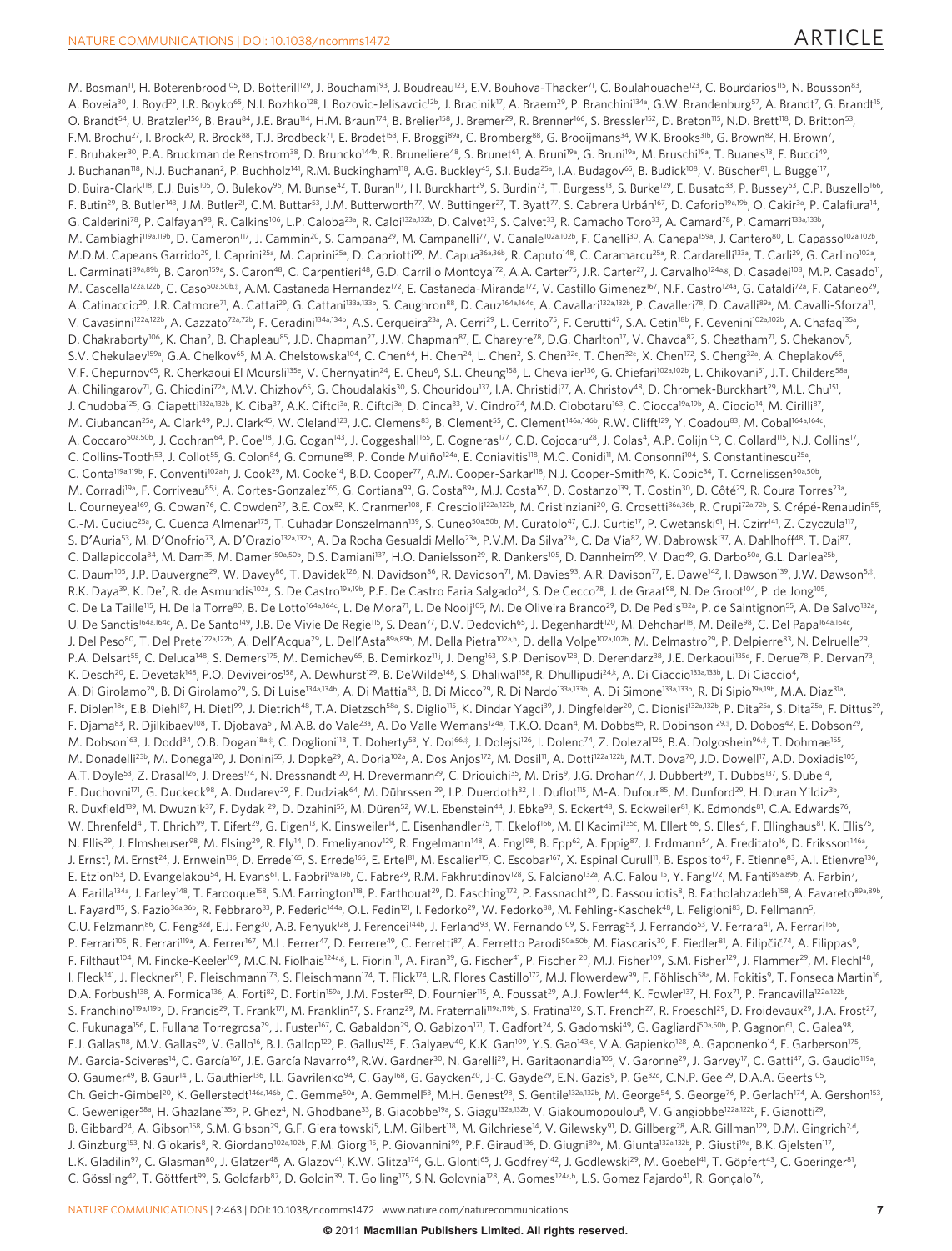J. Goncalves Pinto Firmino Da Costa<sup>41</sup>, L. Gonella<sup>20</sup>, A. Gonidec<sup>29</sup>, S. Gonzalez<sup>172</sup>, S. González de la Hoz<sup>167</sup>, M.L. Gonzalez Silva<sup>26</sup>, S. Gonzalez-Sevilla<sup>49</sup>, J.J. Goodson<sup>148</sup>, L. Goossens<sup>29</sup>, P.A. Gorbounov<sup>95</sup>, H.A. Gordon<sup>24</sup>, I. Gorelov<sup>103</sup>, G. Gorfine<sup>174</sup>, B. Gorini<sup>29</sup>, E. Gorini<sup>22a,72b</sup>, A. Gorišek<sup>74</sup>, E. Gornicki<sup>38</sup>, S.A. Gorokhov<sup>128</sup>, V.N. Goryachev<sup>128</sup>, B. Gosdzik<sup>41</sup>, M. Gosselink<sup>105</sup>, .I. Gostkin<sup>65</sup>, M. Gouanère<sup>4</sup>, I. Gough Eschrich<sup>163</sup>, M. Gouighri<sup>135a</sup>, D. Goujdami<sup>135c</sup>, M.P. Goulette<sup>49</sup>, A.G. Goussiou<sup>138</sup>, C. Goy<sup>4</sup>, I. Grabowska-Bold<sup>163,f</sup>, V. Grabski<sup>176</sup>, P. Grafström<sup>29</sup>, C. Grah<sup>174</sup>, K-J. Grahn<sup>147</sup>, F. Grancagnolo<sup>172</sup>, S. Grancagnolo<sup>15</sup>, V. Grassi<sup>148</sup>, V. Gratchev<sup>121</sup>, N. Grau<sup>34</sup>, H.M. Gray<sup>29</sup>, J.A. Gray<sup>148</sup>, E. Graziani<sup>134a</sup>, O.G. Grebenyuk<sup>121</sup>, D. Greenfield<sup>129</sup>, T. Greenshaw<sup>73</sup>, Z.D. Greenwood<sup>24k</sup>, I.M. Gregor<sup>41</sup>, P. Grenier<sup>143</sup>, E. Griesmayer<sup>46</sup>, J. Griffiths<sup>138</sup>, N. Grigalashvili<sup>65</sup>, A.A. Grillo<sup>137</sup>, S. Grinstein<sup>11</sup>, P.L.Y. Gris<sup>33</sup>, Y.V. Grishkevich<sup>97</sup>, J.-F. Grivaz<sup>115</sup>, J. Grognuz<sup>29</sup>, M. Groh<sup>99</sup>, E. Gross<sup>171</sup>, J. Grosse-Knetter<sup>54</sup>, J. Groth-Jensen<sup>79</sup>, M. Gruwe<sup>29</sup>, K. Grybel<sup>141</sup>, V.J. Guarino<sup>5</sup>, D. Guest<sup>175</sup>, C. Guicheney<sup>33</sup>, A. Guida<sup>72a,72b</sup>, T. Guillemin<sup>4</sup>, S. Guindon<sup>54</sup>, H. Guler<sup>85,1</sup>, J. Gunther<sup>125</sup>, B. Guo<sup>158</sup>, J. Guo<sup>34</sup>, A. Gupta<sup>30</sup>, Y. Gusakov<sup>65</sup>, V.N. Gushchin<sup>128</sup>, A. Gutierrez<sup>93</sup>, P. Gutierrez<sup>111</sup>, N. Guttman<sup>153</sup>, O. Gutzwiller<sup>172</sup>, C. Guyot<sup>136</sup>, C. Gwenlan<sup>118</sup>, C.B. Gwilliam<sup>73</sup>, A. Haas<sup>143</sup>, S. Haas<sup>29</sup>, C. Haber<sup>14</sup>, R. Hackenburg<sup>24</sup>, H.K. Hadavand<sup>39</sup>, D.R. Hadley<sup>17</sup>, P. Haefner<sup>99</sup>, F. Hahn<sup>29</sup>, S. Haider<sup>29</sup>, Z. Hajduk<sup>38</sup>, H. Hakobyan<sup>176</sup>, J. Haller<sup>54</sup>, K. Hamacher<sup>174</sup>, P. Hamal<sup>113</sup>, A. Hamilton<sup>49</sup>, S. Hamilton<sup>161</sup>, H. Han<sup>32b</sup>, L. Han<sup>32b</sup>, K. Hanagaki<sup>116</sup>, M. Hance<sup>120</sup>, C. Handel<sup>81</sup>, P. Hanke<sup>58a</sup>, C.J. Hansen<sup>166</sup>, J.R. Hansen<sup>35</sup>, J.B. Hansen<sup>35</sup>, J.D. Hansen<sup>35</sup>, P.H. Hansen<sup>35</sup>, P. Hansson<sup>143</sup>, K. Hara<sup>160</sup>, G.A. Hare<sup>137</sup>, T. Harenberg<sup>174</sup>, S. Harkusha<sup>90</sup>, D. Harper<sup>87</sup>, R.D. Harrington<sup>21</sup>, O.M. Harris<sup>138</sup>, K. Harrison<sup>17</sup>, J. Hartert<sup>48</sup>, F. Hartjes<sup>105</sup>, T. Haruyama<sup>66</sup>, A. Harvey<sup>56</sup>, S. Hasegawa<sup>101</sup>, Y. Hasegawa<sup>140</sup>, S. Hassani<sup>136</sup>, M. Hatch<sup>29</sup>, D. Hauff<sup>99</sup>, S. Haug<sup>16</sup>, M. Hauschild<sup>29</sup>, R. Hauser<sup>88</sup>, M. Havranek<sup>20</sup>, B.M. Hawes<sup>118</sup>, C.M. Hawkes<sup>17</sup>, R.J. Hawkings<sup>29</sup>, D. Hawkins<sup>163</sup>, T. Hayakawa<sup>67</sup>, D Hayden<sup>76</sup>, H.S. Hayward<sup>73</sup>, S.J. Haywood<sup>129</sup>, E. Hazen<sup>21</sup>, M. He<sup>32d</sup>, S.J. Head<sup>17</sup>, V. Hedberg<sup>79</sup>, L. Heelan<sup>7</sup>, S. Heim<sup>88</sup>, B. Heinemann<sup>14</sup>, S. Heisterkamp<sup>35</sup>, L. Helary<sup>4</sup>, M. Heldmann<sup>48</sup>, M. Heller<sup>115</sup>, S. Hellman<sup>146a,146b</sup>, C. Helsens<sup>11</sup>, R.C.W. Henderson<sup>71</sup>, M. Henke<sup>58a</sup>, A. Henrichs<sup>54</sup>, A.M. Henriques Correia<sup>29</sup>, S. Henrot-Versille<sup>115</sup>, F. Henry-Couannier<sup>83</sup>, C. Hensel<sup>54</sup>, T. Henß<sup>174</sup>, C.M. Hernandez<sup>7</sup>, Y. Hernández Jiménez<sup>167</sup>, R. Herrberg<sup>15</sup>, A.D. Hershenhorn<sup>152</sup>, G. Herten<sup>48</sup>, R. Hertenberger<sup>98</sup>, L. Hervas<sup>29</sup>, N.P. Hessey<sup>105</sup>, A. Hidvegi<sup>146a</sup>, E. Higón-Rodriguez<sup>167</sup>, D. Hill<sup>5,‡</sup>, J.C. Hill<sup>27</sup>, N. Hill<sup>5</sup>, K.H. Hiller<sup>41</sup>, S. Hillert<sup>20</sup>, S.J. Hillier<sup>17</sup>, I. Hinchliffe<sup>14</sup>, E. Hines<sup>120</sup>, M. Hirose<sup>116</sup>, F. Hirsch<sup>42</sup>, D. Hirschbuehl<sup>174</sup>, J. Hobbs<sup>148</sup>, N. Hod<sup>153</sup>, M.C. Hodgkinson<sup>139</sup>, P. Hodgson<sup>139</sup>, A. Hoecker<sup>29</sup>, M.R. Hoeferkamp<sup>103</sup>, J. Hoffman<sup>39</sup>, D. Hoffmann<sup>83</sup>, M. Hohlfeld<sup>81</sup>, M. Holder<sup>141</sup>, A. Holmes<sup>118</sup>, S.O. Holmgren<sup>146a</sup>, T. Holy<sup>127</sup>, J.L. Holzbauer<sup>88</sup>, Y. Homma<sup>67</sup>, L. Hooft van Huysduynen<sup>108</sup>, T. Horazdovsky<sup>127</sup>, C. Horn<sup>143</sup>, S. Horner<sup>48</sup>, K. Horton<sup>118</sup>, J-Y. Hostachy<sup>55</sup>, S. Hou<sup>151</sup>, M.A. Houlden<sup>73</sup>, A. Hoummada<sup>135a</sup>, J. Howarth<sup>82</sup>, D.F. Howell<sup>118</sup>, I. Hristova<sup>41</sup>, J. Hrivnac<sup>115</sup>, I. Hruska<sup>125</sup>, T. Hryn'ova<sup>4</sup>, P.J. Hsu<sup>175</sup>, S.-C. Hsu<sup>14</sup>, G.S. Huang<sup>111</sup>, Z. Hubacek<sup>127</sup>, F. Hubaut<sup>83</sup>, F. Huegging<sup>20</sup>, T.B. Huffman<sup>18</sup>, E.W. Hughes<sup>34</sup>, G. Hughes<sup>71</sup>, R.E. Hughes-Jones<sup>82</sup>, M. Huhtinen<sup>29</sup>, P. Hurst<sup>57</sup>, M. Hurwitz<sup>14</sup>, U. Husemann<sup>41</sup>, N. Huseynov<sup>65,m</sup>, J. Huston<sup>88</sup>, J. Huth<sup>57</sup>, G. Iacobucci<sup>102a</sup>, G. Iakovidis<sup>9</sup>, M. Ibbotson<sup>82</sup>, I. Ibragimov<sup>141</sup>, R. Ichimiya<sup>67</sup>, L. Iconomidou-Fayard<sup>115</sup>, J. Idarraga<sup>115</sup>, M. Idzik<sup>37</sup>, P. Iengo<sup>102a,102b</sup>, O. Igonkina<sup>105</sup>, Y. Ikegami<sup>66</sup>, M. Ikeno<sup>66</sup>, Y. Ilchenko<sup>39</sup>, D. Iliadis<sup>154</sup>, D. Imbault<sup>78</sup>, M. Imhaeuser<sup>174</sup>, M. Imori<sup>155</sup>, T. Ince<sup>20</sup>, J. Inigo-Golfin<sup>29</sup>, P. Ioannou<sup>8</sup>, M. Iodice<sup>134a</sup>, G. Ionescu<sup>4</sup>, A. Irles Quiles<sup>167</sup>, K. Ishii<sup>66</sup>, A. Ishiixawa<sup>67</sup>, M. Ishino<sup>66</sup>, R. Ishmukhametov<sup>39</sup>, C. Issever<sup>118</sup>, S. Istin<sup>18a</sup>, Y. Itoh<sup>101</sup>, A.V. Ivashin<sup>128</sup>, W. Iwanski<sup>38</sup>, H. Iwasaki<sup>66</sup>, J.M. Izen<sup>40</sup>, V. Izzo<sup>102a</sup>, B. Jackson<sup>120</sup>, J.N. Jackson<sup>73</sup>, P. Jackson<sup>143</sup>, M.R. Jaekel<sup>29</sup>, V. Jain<sup>61</sup>, K. Jakobs<sup>48</sup>, S. Jakobsen<sup>35</sup>, J. Jakubek<sup>127</sup>, D.K. Jana<sup>111</sup>, E. Jankowski<sup>158</sup>, E. Jansen<sup>77</sup>, A. Jantsch<sup>99</sup>, M. Janus<sup>20</sup>, G. Jarlskog<sup>79</sup>, L. Jeanty<sup>57</sup>, K. Jelen<sup>37</sup>, I. Jen-La Plante<sup>30</sup>, P. Jenni<sup>29</sup>, A. Jeremie<sup>4</sup>, P. Jež<sup>35</sup>, S. Jézéquel<sup>4</sup>, M.K. Jha<sup>19a</sup>, H. Ji<sup>172</sup>, W. Ji<sup>81</sup>, J. Jia<sup>148</sup>, Y. Jiang<sup>32b</sup>, M. Jimenez Belenguer<sup>41</sup>, G. Jin<sup>32b</sup>, S. Jin<sup>32a</sup>, O. Jinnouchi<sup>157</sup>, M.D. Joergensen<sup>35</sup>, D. Joffe<sup>39</sup>, L.G. Johansen<sup>13</sup>, M. Johansen<sup>146a,146b</sup>, K.E. Johansson<sup>146a</sup>, P. Johansson<sup>139</sup>, S. Johnert<sup>41</sup>, K.A. Johns<sup>6</sup>, K. Jon-And<sup>146a,146b</sup>, G. Jones<sup>82</sup>, R.W.L. Jones<sup>71</sup>, T.W. Jones<sup>77</sup>, T.J. Jones<sup>73</sup>, O. Jonsson<sup>29</sup>, C. Joram<sup>29</sup>, P.M. Jorge<sup>124a,b</sup>, J. Joseph<sup>14</sup>, X. Ju<sup>130</sup>, V. Juranek<sup>125</sup>, P. Jussel<sup>62</sup>, V.V. Kabachenko<sup>128</sup>, S. Kabana<sup>16</sup>, M. Kaci<sup>167</sup>, A. Kaczmarska<sup>38</sup>, P. Kadlecik<sup>35</sup>, M. Kado<sup>115</sup>, H. Kagan<sup>109</sup>, M. Kagan<sup>57</sup>, S. Kaiser<sup>99</sup>, E. Kajomovitz<sup>152</sup>, S. Kalinin<sup>174</sup>, L.V. Kalinovskaya<sup>65</sup>, S. Kama<sup>39</sup>, N. Kanaya<sup>155</sup>, M. Kaneda<sup>155</sup>, T. Kanno<sup>157</sup>, V.A. Kantserov<sup>96</sup>, J. Kanzaki<sup>66</sup>, B. Kaplan<sup>175</sup>, A. Kapliy<sup>30</sup>, J. Kaplon<sup>29</sup>, D. Kar<sup>43</sup>, M. Karagoz<sup>118</sup>, M. Karnevskiy<sup>41</sup>, K. Karr<sup>5</sup>, V. Kartvelishvili<sup>71</sup>, A.N. Karyukhin<sup>128</sup>, L. Kashif<sup>172</sup>, A. Kasmi<sup>39</sup>, R.D. Kass<sup>109</sup>, A. Kastanas<sup>13</sup>, M. Kataoka<sup>4</sup>, Y. Kataoka<sup>155</sup>, E. Katsoufis<sup>9</sup>, J. Katzy<sup>41</sup>, V. Kaushik<sup>6</sup>, K. Kawagoe67, T. Kawamoto<sup>155</sup>, G. Kawamura<sup>81</sup>, M.S. Kayl<sup>105</sup>, V.A. Kazanin<sup>107</sup>, M.Y. Kazarinov<sup>65</sup>, S.I. Kazi<sup>86</sup>, J.R. Keates<sup>82</sup>, R. Keeler<sup>169</sup>, R. Kehoe<sup>39</sup>, M. Keil<sup>54</sup>, G.D. Kekelidze<sup>65</sup>, M. Kelly<sup>82</sup>, J. Kennedy<sup>98</sup>, C.J. Kenney<sup>143</sup>, M. Kenyon<sup>53</sup>, O. Kepka<sup>125</sup>, N. Kerschen<sup>29</sup>, B.P. Kerševan<sup>74</sup>, S. Kersten<sup>174</sup>, K. Kessoku<sup>155</sup>, C. Ketterer<sup>48</sup>, M. Khakzad<sup>28</sup>, F. Khalil-zada<sup>10</sup>, H. Khandanyan<sup>165</sup>, A. Khanov<sup>112</sup>, D. Kharchenko<sup>65</sup>, A. Khodinov<sup>148</sup>, A.G. Kholodenko<sup>128</sup>, A. Khomich<sup>58a</sup>, T.J. Khoo<sup>27</sup>, G. Khoriauli<sup>20</sup>, A. Khoroshilov<sup>174</sup>, N. Khovanskiy<sup>65</sup>, V. Khovanskiy<sup>95</sup>, E. Khramov<sup>65</sup>, J. Khubua<sup>51</sup>, G. Kilvington<sup>76</sup>, H. Kim<sup>7</sup>, M.S. Kim<sup>2</sup>, P.C. Kim<sup>143</sup>, S.H. Kim<sup>160</sup>, N. Kimura<sup>170</sup>, O. Kind<sup>15</sup>, B.T. King<sup>73</sup>, M. King<sup>67</sup>, R.S.B. King<sup>118</sup>, J. Kirk<sup>129</sup>, G.P. Kirsch<sup>118</sup>, L.E. Kirsch<sup>22</sup>, A.E. Kiryunin<sup>99</sup>, D. Kisielewska<sup>37</sup>, T. Kittelmann<sup>123</sup>, A.M. Kiver<sup>128</sup>, H. Kiyamura<sup>67</sup>, E. Kladiva<sup>144b</sup>, J. Klaiber-Lodewigs<sup>42</sup>, M. Klein<sup>73</sup>, U. Klein<sup>73</sup>, K. Kleinknecht<sup>81</sup>, M. Klemetti<sup>85</sup>, A. Klier<sup>171</sup>, A. Klimentov<sup>24</sup>, R. Klingenberg<sup>42</sup>, E.B. Klinkby<sup>35</sup>, T. Klioutchnikova<sup>29</sup>, P.F. Klok<sup>104</sup>, S. Klous<sup>105</sup>, E.-E. Kluge<sup>58a</sup>, T. Kluge<sup>73</sup>, P. Kluit<sup>105</sup>, S. Kluth<sup>99</sup>, E. Kneringer<sup>62</sup>, J. Knobloch<sup>29</sup>, E.B.F.G. Knoops<sup>83</sup>, A. Knue<sup>54</sup>, B.R. Ko<sup>44</sup>, T. Kobayashi<sup>155</sup>, M. Kobel<sup>43</sup>, B. Koblitz<sup>29</sup>, M. Kocian<sup>143</sup>, A. Kocnar<sup>113</sup>, P. Kodys<sup>126</sup>, K. Köneke<sup>29</sup>, A.C. König<sup>104</sup>, S. Koenig<sup>81</sup>, L. Köpke<sup>81</sup>, F. Koetsveld<sup>104</sup>, P. Koevesarki<sup>20</sup>, T. Koffas<sup>29</sup>, E. Koffeman<sup>105</sup>, F. Kohn<sup>54</sup>, Z. Kohout<sup>127</sup>, T. Kohriki<sup>66</sup>, T. Koi<sup>143</sup>, T. Kokott<sup>20</sup>, G.M. Kolachev<sup>107</sup>, H. Kolanoski<sup>15</sup>, V. Kolesnikov<sup>65</sup>, I. Koletsou<sup>89a</sup>, J. Koll<sup>88</sup>, D. Kollar<sup>29</sup>, M. Kollefrath<sup>48</sup>, S.D. Kolya<sup>82</sup>, A.A. Komar<sup>94</sup>, J.R. Komaragiri<sup>142</sup>, T. Kondo<sup>66</sup>, T. Kono<sup>41,n</sup>, A.I. Kononov<sup>48</sup>, R. Konoplich<sup>108,o</sup>, N. Konstantinidis<sup>77</sup>, A. Kootz<sup>174</sup>, S. Koperny<sup>37</sup>, S.V. Kopikov<sup>128</sup>, K. Korcyl<sup>38</sup>, K. Kordas<sup>154</sup>, V. Koreshev<sup>128</sup>, A. Korn<sup>14</sup>, A. Korol<sup>107</sup>, I. Korolkov<sup>11</sup>, E.V. Korolkova<sup>139</sup>, V.A. Korotkov<sup>128</sup>, O. Kortner<sup>99</sup>, S. Kortner<sup>99</sup>, V.V. Kostyukhin<sup>20</sup>, M.J. Kotamäki<sup>29</sup>, S. Kotov<sup>99</sup>, V.M. Kotov<sup>65</sup>, A. Kotwal<sup>44</sup>, C. Kourkoumelis<sup>8</sup>, V. Kouskoura<sup>154</sup>, A. Koutsman<sup>105</sup>, R. Kowalewski<sup>169</sup>, T.Z. Kowalski<sup>37</sup>, W. Kozanecki<sup>136</sup>, A.S. Kozhin<sup>128</sup>, V. Kral<sup>127</sup>, V.A. Kramarenko<sup>97</sup>, G. Kramberger<sup>74</sup>, O. Krasel<sup>42</sup>, M.W. Krasny<sup>78</sup>, A. Krasznahorkay<sup>108</sup>, J. Kraus<sup>88</sup>, A. Kreisel<sup>153</sup>, F. Kreici<sup>127</sup>, J. Kretzschmar<sup>73</sup>, N. Krieger<sup>54</sup>, P. Krieger<sup>158</sup>, K. Kroeninger<sup>54</sup>, H. Kroha<sup>99</sup>, J. Kroll<sup>120</sup>, J. Kroseberg<sup>20</sup>, J. Krstic<sup>12a</sup>, U. Kruchonak<sup>65</sup>, H. Krüger<sup>20</sup>, Z.V. Krumshteyn<sup>65</sup>, A. Kruth<sup>20</sup>, T. Kubota<sup>155</sup>, S. Kuehn<sup>48</sup>, A. Kugel<sup>58c</sup>, T. Kuhl<sup>174</sup>, D. Kuhn<sup>62</sup>, V. Kukhtin<sup>65</sup>, Y. Kulchitsky<sup>90</sup>, S. Kuleshov<sup>31b</sup>, C. Kummer<sup>98</sup>, M. Kuna<sup>78</sup>, N. Kundu<sup>118</sup>, J. Kunkle<sup>120</sup>, A. Kupco<sup>125</sup>, H. Kurashige<sup>67</sup>, M. Kurata<sup>160</sup>, Y.A. Kurochkin<sup>90</sup>, V. Kus<sup>125</sup>, W. Kuykendall<sup>138</sup>, M. Kuze<sup>157</sup>, P. Kuzhir<sup>91</sup>, O. Kvasnicka<sup>125</sup>, J. Kvita<sup>29</sup>, R. Kwee<sup>15</sup>, A. La Rosa<sup>29</sup>, L. La Rotonda<sup>36a,36b</sup>, L. Labarga<sup>80</sup>, J. Labbe<sup>4</sup>, S. Lablak<sup>135a</sup>, C. Lacasta<sup>167</sup>, F. Lacava<sup>132a,132b</sup>, H. Lacker<sup>15</sup>, D. Lacour<sup>78</sup>, V.R. Lacuesta<sup>167</sup>, E. Ladygin<sup>65</sup>, R. Lafaye<sup>4</sup>, B. Laforge<sup>78</sup>, T. Lagouri<sup>80</sup>, S. Lai<sup>48</sup>, E. Laisne<sup>55</sup>, M. Lamanna<sup>29</sup>, C.L. Lampen<sup>6</sup>, W. Lampl<sup>6</sup>, E. Lancon<sup>136</sup>, U. Landgraf<sup>48</sup>, M.P.J. Landon<sup>75</sup>, H. Landsman<sup>152</sup>, J.L. Lane<sup>82</sup>, C. Lange<sup>41</sup>, A.J. Lankford<sup>163</sup>, F. Lanni<sup>24</sup>, K. Lantzsch<sup>29</sup>, V.V. Lapin<sup>128,‡</sup>, S. Laplace<sup>78</sup>, C. Lapoire<sup>20</sup>, J.F. Laporte<sup>136</sup>, T. Lari<sup>89a</sup>, A.V. Larionov<sup>128</sup>, A. Larner<sup>118</sup>, C. Lasseur<sup>29</sup>, M. Lassnig<sup>29</sup>, W. Lau<sup>118</sup>, P. Laurelli<sup>47</sup>, A. Lavorato<sup>118</sup>, W. Lavrijsen<sup>14</sup>, P. Laycock<sup>73</sup>, A.B. Lazarev<sup>65</sup>, A. Lazzaro<sup>89a,89b</sup>, O. Le Dortz<sup>78</sup>, E. Le Guirriec<sup>83</sup>, C. Le Maner<sup>158</sup>, E. Le Menedeu<sup>136</sup>, A. Lebedev<sup>64</sup>, C. Lebel<sup>93</sup>, T. LeCompte<sup>5</sup>, F. Ledroit-Guillon<sup>55</sup>, H. Lee<sup>105</sup>, J.S.H. Lee<sup>150</sup>, S.C. Lee<sup>151</sup>, L. Lee<sup>175</sup>, M. Lefebvre<sup>169</sup>, M. Legendre<sup>136</sup>, A. Leger<sup>49</sup>, B.C. LeGeyt<sup>120</sup>, F. Legger<sup>98</sup>, C. Leggett<sup>14</sup>, M. Lehmacher<sup>20</sup>, G. Lehmann Miotto<sup>29</sup>, X. Lei<sup>6</sup>, M.A.L. Leite<sup>23b</sup>, R. Leitner<sup>126</sup>, D. Lellouch<sup>171</sup>, J. Lellouch<sup>78</sup>, M. LeItchouk34, V. Lendermann<sup>58a</sup>, K.J.C. Leney<sup>145b</sup>, T. Lenz<sup>174</sup>, G. Lenzen<sup>174</sup>, B. Lenzi<sup>136</sup>, K. Leonhardt<sup>43</sup>, S. Leontsinis<sup>9</sup>, C. Leroy<sup>93</sup>, J-R. Lessard<sup>169</sup>, J. Lesser<sup>146a</sup>, C.G. Lester<sup>27</sup>, A. Leung Fook Cheong<sup>172</sup>, J. Levêque<sup>4</sup>, D. Levin<sup>87</sup>, L.J. Levinson<sup>171</sup>, M.S. Levitski<sup>128</sup>, M. Lewandowska<sup>21</sup>, G.H. Lewis<sup>108</sup>, A.M. Leyko<sup>20</sup>, M. Leyton<sup>15</sup>, B. Li<sup>83</sup>, H. Li<sup>172</sup>, S. Li<sup>32b</sup>, X. Li<sup>87</sup>, Z. Liang<sup>39</sup>, Z. Liang<sup>118,p</sup>, B. Liberti<sup>133a</sup>, P. Lichard<sup>29</sup>, M. Lichtnecker<sup>98</sup>, K. Lie<sup>165</sup>, W. Liebig<sup>13</sup>, R. Lifshitz<sup>152</sup>, J.N. Lilley<sup>17</sup>, C. Limbach<sup>20</sup>, A. Limosani<sup>86</sup>, M. Limper<sup>63</sup>, S.C. Lin<sup>151,q</sup>, F. Linde<sup>105</sup>, J.T. Linnemann<sup>88</sup>, E. Lipeles<sup>120</sup>, L. Lipinsky<sup>125</sup>, A. Lipniacka<sup>13</sup>, T.M. Liss<sup>165</sup>, D. Lissauer<sup>24</sup>, A. Lister<sup>49</sup>, A.M. Litke<sup>137</sup>, C. Liu<sup>28</sup>, D. Liu<sup>151,</sup>, H. Liu<sup>87</sup>, J.B. Liu<sup>87</sup>, M. Liu<sup>32b</sup>, S. Liu<sup>32</sup>, S. Liu<sup>32</sup>, M. Livan<sup>119a,119b, S.S.A. Livermore<sup>118</sup>, A. Lleres<sup>55</sup>, J. Llorente Merino<sup>80</sup>, S.L. Lloyd<sup>75</sup>,</sup> E. Lobodzinska<sup>41</sup>, P. Loch<sup>6</sup>, W.S. Lockman<sup>137</sup>, S. Lockwitz<sup>175</sup>, T. Loddenkoetter<sup>20</sup>, F.K. Loebinger<sup>82</sup>, A. Loginov<sup>175</sup>, C.W. Loh<sup>168</sup>, T. Lohse<sup>15</sup>, K. Lohwasser<sup>48</sup>, M. Lokajicek<sup>125</sup>, J. Loken<sup>118</sup>, V.P. Lombardo<sup>4</sup>, R.E. Long<sup>71</sup>, L. Lopes<sup>124a,b</sup>, D. Lopez Mateos<sup>34,s</sup>, M. Losada<sup>162</sup>, P. Loscutoff<sup>14</sup>, F. Lo Sterzo<sup>132a,132b</sup>, M.J. Losty<sup>159a</sup>, X. Lou<sup>40</sup>, A. Lounis<sup>115</sup>, K.F. Loureiro<sup>162</sup>, J. Love<sup>21</sup>, P.A. Love<sup>71</sup>, A.J. Lowe<sup>143,e</sup>, F. Lu<sup>32</sup>, L. Lu<sup>32</sup>, H.J. Lubatti<sup>138</sup>, C. Luci<sup>132a, 132b, A. Lucotte<sup>55</sup>, A. Ludwig<sup>43</sup>, D. Ludwig<sup>41</sup>,</sup> I. Ludwig<sup>48</sup>, J. Ludwig<sup>48</sup>, F. Luehring<sup>61</sup>, G. Luijckx<sup>105</sup>, D. Lumb<sup>48</sup>, L. Luminari<sup>132a</sup>, E. Lund<sup>117</sup>, B. Lund-Jensen<sup>147</sup>, B. Lundberg<sup>79</sup>, J. Lundberg<sup>146a,146b</sup>, J. Lundquist<sup>35</sup>, M. Lungwitz<sup>81</sup>, A. Lupi<sup>122a,122b, G. Lutz<sup>99</sup>, D. Lynn<sup>24</sup>, J. Lys<sup>14</sup>, E. Lytken<sup>79</sup>, H. Ma<sup>24</sup>, L.L. Ma<sup>172</sup>, J.A. Macana Goia<sup>93</sup>, G. Maccarrone<sup>47</sup>, A. Macchiolo<sup>99</sup>, B. Maček<sup>74</sup>,</sup>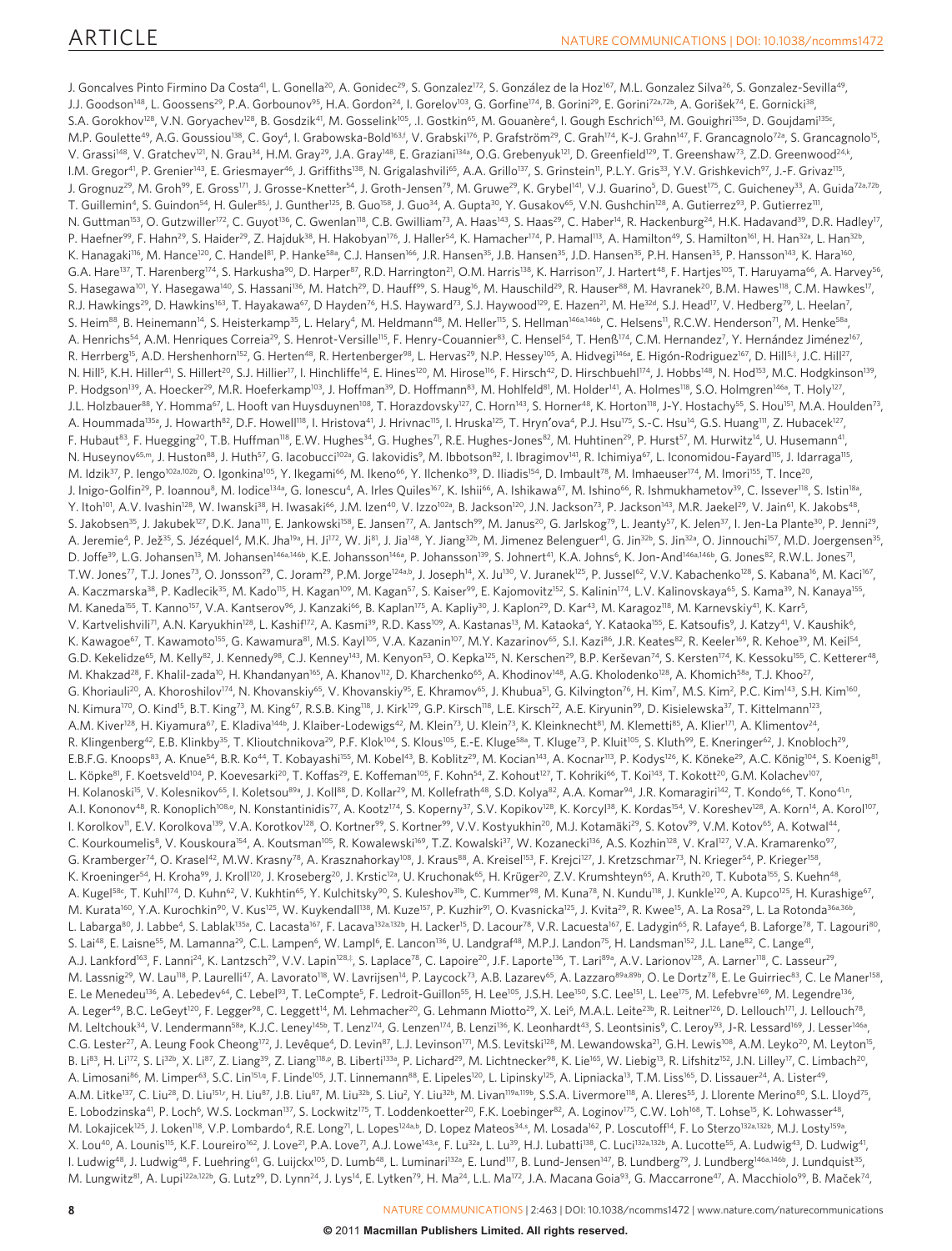J. Machado Miguens<sup>124a</sup>, D. Macina<sup>49</sup>, R. Mackeprang<sup>35</sup>, R.J. Madaras<sup>14</sup>, W.F. Mader<sup>43</sup>, R. Maenner<sup>58c</sup>, T. Maeno<sup>24</sup>, P. Mättig<sup>174</sup>, S. Mättig<sup>11</sup>, P.J. Magalhaes Martins<sup>124a,g</sup>, L. Magnoni<sup>29</sup>, E. Magradze<sup>54</sup>, Y. Mahalalel<sup>153</sup>, K. Mahboubi<sup>48</sup>, G. Mahout<sup>17</sup>, C. Maiani<sup>132a,132b, C. Maidantchik<sup>23a</sup>, A. Maio<sup>124a,b</sup>,</sup> S. Majewski<sup>24</sup>, Y. Makida<sup>66</sup>, N. Makovec<sup>115</sup>, P. Mal<sup>6</sup>, Pa. Malecki<sup>38</sup>, P. Malecki<sup>38</sup>, V.P. Maleev<sup>121</sup>, F. Malek<sup>55</sup>, U. Mallik<sup>63</sup>, D. Malon<sup>5</sup>, S. Maltezos<sup>9</sup>, V. Malyshev<sup>107</sup>, S. Malyukov<sup>29</sup>, R. Mameghani<sup>98</sup>, J. Mamuzic<sup>12b</sup>, A. Manabe<sup>66</sup>, L. Mandelli<sup>89a</sup>, I. Mandić<sup>74</sup>, R. Mandrysch<sup>15</sup>, J. Maneira<sup>124a</sup>, P.S. Mangeard<sup>88</sup>, I.D. Manjavidze<sup>65</sup>, A. Mann<sup>54</sup>, P.M. Manning<sup>137</sup>, A. Manousakis-Katsikakis<sup>8</sup>, B. Mansoulie<sup>136</sup>, A. Manz<sup>99</sup>, A. Mapelli<sup>29</sup>, L. Mapelli<sup>29</sup>, L. March<sup>80</sup>, J.F. Marchand<sup>29</sup>, F. Marchese<sup>133a,133b</sup>, G. Marchiori<sup>78</sup>, M. Marcisovsky<sup>125</sup>, A. Marin<sup>21,‡</sup>, C.P. Marino<sup>61</sup>, F. Marroquim<sup>23a</sup>, R. Marshall<sup>82</sup>, Z. Marshall<sup>34,5</sup>, F.K. Martens<sup>158</sup>, S. Marti-Garcia<sup>167</sup>, A.J. Martin<sup>175</sup>, B. Martin<sup>29</sup>, B. Martin<sup>88</sup>, F.F. Martin<sup>20</sup>, J.P. Martin<sup>93</sup>, Ph. Martin<sup>55</sup>, T.A. Martin<sup>17</sup>, B. Martin dit Latour<sup>49</sup>, M. Martinez<sup>11</sup>, V. Martinez Outschoorn<sup>57</sup>, A.C. Martyniuk<sup>82</sup>, M. Marx<sup>82</sup>, F. Marzano<sup>132a</sup>, A. Marzin<sup>111</sup>, L. Masetti<sup>81</sup>, T. Mashimo<sup>155</sup>, R. Mashinistov<sup>94</sup>, J. Masik<sup>82</sup>, A.L. Maslennikov<sup>107</sup>, M. Maß<sup>42</sup>, I. Massa<sup>19a,19b</sup>, G. Massaro<sup>105</sup>, N. Massol<sup>4</sup>, A. Mastroberardino<sup>36a,36b</sup>, T. Masubuchi<sup>155</sup>, M. Mathes<sup>20</sup>, P. Matricon<sup>115</sup>, H. Matsumoto<sup>115</sup>, H. Matsunaga<sup>115</sup>, T. Matsushita<sup>67</sup>, C. Mattravers<sup>118,t</sup>, J.M. Maugain<sup>29</sup>, S.J. Maxfield<sup>73</sup>, D.A. Maximov<sup>107</sup>, E.N. May<sup>5</sup>, A. Mayne<sup>139</sup>, R. Mazini<sup>151</sup>, M. Mazur<sup>20</sup>, M. Mazzanti<sup>89a</sup>, E. Mazzoni<sup>122a,122b</sup>, S.P. Mc Kee<sup>87</sup>, A. McCarn<sup>165</sup>, R.L. McCarthy<sup>148</sup>, T.G. McCarthy<sup>28</sup>, N.A. McCubbin<sup>129</sup>, K.W. McFarlane<sup>56</sup>, J.A. Mcfayden<sup>139</sup>, H. McGlone<sup>53</sup>, G. Mchedlidze<sup>51</sup>, R.A. McLaren<sup>29</sup>, T. Mclaughlan<sup>17</sup>, S.J. McMahon<sup>129</sup>, R.A. McPherson<sup>169,i</sup>, A. Meade<sup>84</sup>, J. Mechnich<sup>105</sup>, M. Mechtel<sup>174</sup>, M. Medinnis<sup>41</sup>, R. Meera-Lebbai<sup>111</sup>, T. Meguro<sup>116</sup>, R. Mehdiyev<sup>93</sup>, S. Mehlhase<sup>35</sup>, A. Mehta<sup>73</sup>, K. Meier<sup>58a</sup>, J. Meinhardt<sup>48</sup>, B. Meirose<sup>79</sup>, C. Melachrinos<sup>30</sup>, B.R. Mellado Garcia<sup>172</sup>, L. Mendoza Navas<sup>162</sup>, Z. Meng<sup>151,</sup>r, A. Mengarelli<sup>19a,19b</sup>, S. Menke<sup>99</sup>, C. Menot<sup>29</sup>, E. Meoni<sup>11</sup>, K.M. Mercurio<sup>57</sup>, P. Mermod<sup>118</sup>, L. Merola<sup>102a,102b</sup>, C. Meroni<sup>89a</sup>, F.S. Merritt<sup>30</sup>, A. Messina<sup>29</sup>, J. Metcalfe<sup>103</sup>, A.S. Mete<sup>64</sup>, S. Meuser<sup>20</sup>, C. Meyer<sup>81</sup>, J-P. Meyer<sup>136</sup>, J. Meyer<sup>173</sup>, J. Meyer<sup>54</sup>, T.C. Meyer<sup>29</sup>, W.T. Meyer<sup>64</sup>, J. Miao<sup>32d</sup>, S. Michal<sup>29</sup>, L. Micu<sup>25a</sup>, R.P. Middleton<sup>129</sup>, P. Miele<sup>29</sup>, S. Migas<sup>73</sup>, L. Mijovic<sup>~41</sup>, G. Mikenberg<sup>171</sup>, M. Mikestikova<sup>125</sup>, B. Mikulec<sup>49</sup>, M. Mikuž<sup>74</sup>, D.W. Miller<sup>143</sup>, R.J. Miller<sup>88</sup>, W.J. Mills<sup>168</sup>, C. Mills<sup>57</sup>, A. Milov<sup>171</sup>, D.A. Milstead<sup>146a,146b</sup>, D. Milstein<sup>171</sup>, A.A. Minaenko<sup>128</sup>, M. Miñano<sup>167</sup>, I.A. Minashvili<sup>65</sup>, A.I. Mincer<sup>108</sup>, B. Mindur<sup>37</sup>, M. Mineev<sup>65</sup>, Y. Ming<sup>130</sup>, L.M. Mir<sup>11</sup>, G. Mirabelli<sup>132a</sup>, L. Miralles Verge<sup>11</sup>, A. Misiejuk<sup>76</sup>, J. Mitrevski<sup>137</sup>, G.Y. Mitrofanov<sup>128</sup>, V.A. Mitsou<sup>167</sup>, S. Mitsui<sup>66</sup>, P.S. Miyagawa<sup>82</sup>, K. Miyazaki<sup>67</sup>, J.U. Mjörnmark<sup>79</sup>, T. Moa<sup>146a,146b</sup>, P. Mockett<sup>138</sup>, S. Moed<sup>57</sup>, V. Moeller<sup>27</sup>, K. Mönig<sup>41</sup>, N. Möser<sup>20</sup>, S. Mohapatra<sup>148</sup>, B. Mohn<sup>13</sup>, W. Mohr<sup>48</sup>, S. Mohrdieck-Möck<sup>99</sup>, A.M. Moisseev<sup>128,‡</sup>, R. Moles-Valls<sup>167</sup>, J. Molina-Perez<sup>29</sup>, L. Moneta<sup>49</sup>, J. Monk<sup>77</sup>, E. Monnier<sup>83</sup>, S. Montesano<sup>89a,89b</sup>, F. Monticelli<sup>70</sup>, S. Monzani<sup>19a,19b</sup>, R.W. Moore<sup>2</sup>, G.F. Moorhead<sup>86</sup>, C. Mora Herrera<sup>49</sup>, A. Moraes<sup>53</sup>, A. Morais<sup>124a,b</sup>, N. Morange<sup>136</sup>, G. Morello<sup>36a,36b</sup>, D. Moreno<sup>81</sup>, M. Moreno Llácer<sup>167</sup>, P. Morettini<sup>50a</sup>, M. Morii<sup>57</sup>, J. Morin<sup>75</sup>, Y. Morita<sup>66</sup>, A.K. Morley<sup>29</sup>, G. Mornacchi<sup>29</sup>, M-C. Morone<sup>49</sup>, S.V. Morozov<sup>96</sup>, J.D. Morris<sup>75</sup>, H.G. Moser<sup>99</sup>, M. Mosidze<sup>51</sup>, J. Moss<sup>109</sup>, R. Mount<sup>143</sup>, E. Mountricha<sup>9</sup>, S.V. Mouraviev<sup>94</sup>, E.J.W. Moyse<sup>84</sup>, M. Mudrinic<sup>12b</sup>, F. Mueller<sup>58a</sup>, J. Mueller<sup>123</sup>, K. Mueller<sup>20</sup>, T.A. Müller<sup>98</sup>, D. Muenstermann<sup>29</sup>, A. Muijs<sup>105</sup>, A. Muir<sup>168</sup>, Y. Munwes<sup>153</sup>, K. Murakami<sup>66</sup>, W.J. Murray<sup>129</sup>, I. Mussche<sup>105</sup>, E. Musto<sup>102a,102b</sup>, A.G. Myagkov<sup>128</sup>, M. Myska<sup>125</sup>, J. Nadal<sup>11</sup>, K. Nagai1<sup>60</sup>, K. Nagano<sup>66</sup>, Y. Nagasaka<sup>60</sup>, A.M. Nairz<sup>29</sup>, Y. Nakahama<sup>115</sup>, K. Nakamura<sup>155</sup>, I. Nakano<sup>110</sup>, G. Nanava<sup>20</sup>, A. Napier<sup>161</sup>, M. Nash<sup>77,t</sup>, N.R. Nation<sup>21</sup>, T. Nattermann<sup>20</sup>, T. Naumann<sup>41</sup>, G. Navarro<sup>162</sup>, H.A. Neal<sup>87</sup>, E. Nebot<sup>80</sup>, P.Yu. Nechaeva<sup>94</sup>, A. Negri<sup>119</sup>a,<sup>119b</sup>, G. Negri<sup>29</sup>, S. Nektarijevic<sup>49</sup>, A. Nelson<sup>64</sup>, S. Nelson<sup>143</sup>, T.K. Nelson<sup>143</sup>, S. Nemecek<sup>125</sup>, P. Nemethy<sup>108</sup>, A.A. Nepomuceno<sup>23a</sup>, M. Nessi<sup>29,u</sup>, S.Y. Nesterov<sup>121</sup>, M.S. Neubauer<sup>165</sup>, A. Neusiedl<sup>81</sup>, R.M. Neves<sup>108</sup>, P. Nevski<sup>24</sup>, P.R. Newman<sup>17</sup>, R.B. Nickerson<sup>118</sup>, R. Nicolaidou<sup>136</sup>, L. Nicolas<sup>139</sup>, B. Nicquevert<sup>29</sup>, F. Niedercorn<sup>115</sup>, J. Nielsen<sup>137</sup>, T. Niinikoski<sup>29</sup>, A. Nikiforov<sup>15</sup>, V. Nikolaenko<sup>128</sup>, K. Nikolaev<sup>65</sup>, l. Nikolic-Audit<sup>78</sup>, K. Nikolopoulos<sup>24</sup>, H. Nilsen<sup>48</sup>, P. Nilsson<sup>7</sup>, Y. Ninomiya <sup>155</sup>, A. Nisati<sup>132a</sup>, T. Nishiyama<sup>67</sup>, R. Nisius<sup>99</sup>, L. Nodulman<sup>5</sup>, M. Nomachi<sup>116</sup>, I. Nomidis<sup>154</sup>, H. Nomoto<sup>155</sup>, M. Nordberg<sup>29</sup>, B. Nordkvist<sup>146a,146b</sup>, P.R. Norton<sup>129</sup>, J. Novakova<sup>126</sup>, M. Nozaki<sup>66</sup>, M. Nožic~ka<sup>41</sup>, L. Nozka<sup>113</sup>, I.M. Nugent<sup>159a</sup>, A.-E. Nuncio-Quiroz<sup>20</sup>, G. Nunes Hanninger<sup>20</sup>, T. Nunnemann<sup>98</sup>, E. Nurse<sup>77</sup>, T. Nyman<sup>29</sup>, B.J. O'Brien<sup>45</sup>, S.W. O'Neale<sup>17,#</sup>, D.C. O'Neil<sup>142</sup>, V. O'Shea<sup>53</sup>, F.G. Oakham<sup>28,d</sup>, H. Oberlack<sup>99</sup>, J. Ocariz<sup>78</sup>, A. Ochi<sup>67</sup>, S. Oda<sup>155</sup>, S. Odaka<sup>66</sup>, J. Odier<sup>83</sup>, H. Ogren<sup>61</sup>, A. Oh<sup>82</sup>, S.H. Oh<sup>44</sup>, C.C. Ohm<sup>146a,146b</sup>, T. Ohshima<sup>101</sup>, H. Ohshita<sup>140</sup>, T.K. Ohska<sup>66</sup>, T. Ohsugi<sup>59</sup>, S. Okada<sup>67</sup>, H. Okawa<sup>163</sup>, Y. Okumura<sup>101</sup>, T. Okuyama<sup>155</sup>, M. Olcese<sup>50a</sup>, A.G. Olchevski<sup>65</sup>, M. Oliveira<sup>124a,g</sup>, D. Oliveira Damazio<sup>24</sup>, E. Oliver Garcia<sup>167</sup>, D. Olivito<sup>120</sup>, A. Olszewski<sup>38</sup>, J. Olszowska<sup>38</sup>, C. Omachi<sup>67</sup>, A. Onofre<sup>124a,v</sup>, P.U.E. Onyisi<sup>30</sup>, C.J. Oram<sup>159a</sup>, M.J. Oreglia<sup>30</sup>, F. Orellana<sup>49</sup>, Y. Oren<sup>153</sup>, D. Orestano<sup>134a,134b</sup>, I. Orlov<sup>107</sup>, C. Oropeza Barrera<sup>53</sup>, R.S. Orr<sup>158</sup>, E.O. Ortega<sup>130</sup>, B. Osculati<sup>50a,50b</sup>, R. Ospanov<sup>120</sup>, C. Osuna<sup>11</sup>, G. Otero y Garzon<sup>26</sup>, J.P Ottersbach<sup>105</sup>, M. Ouchrif<sup>135d</sup>, F. Ould-Saada<sup>117</sup>, A. Ouraou<sup>136</sup>, Q. Ouyang<sup>32a</sup>, M. Owen<sup>82</sup>, S. Owen<sup>139</sup>, O.K. Øye<sup>13</sup>, V.E. Ozcan<sup>18a</sup>, N. Ozturk<sup>7</sup>, A. Pacheco Pages<sup>11</sup>, C. Padilla Aranda<sup>11</sup>, E. Paganis<sup>139</sup>, F. Paige<sup>24</sup>, K. Pajchel<sup>117</sup>, S. Palestini<sup>29</sup>, D. Pallin<sup>33</sup>, A. Palma<sup>124ab</sup>, J.D. Palmer<sup>17</sup>, Y.B. Pan<sup>172</sup>, E. Panagiotopoulou<sup>9</sup>, B. Panes<sup>31a</sup>, N. Panikashvili<sup>87</sup>, S. Panitkin<sup>24</sup>, D. Pantea<sup>25a</sup>, M. Panuskova<sup>125</sup>, V. Paolone<sup>123</sup>, A. Paoloni<sup>133a,133b</sup>, A. Papadelis<sup>146a</sup>, Th.D. Papadopoulou<sup>9</sup>, A. Paramonov<sup>5</sup>, W. Park<sup>24,w</sup>, M.A. Parker<sup>27</sup>, F. Parodi<sup>50a,50b</sup>, J.A. Parsons<sup>34</sup>, U. Parzefall<sup>48</sup>, E. Pasqualucci<sup>132a</sup>, A. Passeri<sup>134a</sup>, F. Pastore<sup>134a,134b</sup>, Fr. Pastore<sup>29</sup>, G. Pásztor<sup>49,x</sup>, S. Pataraia<sup>172</sup>, N. Patel<sup>150</sup>, J.R. Pater<sup>82</sup>, S. Patricelli<sup>102</sup>a,<sup>102b</sup>, T. Pauly<sup>29</sup>, M. Pecsy<sup>144a</sup>, M.I. Pedraza Morales<sup>172</sup>, S.V. Peleganchuk<sup>107</sup>, H. Peng<sup>172</sup>, R. Pengo<sup>29</sup>, A. Penson<sup>34</sup>, J. Penwell<sup>61</sup>, M. Perantoni<sup>23a</sup>, K. Perez<sup>34,s</sup>, T. Perez Cavalcanti<sup>41</sup>, E. Perez Codina<sup>11</sup>, M.T. Pérez García-Estañ<sup>167</sup>, V. Perez Reale<sup>34</sup>, I. Peric<sup>20</sup>, L. Perini<sup>89a,89b</sup>, H. Pernegger<sup>29</sup>, R. Perrino<sup>72a</sup>, P. Perrodo<sup>4</sup>, S. Persembe<sup>3a</sup>, V.D. Peshekhonov<sup>65</sup>, O. Peters<sup>105</sup>, B.A. Petersen<sup>29</sup>, J. Petersen<sup>29</sup>, T.C. Petersen<sup>35</sup>, E. Petit<sup>83</sup>, A. Petridis<sup>154</sup>, C. Petridou<sup>154</sup>, E. Petrolo<sup>132a</sup>, F. Petrucci<sup>134a,134b</sup>, D. Petschull<sup>41</sup>, M. Petteni<sup>142</sup>, R. Pezoa<sup>31b</sup>, A. Phan<sup>86</sup>, A.W. Phillips<sup>27</sup>, P.W. Phillips<sup>129</sup>, G. Piacquadio<sup>29</sup>, E. Piccaro<sup>75</sup>, M. Piccinini<sup>19a,19b</sup>, A. Pickford<sup>53</sup>, S.M. Piec<sup>41</sup>, R. Piegaia<sup>26</sup>, J.E. Pilcher<sup>30</sup>, A.D. Pilkington<sup>82</sup>, J. Pina<sup>124a,b</sup>, M. Pinamonti<sup>164a,164c</sup>, A. Pinder<sup>118</sup>, J.L. Pinfold<sup>2</sup>, J. Ping<sup>32c</sup>, B. Pinto<sup>124a,b</sup>, O. Pirotte<sup>29</sup>, C. Pizio<sup>89a,89b</sup>, R. Placakyte<sup>41</sup>, M. Plamondon<sup>169</sup>, W.G. Plano<sup>82</sup>, M.-A. Pleier<sup>24</sup>, A.V. Pleskach<sup>128</sup>, A. Poblaguev<sup>24</sup>, S. Poddar<sup>58a</sup>, F. Podlyski<sup>33</sup>, L. Poggioli<sup>115</sup>, T. Poghosyan<sup>20</sup>, M. Pohl<sup>49</sup>, F. Polci<sup>55</sup>, G. Polesello<sup>119a</sup>, A. Policicchio<sup>138</sup>, A. Polini<sup>19a</sup>, J. Poll<sup>75</sup>, V. Polychronakos<sup>24</sup>, D.M. Pomarede<sup>136</sup>, D. Pomeroy<sup>22</sup>, K. Pommès<sup>29</sup>, L. Pontecorvo<sup>132a</sup>, B.G. Pope<sup>88</sup>, G.A. Popeneciu<sup>25a</sup>, D.S. Popovic<sup>12a</sup>, A. Poppleton<sup>29</sup>, X. Portell Bueso<sup>48</sup>, R. Porter<sup>163</sup>, C. Posch<sup>21</sup>, G.E. Pospelov<sup>99</sup>, S. Pospisil<sup>127</sup>, I.N. Potrap<sup>99</sup>, C.J. Potter<sup>149</sup>, C.T. Potter<sup>114</sup>, G. Poulard<sup>29</sup>, J. Poveda<sup>172</sup>, R. Prabhu<sup>77</sup>, P. Pralavorio<sup>83</sup>, S. Prasad<sup>57</sup>, R. Pravahan<sup>7</sup>, S. Prell<sup>64</sup>, K. Pretzl<sup>16</sup>, L. Pribyl<sup>29</sup>, D. Price<sup>61</sup>, L.E. Price<sup>5</sup>, M.J. Price<sup>29</sup>, P.M. Prichard<sup>73</sup>, D. Prieur<sup>123</sup>, M. Primavera<sup>172a</sup>, K. Prokofiev<sup>108</sup>, F. Prokoshin<sup>31b</sup>, S. Protopopescu<sup>24</sup>, J. Proudfoot<sup>5</sup>, X. Prudent<sup>43</sup>, H. Przysiezniak<sup>4</sup>, S. Psoroulas<sup>20</sup>, E. Ptacek<sup>114</sup>, J. Purdham<sup>87</sup>, M. Purohit<sup>24,w</sup>, P. Puzo<sup>115</sup>, Y. Pylypchenko<sup>117</sup>, J. Qian<sup>87</sup>, Z. Qian<sup>83</sup>, Z. Qin<sup>41</sup>, A. Quadt<sup>54</sup>, D.R. Quarrie<sup>14</sup>, W.B. Quayle<sup>172</sup>, F. Quinonez<sup>31a</sup>, M. Raas<sup>104</sup>, V. Radescu<sup>58b</sup>, B. Radics<sup>20</sup>, T. Rador<sup>18a</sup>, F. Ragusa<sup>89a,89b</sup>, G. Rahal<sup>177</sup>, A.M. Rahimi<sup>109</sup>, D. Rahm<sup>24</sup>, S. Rajagopalan<sup>24</sup>, M. Rammensee<sup>48</sup>, M. Rammes<sup>141</sup>, M. Ramstedt<sup>146a,146b, K. Randrianarivony<sup>28</sup>,</sup> P.N. Ratoff<sup>71</sup>, F. Rauscher<sup>98</sup>, E. Rauter<sup>99</sup>, M. Raymond<sup>29</sup>, A.L. Read<sup>117</sup>, D.M. Rebuzzi<sup>119a,119b</sup>, A. Redelbach<sup>173</sup>, G. Redlinger<sup>24</sup>, R. Reece<sup>120</sup>, K. Reeves<sup>40</sup>, A. Reichold<sup>105</sup>, E. Reinherz-Aronis<sup>153</sup>, A. Reinsch<sup>114</sup>, I. Reisinger<sup>42</sup>, D. Reljic<sup>12a</sup>, C. Rembser<sup>29</sup>, Z.L. Ren<sup>151</sup>, A. Renaud<sup>115</sup>, P. Renkel<sup>39</sup>, B. Rensch<sup>35</sup>, M. Rescigno<sup>132a</sup>, S. Resconi<sup>89a</sup>, B. Resende<sup>136</sup>, P. Reznicek<sup>98</sup>, R. Rezvani<sup>158</sup>, A. Richards<sup>77</sup>, R. Richter<sup>99</sup>, E. Richter-Was<sup>38,y</sup>, M. Ridel<sup>78</sup>, S. Rieke<sup>81</sup>, M. Rijpstra<sup>105</sup>, M. Rijssenbeek<sup>148</sup>, A. Rimoldi<sup>119a,119b</sup>, L. Rinaldi<sup>19a</sup>, R.R. Rios<sup>39</sup>, I. Riu<sup>11</sup>, G. Rivoltella<sup>89a,89b</sup>, F. Rizatdinova<sup>112</sup>, E. Rizvi<sup>75</sup>, S.H. Robertson<sup>85,i</sup>, A. Robichaud-Veronneau<sup>49</sup>, D. Robinson<sup>27</sup>, J.E.M. Robinson<sup>77</sup>, M. Robinson<sup>114</sup>, A. Robson<sup>53</sup>, J.G. Rocha de Lima<sup>106</sup>, C. Roda<sup>122a,122b</sup>, D. Roda Dos Santos<sup>29</sup>, S. Rodier<sup>80</sup>, D. Rodriguez<sup>162</sup>, Y. Rodriguez Garcia<sup>15</sup>, A. Roe<sup>54</sup>, S. Roe<sup>29</sup>, O. Røhne<sup>117</sup>, V. Rojo<sup>1</sup>, S. Rolli<sup>161</sup>, A. Romaniouk<sup>96</sup>, V.M. Romanov<sup>65</sup>, G. Romeo<sup>26</sup>, D. Romero Maltrana<sup>31a</sup>, L. Roos<sup>78</sup>, E. Ros<sup>167</sup>, S. Rosati<sup>132a,132b,</sup> K. Rosbach<sup>49</sup>, M. Rose<sup>79</sup>, G.A. Rosenbaum<sup>158</sup>, E.I. Rosenberg<sup>64</sup>, P.L. Rosendahl<sup>13</sup>, L. Rosselet<sup>49</sup>, V. Rossetti<sup>11</sup>, E. Rossi<sup>102</sup>a,<sup>102b</sup>, L.P. Rossi<sup>50a</sup>, L. Rossi<sup>89a,89b</sup>, M. Rotaru<sup>25a</sup>, I. Roth<sup>171</sup>, J. Rothberg<sup>138</sup>, D. Rousseau<sup>115</sup>, C.R. Royon<sup>136</sup>, A. Rozanov<sup>83</sup>, Y. Rozen<sup>152</sup>, X. Ruan<sup>115</sup>, I. Rubinskiy<sup>41</sup>, B. Ruckert<sup>98</sup>, N. Ruckstuhl<sup>105</sup>, V.I. Rud<sup>97</sup>, G. Rudolph<sup>62</sup>, F. Rühr<sup>6</sup>, F. Ruggieri<sup>134a,134b</sup>, A. Ruiz-Martinez<sup>64</sup>, E. Rulikowska-Zarebska<sup>37</sup>, V. Rumiantsev<sup>91,‡</sup>, L. Rumyantsev<sup>65</sup>, K. Runge<sup>48</sup>, O. Runolfsson<sup>20</sup>, Z. Rurikova<sup>48</sup>, N.A. Rusakovich<sup>65</sup>, D.R. Rust<sup>61</sup>, J.P. Rutherfoord<sup>6</sup>, C. Ruwiedel<sup>14</sup>, P. Ruzicka<sup>125</sup>, Y.F. Ryabov<sup>121</sup>, V. Ryadovikov<sup>128</sup>, P. Ryan<sup>88</sup>, M. Rybar<sup>126</sup>, G. Rybkin<sup>115</sup>, N.C. Ryder<sup>118</sup>, S. Rzaeva<sup>10</sup>, A.F. Saavedra<sup>150</sup>, I. Sadeh<sup>153</sup>, H.F-W. Sadrozinski<sup>137</sup>, R. Sadykov<sup>65</sup>, F. Safai Tehrani<sup>132a,132b</sup>, H. Sakamoto<sup>155</sup>, G. Salamanna<sup>105</sup>, A. Salamon<sup>133a</sup>, M. Saleem<sup>111</sup>, D. Salihagic<sup>99</sup>, A. Salnikov<sup>143</sup>, J. Salt<sup>167</sup>, B.M. Salvachua Ferrando<sup>5</sup>, D. Salvatore<sup>36a,36b</sup>, F. Salvatore<sup>149</sup>, A. Salzburger<sup>29</sup>, D. Sampsonidis<sup>154</sup>, B.H. Samset<sup>117</sup>, H. Sandaker<sup>13</sup>, H.G. Sander<sup>81</sup>, M.P. Sanders<sup>98</sup>, M. Sandhoff<sup>174</sup>, P. Sandhu<sup>158</sup>, T. Sandoval<sup>27</sup>, R. Sandstroem<sup>105</sup>, S. Sandvoss<sup>174</sup>, D.P.C. Sankey<sup>129</sup>,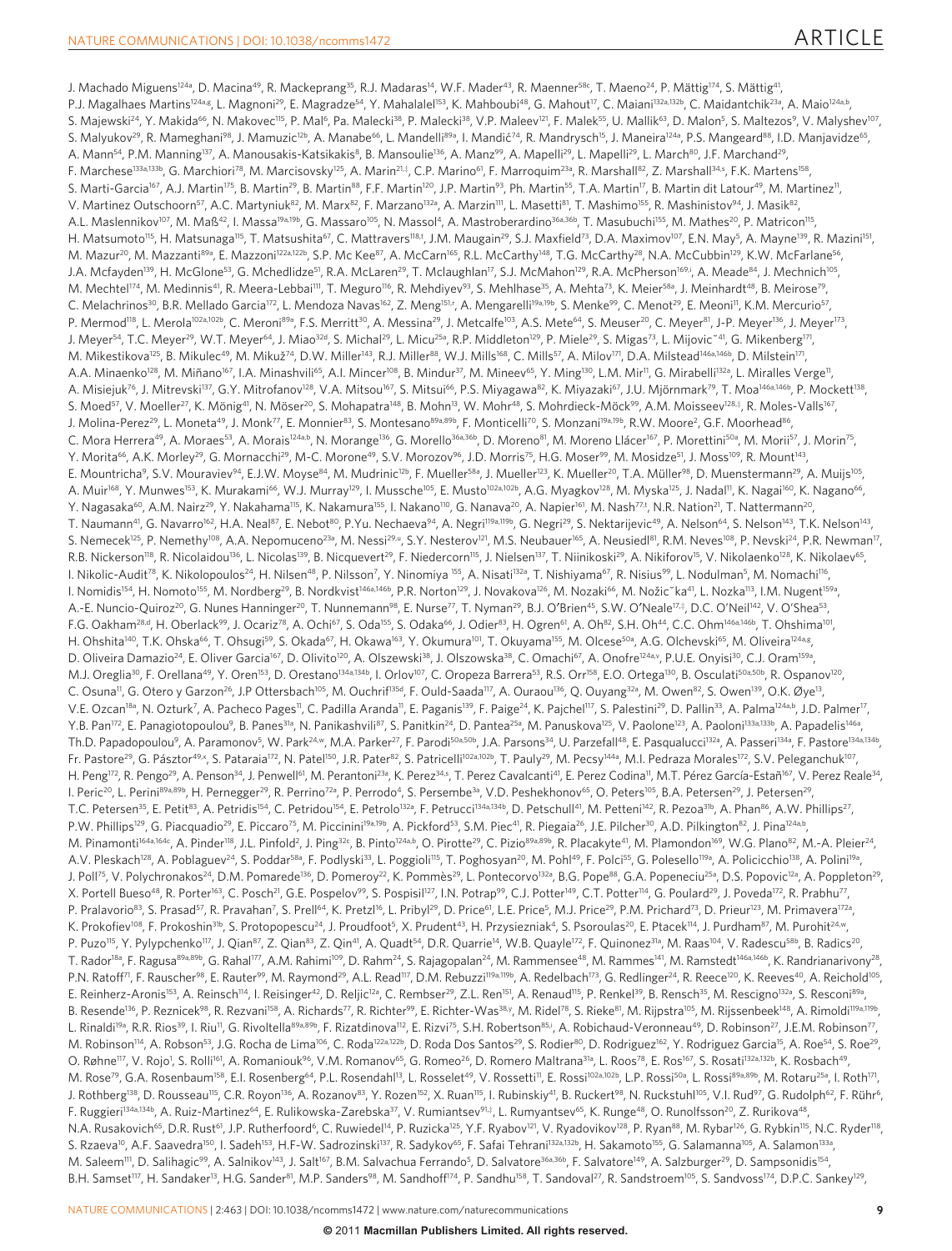A. Sansoni<sup>47</sup>, C. Santamarina Rios<sup>85</sup>, C. Santoni<sup>33</sup>, R. Santonico<sup>133a,133b</sup>, H. Santos<sup>124a</sup>, J.G. Saraiva<sup>124a,b</sup>, T. Sarangi<sup>172</sup>, E. Sarkisyan-Grinbaum<sup>7</sup>, F. Sarri<sup>122a,122b</sup>, G. Sartisohn<sup>174</sup>, O. Sasaki<sup>66</sup>, T. Sasaki<sup>66</sup>, N. Sasao<sup>68</sup>, I. Satsounkevitch<sup>90</sup>, G. Sauvage<sup>4</sup>, J.B. Sauvan<sup>115</sup>, P. Savard<sup>158,d</sup>, V. Savinov<sup>123</sup>, D.O. Savu<sup>29</sup>, P. Savva<sup>9</sup>, L. Sawyer<sup>24,k</sup>, D.H. Saxon<sup>53</sup>, L.P. Says<sup>33</sup>, C. Sbarra<sup>19a,19b</sup>, A. Sbrizzi<sup>19a,19b</sup>, O. Scallon<sup>93</sup>, D.A. Scannicchio<sup>163</sup>, J. Schaarschmidt<sup>115</sup>, P. Schacht<sup>99</sup>, U. Schäfer<sup>81</sup>, S. Schaepe<sup>20</sup>, S. Schaetzel<sup>58b</sup>, A.C. Schaffer<sup>115</sup>, D. Schaile<sup>98</sup>, R.D. Schamberger<sup>148</sup>, A.G. Schamov<sup>107</sup>, V. Scharf<sup>58a</sup>, V.A. Schegelsky<sup>121</sup>, D. Scheirich<sup>87</sup>, M.I. Scherzer<sup>14</sup>, C. Schiavi<sup>50a,50b</sup>, J. Schieck<sup>98</sup>, M. Schioppa<sup>36a,36b</sup>, S. Schlenker<sup>29</sup>, J.L. Schlereth<sup>5</sup>, E. Schmidt<sup>48</sup>, M.P. Schmidt<sup>175,‡</sup>, K. Schmieden<sup>20</sup>, C. Schmitt<sup>81</sup>, M. Schmitz<sup>20</sup>, A. Schöning<sup>58b</sup>, M. Schott<sup>29</sup>, D. Schouten<sup>142</sup>, J. Schovancova<sup>125</sup>, M. Schram<sup>85</sup>, C. Schroeder<sup>81</sup>, N. Schroer<sup>58c</sup>, S. Schuh<sup>29</sup>, G. Schuler<sup>29</sup>, J. Schultes<sup>174</sup>, H.-C. Schultz-Coulon<sup>58a</sup>, H. Schulz<sup>15</sup>, J.W. Schumacher<sup>20</sup>, M. Schumacher<sup>48</sup>, B.A. Schumm<sup>137</sup>, Ph. Schune<sup>136</sup>, C. Schwanenberger<sup>82</sup>, A. Schwartzman<sup>143</sup>, Ph. Schwemling<sup>78</sup>, R. Schwienhorst<sup>88</sup>, R. Schwierz<sup>43</sup>, J. Schwindling<sup>136</sup>, W.G. Scott<sup>129</sup>, J. Searcy<sup>114</sup>, E. Sedykh<sup>121</sup>, E. Segura<sup>11</sup>, S.C. Seidel<sup>103</sup>, A. Seiden<sup>137</sup>, F. Seifert<sup>43</sup>, J.M. Seixas<sup>23a</sup>, G. Sekhniaidze<sup>102a</sup>, D.M. Seliverstov<sup>121</sup>, B. Sellden<sup>146a</sup>, G. Sellers<sup>73</sup>, M. Seman<sup>144b</sup>, N. Semprini-Cesari<sup>19a,19b</sup>, C. Serfon<sup>98</sup>, L. Serin<sup>115</sup>, R. Seuster<sup>99</sup>, H. Severini™, M.E. Sevior<sup>86</sup>, A. Sfyrla<sup>29</sup>, E. Shabalina<sup>54</sup>, M. Shamim™4, L.Y. Shan<sup>32a</sup>, J.T. Shank<sup>21</sup>, Q.T. Shao<sup>86</sup>, M. Shapiro™, P.B. Shatalov<sup>95</sup>, L. Shaver<sup>6</sup>, C. Shaw<sup>53</sup>, K. Shaw<sup>164a,164c</sup>, D. Sherman<sup>175</sup>, P. Sherwood<sup>77</sup>, A. Shibata<sup>108</sup>, S. Shimizu<sup>29</sup>, M. Shimojima<sup>100</sup>, T. Shin<sup>56</sup>, A. Shmeleva<sup>94</sup>, M.J. Shochet<sup>30</sup>, D. Short<sup>118</sup>, M.A. Shupe<sup>6</sup>, P. Sicho<sup>125</sup>, A. Sidoti<sup>132a,132b</sup>, A. Siebel<sup>174</sup>, F. Siegert<sup>48</sup>, J. Siegrist<sup>14</sup>, Dj. Sijacki<sup>12a</sup>, O. Silbert<sup>171</sup>, J. Silva<sup>124a,b</sup>, Y. Silverstein<sup>143</sup>, S.B. Silverstein<sup>146a</sup>, V. Simak<sup>127</sup>, O. Simard<sup>136</sup>, Lj. Simic<sup>12a</sup>, S. Simion<sup>115</sup>, B. Simmons<sup>77</sup>, M. Simonyan<sup>35</sup>, P. Sinervo<sup>158</sup>, N.B. Sinev<sup>114</sup>, V. Sipica<sup>141</sup>, G. Siragusa<sup>81</sup>, A.N. Sisakyan<sup>65</sup>, S.Yu. Sivoklokov<sup>97</sup>, J. Sjölin<sup>146a,146b</sup>, T.B. Sjursen<sup>13</sup>, L.A. Skinnari<sup>14</sup>, K. Skovpen<sup>107</sup>, P. Skubic<sup>111</sup>, N. Skvorodnev<sup>22</sup>, M. Slater<sup>17</sup>, T. Slavicek<sup>127</sup>, K. Sliwa<sup>161</sup>, T.J. Sloan<sup>71</sup>, J. Sloper<sup>29</sup>, V. Smakhtin<sup>171</sup>, S.Yu. Smirnov<sup>96</sup>, L.N. Smirnova<sup>97</sup>, O. Smirnova<sup>79</sup>, B.C. Smith<sup>57</sup>, D. Smith<sup>143</sup>, K.M. Smith<sup>53</sup>, M. Smizanska<sup>71</sup>, K. Smolek<sup>127</sup>, A.A. Snesarev<sup>94</sup>, S.W. Snow<sup>82</sup>, J. Snow<sup>111</sup>, J. Snuverink<sup>105</sup>, S. Snyder<sup>24</sup>, M. Soares<sup>124a</sup>, R. Sobie<sup>169,i</sup>, J. Sodomka<sup>127</sup>, A. Soffer<sup>153</sup>, C.A. Solans<sup>167</sup>, M. Solar<sup>127</sup>, J. Solc<sup>127</sup>, E. Soldatov<sup>96</sup>, U. Soldevila<sup>167</sup>, E. Solfaroli Camillocci<sup>132a,132b</sup>, A.A. Solodkov<sup>128</sup>, O.V. Solovyanov<sup>128</sup>, J. Sondericker<sup>24</sup>, N. Soni<sup>2</sup>, V. Sopko<sup>127</sup>, B. Sopko<sup>127</sup>, M. Sorbi<sup>89a,89b</sup>, M. Sosebee<sup>7</sup>, A. Soukharev<sup>107</sup>, S. Spagnolo<sup>72a,72b</sup>, F. Spanò<sup>34</sup>, R. Spighi<sup>19a</sup>, G. Spigo<sup>29</sup>, F. Spila<sup>132a,132b</sup>, E. Spiriti<sup>134a</sup>, R. Spiwoks<sup>29</sup>, M. Spousta<sup>126</sup>, T. Spreitzer<sup>158</sup>, B. Spurlock<sup>7</sup>, R.D. St. Denis<sup>53</sup>, T. Stahl<sup>141</sup>, J. Stahlman<sup>120</sup>, R. Stamen<sup>58a</sup>, E. Stanecka<sup>29</sup>, R.W. Stanek<sup>5</sup>, C. Stanescu<sup>134a</sup>, S. Stapnes<sup>117</sup>, E.A. Starchenko<sup>128</sup>, J. Stark<sup>55</sup>, P. Staroba<sup>125</sup>, P. Starovoitov<sup>91</sup>, A. Staude<sup>98</sup>, P. Stavina<sup>144a</sup>, G. Stavropoulos<sup>14</sup>, G. Steele<sup>53</sup>, P. Steinbach<sup>43</sup>, P. Steinberg<sup>24</sup>, I. Stekl<sup>127</sup>, B. Stelzer<sup>142</sup>, H.J. Stelzer<sup>41</sup>, O. Stelzer-Chilton<sup>159a</sup>, H. Stenzel<sup>52</sup>, K. Stevenson<sup>75</sup>, G.A. Stewart<sup>53</sup>, J.A. Stillings<sup>20</sup>, T. Stockmanns<sup>20</sup>, M.C. Stockton<sup>29</sup>, K. Stoerig<sup>48</sup>, G. Stoicea<sup>25a</sup>, S. Stonjek<sup>99</sup>, P. Strachota<sup>126</sup>, A.R. Stradling<sup>7</sup>, A. Straessner<sup>43</sup>, J. Strandberg<sup>87</sup>, S. Strandberg<sup>146a,146b</sup>, A. Strandlie<sup>117</sup>, M. Strang<sup>109</sup>, E. Strauss<sup>143</sup>, M. Strauss<sup>111</sup>, P. Strizenec<sup>144b</sup>, R. Ströhmer<sup>173</sup>, D.M. Strom<sup>114</sup>, J.A. Strong<sup>76,‡</sup>, R. Stroynowski<sup>39</sup>, J. Strube<sup>129</sup>, B. Stugu<sup>13</sup>, I. Stumer<sup>24,‡</sup>, J. Stupak<sup>148</sup>, P. Sturm<sup>174</sup>, D.A. Soh<sup>151,p</sup>, D. Su<sup>143</sup>, HS. Subramania<sup>2</sup>, A. Succurro<sup>11</sup>, Y. Sugaya<sup>116</sup>, T. Sugimoto<sup>101</sup>, C. Suhr<sup>106</sup>, K. Suita<sup>67</sup>, M. Suk<sup>126</sup>, V.V. Sulin<sup>94</sup>, S. Sultansoy<sup>3d</sup>, T. Sumida<sup>29</sup>, X. Sun<sup>55</sup>, J.E. Sundermann<sup>48</sup>, K. Suruliz<sup>164a,164b,</sup> S. Sushkov<sup>11</sup>, G. Susinno<sup>36a,36b</sup>, M.R. Sutton<sup>139</sup>, Y. Suzuki<sup>66</sup>, M. Svatos<sup>125</sup>, Yu.M. Sviridov<sup>128</sup>, S. Swedish<sup>168</sup>, I. Sykora<sup>144a</sup>, T. Sykora<sup>126</sup>, B. Szeless<sup>29</sup>, J. Sánchez<sup>167</sup>, D. Ta<sup>105</sup>, K. Tackmann<sup>41</sup>, A. Taffard<sup>163</sup>, R. Tafirout<sup>159a</sup>, A. Taga<sup>117</sup>, N. Taiblum<sup>153</sup>, Y. Takahashi<sup>101</sup>, H. Takai<sup>24</sup>, R. Takashima<sup>69</sup>, H. Takeda<sup>67</sup>, T. Takeshita<sup>140</sup>, M. Talby<sup>83</sup>, A. Talyshev<sup>107</sup>, M.C. Tamsett<sup>24</sup>, J. Tanaka<sup>155</sup>, R. Tanaka<sup>115</sup>, S. Tanaka<sup>131</sup>, S. Tanaka<sup>166</sup>, Y. Tanaka<sup>160</sup>, K. Tanak<sup>a100</sup>, K. Tani6<sup>7</sup>, N. Tannoury<sup>83</sup>, G.P. Tappern<sup>29</sup>, S. Tapprogge<sup>81</sup>, D. Tardif<sup>158</sup>, S. Tarem<sup>152</sup>, F. Tarrade<sup>24</sup>, G.F. Tartarelli<sup>89a</sup>, P. Tas<sup>126</sup>, M. Tasevsky<sup>125</sup>, E. Tassi<sup>36a,36b</sup>, M. Tatarkhanov<sup>14</sup>, C. Taylor<sup>77</sup>, F.E. Taylor<sup>92</sup>, G.N. Taylor<sup>86</sup>, W. Taylor<sup>159b</sup>, M. Teixeira Dias Castanheira<sup>75</sup>, P. Teixeira-Dias<sup>76</sup>, K.K. Temming<sup>48</sup>, H. Ten Kate<sup>29</sup>, P.K. Teng<sup>151</sup>, S. Terada<sup>66</sup>, K. Terashi<sup>155</sup>, J. Terron<sup>80</sup>, M. Terwort<sup>41, n</sup>, M. Testa<sup>47</sup>, R.J. Teuscher<sup>158,i</sup>, C.M. Tevlin<sup>82</sup>, J. Thadome<sup>174</sup>, J. Therhaag<sup>20</sup>, T. Theveneaux-Pelzer<sup>78</sup>, M. Thioye<sup>175</sup>, S. Thoma<sup>48</sup>, J.P. Thomas<sup>17</sup>, E.N. Thompson<sup>84</sup>, P.D. Thompson<sup>17</sup>, P.D. Thompson<sup>158</sup>, A.S. Thompson<sup>53</sup>, E. Thomson<sup>120</sup>, M. Thomson<sup>27</sup>, R.P. Thun<sup>87</sup>, T. Tic<sup>125</sup>, V.O. Tikhomirov<sup>94</sup>, Y.A. Tikhonov<sup>107</sup>, C.J.W.P. Timmermans<sup>104</sup>, P. Tipton<sup>175</sup>, F.J. Tique Aires Viegas<sup>29</sup>, S. Tisserant<sup>83</sup>, J. Tobias<sup>48</sup>, B. Toczek<sup>37</sup>, T. Todorov<sup>4</sup>, S. Todorova-Nova<sup>161</sup>, B. Toggerson<sup>163</sup>, J. Tojo<sup>66</sup>, S. Tokár<sup>144a</sup>, K. Tokunaga<sup>67</sup>, K. Tokushuku<sup>66</sup>, K. Tollefson<sup>88</sup>, M. Tomoto<sup>101</sup>, L. Tompkins<sup>14</sup>, K. Toms<sup>103</sup>, G. Tong<sup>32a</sup>, A. Tonoyan<sup>13</sup>, C. Topfel<sup>16</sup>, N.D. Topilin<sup>65</sup>, I. Torchiani<sup>29</sup>, E. Torrence<sup>114</sup>, E. Torró Pastor<sup>167</sup>, J. Toth<sup>83,x</sup>, F. Touchard<sup>83</sup>, D.R. Tovey<sup>139</sup>, D. Traynor<sup>75</sup>, T. Trefzger<sup>173</sup>, J. Treis<sup>20</sup>, L. Tremblet<sup>29</sup>, A. Tricoli<sup>29</sup>, I.M. Trigger<sup>159a</sup>, S. Trincaz-Duvoid<sup>78</sup>, T.N. Trinh<sup>78</sup>, M.F. Tripiana<sup>70</sup>, N. Triplett<sup>64</sup>, W. Trischuk<sup>158</sup>, A. Trivedi<sup>24</sup>,w, B. Trocmé<sup>55</sup>, C. Troncon<sup>89a</sup>, M. Trottier-McDonald<sup>142</sup>, A. Trzupek<sup>38</sup>, C. Tsarouchas<sup>29</sup>, J.C-L. Tseng<sup>118</sup>, M. Tsiakiris<sup>105</sup>, P.V. Tsiareshka<sup>90</sup>, D. Tsionou<sup>4</sup>, G. Tsipolitis<sup>9</sup>, V. Tsiskaridze<sup>48</sup>, E.G. Tskhadadze<sup>51</sup>, I.I. Tsukerman<sup>95</sup>, V. Tsulaia<sup>123</sup>, J.-W. Tsung<sup>20</sup>, S. Tsuno<sup>66</sup>, D. Tsybychev<sup>148</sup>, A. Tua<sup>139</sup>, J.M. Tuggle<sup>30</sup>, M. Turala<sup>38</sup>, D. Turecek<sup>127</sup>, I. Turk Cakir<sup>3e</sup>, E. Turlay<sup>105</sup>, R. Turra<sup>89a,89b</sup>, P.M. Tuts<sup>34</sup>, A. Tykhonov<sup>74</sup>, M. Tylmad<sup>146a,146b</sup>, M. Tyndel<sup>129</sup>, H. Tyrvainen<sup>29</sup>, G. Tzanakos<sup>8</sup>, K. Uchida<sup>20</sup>, I. Ueda<sup>155</sup>, R. Ueno<sup>28</sup>, M. Ugland<sup>13</sup>, M. Uhlenbrock<sup>20</sup>, M. Uhrmacher<sup>54</sup>, F. Ukegawa<sup>160</sup>, G. Unal<sup>29</sup>, D.G. Underwood<sup>5</sup>, A. Undrus<sup>24</sup>, G. Unel<sup>163</sup>, Y. Unno<sup>66</sup>, D. Urbaniec<sup>34</sup>, E. Urkovsky<sup>153</sup>, P. Urrejola<sup>31a</sup>, G. Usai<sup>7</sup>, M. Uslenghi<sup>119a,119b</sup>, L. Vacavant<sup>83</sup>, V. Vacek<sup>127</sup>, B. Vachon<sup>85</sup>, S. Vahsen<sup>14</sup>, C. Valderanis<sup>99</sup>, J. Valenta<sup>125</sup>, P. Valente<sup>132a</sup>, S. Valentinetti<sup>19a,19b</sup>, S. Valkar<sup>126</sup>, E. Valladolid Gallego<sup>167</sup>, S. Vallecorsa<sup>152</sup>, J.A. Valls Ferrer167, H. van der Graaf105, E. van der Kraaij105, R. Van Der Leeuw105, E. van der Poel105, D. van der Ster29, B. Van Eijk105, N. van Eldik84, P. van Gemmeren5 , Z. van Kesteren<sup>105</sup>, I. van Vulpen<sup>105</sup>, W. Vandelli<sup>29</sup>, G. Vandoni<sup>29</sup>, A. Vaniachine<sup>5</sup>, P. Vankov<sup>41</sup>, F. Vannucci<sup>78</sup>, F. Varela Rodriguez<sup>29</sup>, R. Vari<sup>132a</sup>, E.W. Varnes<sup>6</sup>, D. Varouchas<sup>14</sup>, A. Vartapetian<sup>7</sup>, K.E. Varvell<sup>150</sup>, V.I. Vassilakopoulos<sup>56</sup>, F. Vazeille<sup>33</sup>, G. Vegni<sup>89a,89b</sup>, J.J. Veillet<sup>115</sup>, C. Vellidis<sup>8</sup>, F. Veloso<sup>124a</sup>, R. Veness<sup>29</sup>, S. Veneziano<sup>132a</sup>, A. Ventura<sup>72a,72b</sup>, D. Ventura<sup>138</sup>, M. Venturi<sup>48</sup>, N. Venturi<sup>16</sup>, V. Vercesi<sup>119a</sup>, M. Verducci<sup>138</sup>, W. Verkerke<sup>105</sup>, J.C. Vermeulen<sup>105</sup>, A. Vest<sup>43</sup>, M.C. Vetterli<sup>142,d</sup>, I. Vichou<sup>165</sup>, T. Vickey<sup>145b,z</sup>, G.H.A. Viehhauser<sup>118</sup>, S. Viel<sup>168</sup>, M. Villa<sup>19a,19b</sup>, M. Villaplana Perez<sup>167</sup>, E. Vilucchi<sup>47</sup>, M.G. Vincter<sup>28</sup>, E. Vinek<sup>29</sup>, V.B. Vinogradov<sup>65</sup>, M. Virchaux<sup>136,‡</sup>, S. Viret<sup>33</sup>, J. Virzi<sup>14</sup>, A. Vitale<sup>19a,19b</sup>, O. Vitells<sup>171</sup>, M. Viti<sup>41</sup>, I. Vivarelli<sup>48</sup>, F. Vives Vaque<sup>11</sup>, S. Vlachos<sup>9</sup>, M. Vlasak<sup>127</sup>, N. Vlasov<sup>20</sup>, A. Vogel<sup>20</sup>, P. Vokac<sup>127</sup>, G. Volpi<sup>47</sup>, M. Volpi<sup>11</sup>, G. Volpini<sup>89a</sup>, H. von der Schmitt<sup>99</sup>, J. von Loeben<sup>99</sup>, H. von Radziewski<sup>48</sup>, E. von Toerne<sup>20</sup>, V. Vorobel<sup>126</sup>, A.P. Vorobiev<sup>128</sup>, V. Vorwerk<sup>11</sup>, M. Vos<sup>167</sup>, R. Voss<sup>29</sup>, T.T. Voss<sup>174</sup>, J.H. Vossebeld<sup>73</sup>, A.S. Vovenko<sup>128</sup>, N. Vranjes<sup>12a</sup>, M. Vranjes Milosavljevic<sup>12a</sup>, V. Vrba<sup>125</sup>, M. Vreeswijk<sup>105</sup>, T. Vu Anh<sup>81</sup>, R. Vuillermet<sup>29</sup>, I. Vukotic<sup>115</sup>, W. Wagner<sup>174</sup>, P. Wagner<sup>170</sup>, H. Wahlen<sup>174</sup>, J. Wakabayashi<sup>101</sup>, J. Walbersloh<sup>42</sup>, S. Walch<sup>87</sup>, J. Walder<sup>71</sup>, R. Walker<sup>98</sup>, W. Walkowiak<sup>141</sup>, R. Wall<sup>175</sup>, P. Waller<sup>73</sup>, C. Wang<sup>44</sup>, H. Wang<sup>17</sup>, H. Wang<sup>32b</sup>, J. Wang<sup>151</sup>, J. Wang<sup>32d</sup>, J.C. Wang<sup>138</sup>, R. Wang<sup>138</sup>, S.M. Wang<sup>151</sup>, A. Warburton<sup>85</sup>, C.P. Ward<sup>27</sup>, M. Warsinsky<sup>48</sup>, P.M. Watkins<sup>17</sup>, A.T. Watson<sup>17</sup>, M.F. Watson<sup>17</sup>, G. Watts<sup>138</sup>, S. Watts<sup>82</sup>, A.T. Waugh<sup>150</sup>, B.M. Waugh<sup>7</sup>, J. Weber<sup>42</sup>, M. Weber<sup>129</sup>, M.S. Weber<sup>16</sup>, P. Weber<sup>54</sup>, A.R. Weidberg<sup>118</sup>, P. Weigell<sup>99</sup>, J. Weingarten<sup>54</sup>, C. Weiser<sup>48</sup>, H. Wellenstein<sup>22</sup>, P.S. Wells<sup>29</sup>, M. Wen<sup>47</sup>, T. Wenaus<sup>24</sup>, S. Wendler<sup>123</sup>, Z. Weng<sup>151,p</sup>, T. Wengler<sup>29</sup>, S. Wenig<sup>29</sup>, N. Wermes<sup>20</sup>, M. Werner<sup>48</sup>, P. Werner<sup>29</sup>, M. Werth<sup>163</sup>, M. Wessels<sup>58a</sup>, C. Weydert<sup>55</sup>, K. Whalen<sup>28</sup>, S.J. Wheeler-Ellis<sup>163</sup>, S.P. Whitaker<sup>21</sup>, A. White<sup>7</sup>, M.J. White<sup>86</sup>, S. White<sup>24</sup>, S.R. Whitehead<sup>118</sup>, D. Whiteson<sup>163</sup>, D. Whittington<sup>61</sup>, F. Wicek<sup>115</sup>, D. Wicke<sup>174</sup>, F.J. Wickens<sup>129</sup>, W. Wiedenmann<sup>172</sup>, M. Wielers<sup>129</sup>, P. Wienemann<sup>20</sup>, C. Wiglesworth<sup>73</sup>, L.A.M. Wiik<sup>48</sup>, P.A. Wijeratne<sup>77</sup>, A. Wildauer<sup>167</sup>, M.A. Wildt<sup>41,n</sup>, I. Wilhelm<sup>126</sup>, H.G. Wilkens<sup>29</sup>, J.Z. Will<sup>98</sup>, E. Williams<sup>34</sup>, H.H. Williams<sup>120</sup>, W. Willis<sup>34</sup>, S. Willocq<sup>84</sup>, J.A. Wilson<sup>17</sup>, M.G. Wilson<sup>143</sup>, A. Wilson<sup>87</sup>, I. Wingerter-Seez<sup>4</sup>, S. Winkelmann<sup>48</sup>, F. Winklmeier<sup>29</sup>, M. Wittgen<sup>143</sup>, M.W. Wolter<sup>38</sup>, H. Wolters<sup>124a,g</sup>, G. Wooden<sup>118</sup>, B.K. Wosiek<sup>38</sup>, J. Wotschack<sup>29</sup>, M.J. Woudstra<sup>84</sup>, K. Wraight<sup>53</sup>, C. Wright<sup>53</sup>, B. Wrona<sup>73</sup>, S.L. Wu<sup>172</sup>, X. Wu<sup>49</sup>, Y. Wu<sup>32b</sup>, E. Wulf<sup>34</sup>, R. Wunstorf<sup>42</sup>, B.M. Wynne<sup>45</sup>, L. Xaplanteris<sup>9</sup>, S. Xella<sup>35</sup>, S. Xie<sup>48</sup>, Y. Xie<sup>32a</sup>, C. Xu<sup>32b</sup>, D. Xu<sup>139</sup>, G. Xu<sup>32a</sup>, B. Yabsley<sup>150</sup>, M. Yamada<sup>66</sup>, A. Yamamoto<sup>66</sup>, K. Yamamoto<sup>64</sup>, S. Yamamoto<sup>155</sup>, T. Yamamura<sup>155</sup>, J. Yamaoka<sup>44</sup>, T. Yamazaki<sup>155</sup>, Y. Yamazaki<sup>67</sup>, Z. Yan<sup>21</sup>, H. Yang<sup>87</sup>, U.K. Yang<sup>82</sup>, Y. Yang<sup>61</sup>, Y. Yang<sup>32a</sup>, Z. Yang<sup>146a,146b</sup>, S. Yanush<sup>91</sup>, W-M. Yao<sup>14</sup>, Y. Yao<sup>14</sup>, Y. Yasu<sup>66</sup>, G.V. Ybeles Smit<sup>130</sup>, J. Ye<sup>39</sup>, S. Ye<sup>24</sup>, M. Yilmaz<sup>3c</sup>, R. Yoosoofmiya<sup>123</sup>, K. Yorita<sup>170</sup>, R. Yoshida<sup>5</sup>, C. Young<sup>143</sup>, S. Youssef<sup>21</sup>, D. Yu<sup>24</sup>, J. Yu<sup>7</sup>, J. Yu<sup>32</sup>c, <sup>aa</sup>, L. Yuan<sup>32a, ab</sup>, A. Yurkewicz<sup>148</sup>, V.G. Zaets <sup>128</sup>, R. Zaidan<sup>63</sup>, A.M. Zaitsev<sup>128</sup>, Z. Zajacova<sup>29</sup>, Yo.K. Zalite<sup>121</sup>, L. Zanello<sup>132a,132b</sup>, P. Zarzhitsky<sup>39</sup>, A. Zaytsev<sup>107</sup>, C. Zeitnitz<sup>174</sup>, M. Zeller<sup>175</sup>, P.F. Zema<sup>29</sup>, A. Zemla<sup>38</sup>, C. Zendler<sup>20</sup>, A.V. Zenin<sup>128</sup>, O. Zenin<sup>128</sup>, T. Ženiš<sup>144a</sup>, Z. Zenonos<sup>122a,122b</sup>, S. Zenz<sup>14</sup>, D. Zerwas™5, G. Zevi della Porta<sup>57</sup>, Z. Zhan<sup>32d</sup>, D. Zhang<sup>32b</sup>, H. Zhang<sup>88</sup>, J. Zhang<sup>5</sup>, X. Zhang<sup>32d</sup>, Z. Zhang<sup>115</sup>, L. Zhao<sup>108</sup>, T. Zhao<sup>138</sup>, Z. Zhao<sup>32b</sup>, A. Zhemchugov<sup>65</sup>, S. Zheng<sup>32a</sup>, J. Zhong<sup>151,ac</sup>, B. Zhou<sup>83</sup>, N. Zhou<sup>163</sup>, Y. Zhou<sup>151</sup>, C.G. Zhu<sup>32d</sup>, H. Zhu<sup>41</sup>, Y. Zhu<sup>172</sup>, X. Zhuang<sup>98</sup>, V. Zhuravlov<sup>99</sup>, D. Zieminska<sup>61</sup>, R. Zimmermann<sup>20</sup>, S. Zimmermann<sup>20</sup>, S. Zimmermann<sup>48</sup>, M. Ziolkowski<sup>141</sup>, R. Zitoun<sup>4</sup>, L. Živkovic′<sup>34</sup>, V.V. Zmouchko<sup>128,‡</sup>, G. Zobernig<sup>172</sup>, A. Zoccoli<sup>19a,19b</sup>, Y. Zolnierowski<sup>4</sup>, A. Zsenei<sup>29</sup>, M. zur Nedden<sup>15</sup>, V. Zutshi<sup>106</sup>, L. Zwalinski<sup>29</sup>.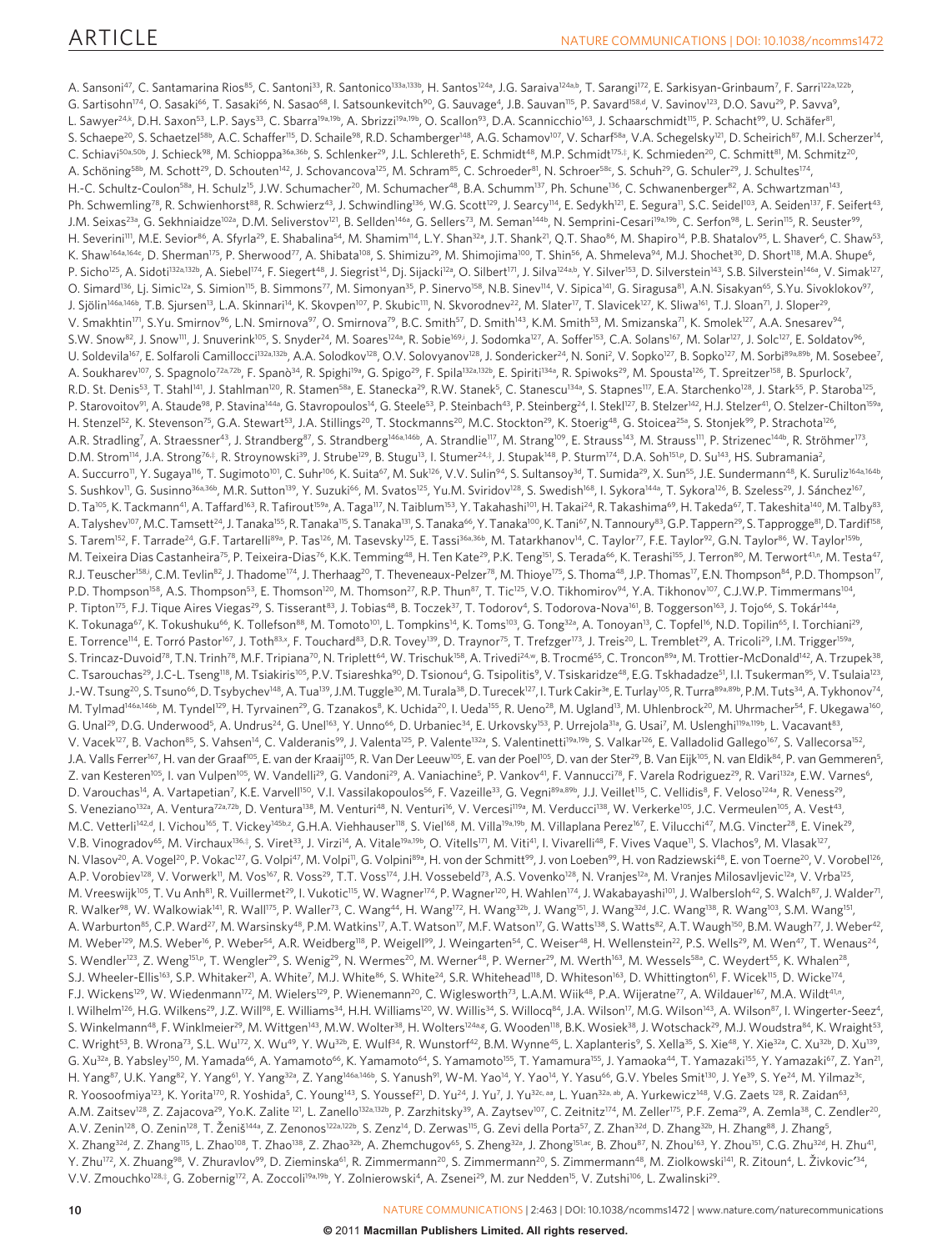1 University at Albany, Albany, New York, USA.

2 Department of Physics, University of Alberta, Edmonton, Alberta, Canada.

3(a)Department of Physics, Ankara University, Ankara, Turkey; <sup>(b)</sup>Department of Physics, Dumlupinar University, Kutahya, Turkey; <sup>(c)</sup>Department of Physics, Gazi University, Ankara, Turkey; (d)Division of Physics, TOBB University of Economics and Technology, Ankara, Turkey; <sup>(e)</sup>Turkish Atomic Energy Authority, Ankara, Turkey.

4LAPP, CNRS/IN2P3 and Université de Savoie, Annecy-le-Vieux, France.

5 High Energy Physics Division, Argonne National Laboratory, Argonne, Illinois, USA.

6Department of Physics, University of Arizona, Tucson, Arizona, USA.

7 Department of Physics, The University of Texas at Arlington, Arlington, Texas, USA.

8Physics Department, University of Athens, Athens, Greece.

9Physics Department, National Technical University of Athens, Zografou, Greece.

<sup>10</sup>Institute of Physics, Azerbaijan Academy of Sciences, Baku, Azerbaijan.

11Institut de Física d′Altes Energies and Universitat Autònoma de Barcelona and ICREA, Barcelona, Spain.

12(a)Institute of Physics, University of Belgrade, Belgrade; <sup>(b)</sup>Vinca Institute of Nuclear Sciences, Belgrade, Serbia.

<sup>13</sup>Department for Physics and Technology, University of Bergen, Bergen, Norway.

14Physics Division, Lawrence Berkeley National Laboratory and University of California, Berkeley, California, USA.

<sup>15</sup>Department of Physics, Humboldt University, Berlin, Germany.

<sup>16</sup>Albert Einstein Center for Fundamental Physics and Laboratory for High Energy Physics, University of Bern, Bern, Switzerland.

<sup>17</sup>School of Physics and Astronomy, University of Birmingham, Birmingham, UK.

18(a)Department of Physics, Bogazici University, Istanbul; <sup>(b)</sup>Division of Physics, Dogus University, Istanbul, Turkey; <sup>(c)</sup>Department of Physics Engineering, Gaziantep University, Gaziantep, Turkey; <sup>(d)</sup>Department of Physics, Istanbul Technical University, Istanbul, Turkey.

19(a)|NFN Sezione di Bologna, Bologna, Italy; <sup>(b)</sup>Dipartimento di Fisica, Università di Bologna, Bologna, Italy.

20Physikalisches Institut, University of Bonn, Bonn, Germany.

21Department of Physics, Boston University, Boston, Massachusetts, USA.

<sup>22</sup>Department of Physics, Brandeis University, Waltham, Massachusetts, USA.

23(a)Universidade Federal do Rio De Janeiro COPPE/EE/IF, Rio de Janeiro, Brazil; <sup>(b)</sup>Instituto de Fisica, Universidade de Sao Paulo, Sao Paulo, Brazil.

<sup>24</sup>Physics Department, Brookhaven National Laboratory, Upton, New York, USA.

25(a)National Institute of Physics and Nuclear Engineering, Bucharest, Romania; (b)University Politehnica Bucharest, Bucharest, Romania; (c)West University in Timisoara, Timisoara, Romania.

<sup>26</sup>Departamento de Física, Universidad de Buenos Aires, Buenos Aires, Argentina.

<sup>27</sup>Cavendish Laboratory, University of Cambridge, Cambridge, UK.

28Department of Physics, Carleton University, Ottawa, Ontario, Canada.

29CERN, Geneva, Switzerland.

30Enrico Fermi Institute, University of Chicago, Chicago, Illinois, USA.

31(a)Departamento de Fisica, Pontificia Universidad Católica de Chile, Santiago, Chile; <sup>(b)</sup>Departamento de Física, Universidad Técnica Federico Santa María, Valparaíso, Chile.

 $32(a)$ Institute of High Energy Physics, Chinese Academy of Sciences, Beijing, China; (b)Department of Modern Physics, University of Science and Technology of China, Anhui, China; <sup>(c)</sup>Department of Physics, Nanjing University, Jiangsu, China; <sup>(d)</sup>High Energy Physics Group, Shandong University, Shandong, China. 33Laboratoire de Physique Corpusculaire, Clermont Université and Université Blaise Pascal and CNRS/IN2P3, Aubiere Cedex, France.

34Nevis Laboratory, Columbia University, Irvington, New York, USA.

<sup>35</sup>Niels Bohr Institute, University of Copenhagen, Kobenhavn, Denmark.

36(a) INFN Gruppo Collegato di Cosenza, Arcavata di Rende, Italy; <sup>(b)</sup>Dipartimento di Fisica, Università della Calabria, Arcavata di Rende, Italy.

<sup>37</sup> Faculty of Physics and Applied Computer Science, AGH-University of Science and Technology, Krakow, Poland.

38The Henryk Niewodniczanski Institute of Nuclear Physics, Polish Academy of Sciences, Krakow, Poland.

39Physics Department, Southern Methodist University, Dallas, Texas, USA.

40Physics Department, University of Texas at Dallas, Richardson, Texas, USA.

41DESY, Hamburg and Zeuthen, Germany.

42Institut für Experimentelle Physik IV, Technische Universität Dortmund, Dortmund, Germany.

43Institut für Kern- und Teilchenphysik, Technical University Dresden, Dresden, Germany.

44Department of Physics, Duke University, Durham, North Carolina, USA.

45SUPA—School of Physics and Astronomy, University of Edinburgh, Edinburgh, UK.

46Fachhochschule Wiener Neustadt, Wiener Neustadt, Austria.

47INFN Laboratori Nazionali di Frascati, Frascati, Italy.

48Fakultät für Mathematik und Physik, Albert-Ludwigs-Universität, Freiburg i.Br., Germany.

49Section de Physique, Université de Genève, Geneva, Switzerland.

50(a)INFN Sezione di Genova, Genova, Italy; (b)Dipartimento di Fisica, Università di Genova, Genova, Italy.

51Institute of Physics and HEP Institute, Georgian Academy of Sciences and Tbilisi State University, Tbilisi, Georgia.

52II Physikalisches Institut, Justus-Liebig-Universität Giessen, Giessen, Germany.

53SUPA—School of Physics and Astronomy, University of Glasgow, Glasgow, UK.

54II Physikalisches Institut, Georg-August-Universität, Göttingen, Germany.

55Laboratoire de Physique Subatomique et de Cosmologie, Université Joseph Fourier and CNRS/IN2P3 and Institut National Polytechnique de Grenoble, Grenoble, France.

56Department of Physics, Hampton University, Hampton, Virginia, USA.

<sup>57</sup>Laboratory for Particle Physics and Cosmology, Harvard University, Cambridge, Massachusetts, USA.

58(a)Kirchhoff-Institut für Physik, Ruprecht-Karls-Universität Heidelberg, Heidelberg, Germany; (b)Physikalisches Institut, Ruprecht-Karls-Universität Heidelberg, Heidelberg, Germany; <sup>(c)</sup>ZITI Institut für technische Informatik, Ruprecht-Karls-Universität Heidelberg, Mannheim, Germany.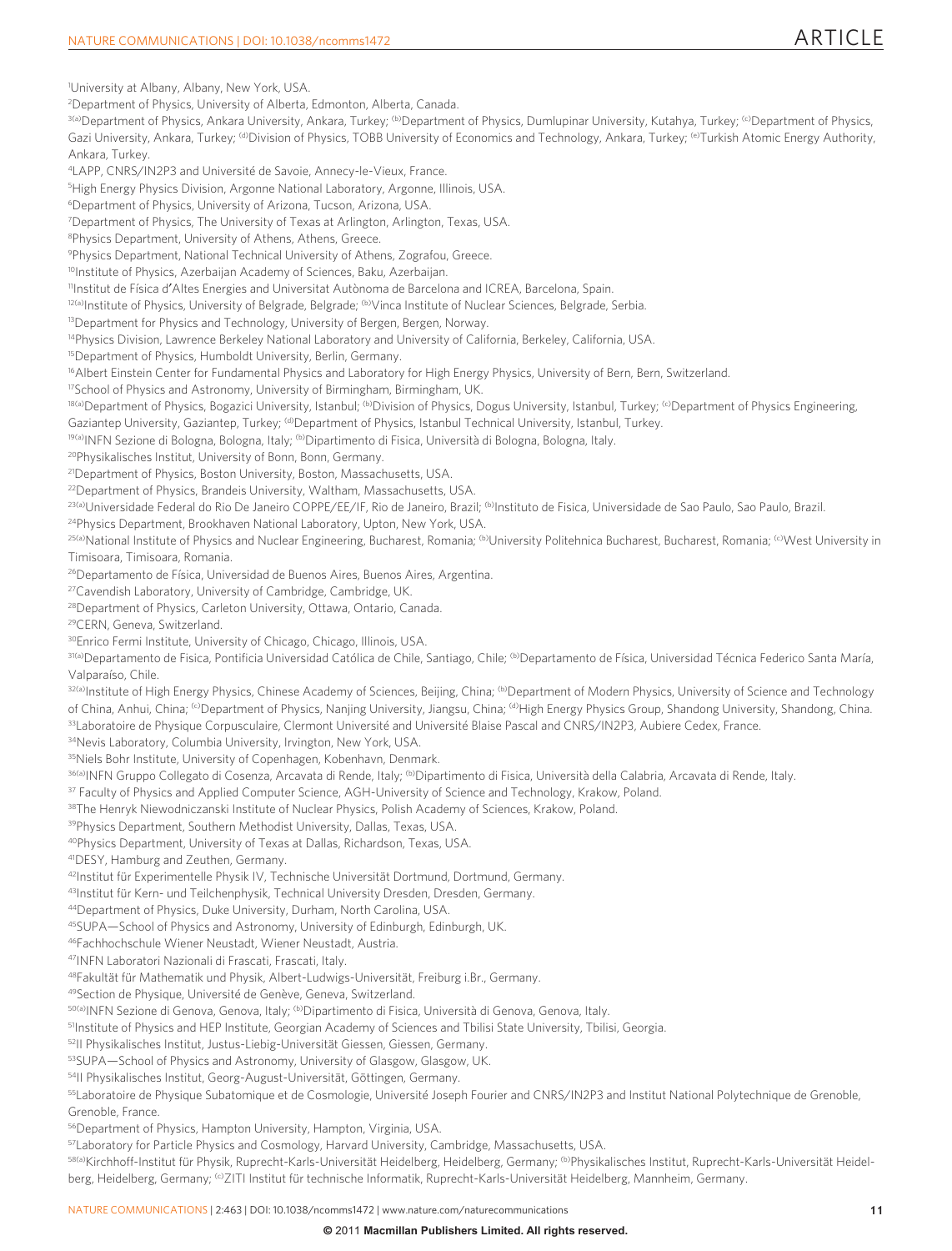59Faculty of Science, Hiroshima University, Hiroshima, Japan. <sup>60</sup>Faculty of Applied Information Science, Hiroshima Institute of Technology, Hiroshima, Japan. 61Department of Physics, Indiana University, Bloomington, Indiana, USA. 62Institut für Astro- und Teilchenphysik, Leopold-Franzens-Universität, Innsbruck, Austria. 63University of Iowa, Iowa City, Iowa, USA. 64Department of Physics and Astronomy, Iowa State University, Ames, Iowa, USA. 65Joint Institute for Nuclear Research, JINR Dubna, Dubna, Russia. 66KEK, High Energy Accelerator Research Organization, Tsukuba, Japan. 67Graduate School of Science, Kobe University, Kobe, Japan. 68Faculty of Science, Kyoto University, Kyoto, Japan. 69Kyoto University of Education, Kyoto, Japan. 70Instituto de Física La Plata, Universidad Nacional de La Plata and CONICET, La Plata, Argentina. 71Physics Department, Lancaster University, Lancaster, UK. 72(a)INFN Sezione di Lecce, Lecce, Italy; (b)Dipartimento di Fisica, Università del Salento, Lecce, Italy. 73Oliver Lodge Laboratory, University of Liverpool, Liverpool, UK. 74Department of Physics, Jožef Stefan Institute and University of Ljubljana, Ljubljana, Slovenia. <sup>75</sup>Department of Physics, Queen Mary University of London, London, UK. <sup>76</sup>Department of Physics, Royal Holloway University of London, Surrey, UK. <sup>77</sup>Department of Physics and Astronomy, University College London, London, UK. <sup>78</sup>Laboratoire de Physique Nucléaire et de Hautes Energies, UPMC and Université Paris-Diderot and CNRS/IN2P3, Paris, France. 79Fysiska institutionen, Lunds universitet, Lund, Sweden. 80Departamento de Fisica Teorica C-15, Universidad Autonoma de Madrid, Madrid, Spain. 81Institut für Physik, Universität Mainz, Mainz, Germany. 82School of Physics and Astronomy, University of Manchester, Manchester, UK. 83CPPM, Aix-Marseille Université and CNRS/IN2P3, Marseille, France. 84Department of Physics, University of Massachusetts, Amherst, Massachusetts, USA. 85 Department of Physics, McGill University, Montreal, Québec, Canada. 86School of Physics, University of Melbourne, Victoria, Australia. 87 Department of Physics, The University of Michigan, Ann Arbor, Michigan, USA. 88 Department of Physics and Astronomy, Michigan State University, East Lansing, Michigan, USA. 89(a)INFN Sezione di Milano, Milano, Italy; (b)Dipartimento di Fisica, Università di Milano, Milano, Italy. 90B.I. Stepanov Institute of Physics, National Academy of Sciences of Belarus, Minsk, Republic of Belarus. 91National Scientific and Educational Centre for Particle and High Energy Physics, Minsk, Republic of Belarus. 92 Department of Physics, Massachusetts Institute of Technology, Cambridge, Massachusetts, USA. 93Group of Particle Physics, University of Montreal, Montreal, Québec, Canada. 94P.N. Lebedev Institute of Physics, Academy of Sciences, Moscow, Russia. 95Institute for Theoretical and Experimental Physics (ITEP), Moscow, Russia. 96Moscow Engineering and Physics Institute (MEPhI), Moscow, Russia. 97Skobeltsyn Institute of Nuclear Physics, Lomonosov Moscow State University, Moscow, Russia. 98Fakultät für Physik, Ludwig-Maximilians-Universität München, München, Germany. 99Max-Planck-Institut für Physik (Werner-Heisenberg-Institut), München, Germany. 100Nagasaki Institute of Applied Science, Nagasaki, Japan. 101Graduate School of Science, Nagoya University, Nagoya, Japan. 102(a)|NFN Sezione di Napoli; <sup>(b)</sup>Dipartimento di Scienze Fisiche, Università di Napoli, Napoli, Italy. <sup>103</sup>Department of Physics and Astronomy, University of New Mexico, Albuquerque, NM, USA. 104 Institute for Mathematics, Astrophysics and Particle Physics, Radboud University Nijmegen/Nikhef, Nijmegen, Netherlands. <sup>105</sup> Nikhef National Institute for Subatomic Physics and University of Amsterdam, Amsterdam, Netherlands. 106 Department of Physics, Northern Illinois University, DeKalb, Illinois, USA. 107Budker Institute of Nuclear Physics (BINP), Novosibirsk, Russia. 108Department of Physics, New York University, New York, New York, USA. 109Ohio State University, Columbus, Ohio, USA. 110Faculty of Science, Okayama University, Okayama, Japan. 111Homer L. Dodge Department of Physics and Astronomy, University of Oklahoma, Norman, Oklahoma, USA. 112 Department of Physics, Oklahoma State University, Stillwater, Oklahoma, USA. 113Palacký University, RCPTM, Olomouc, Czech Republic. 114 Center for High Energy Physics, University of Oregon, Eugene, Oregon, USA. 115LAL, Univ. Paris-Sud and CNRS/IN2P3, Orsay, France. 116Graduate School of Science, Osaka University, Osaka, Japan. 117 Department of Physics, University of Oslo, Oslo, Norway. 118Department of Physics, Oxford University, Oxford, UK. 119(a) INFN Sezione di Pavia, Pavia, Italy; (b)Dipartimento di Fisica Nucleare e Teorica, Università di Pavia, Pavia, Italy. <sup>120</sup>Department of Physics, University of Pennsylvania, Philadelphia, Pennsylvania, USA. <sup>121</sup>Petersburg Nuclear Physics Institute, Gatchina, Russia. 122(a)|NFN Sezione di Pisa, Pisa, Italy; <sup>(b)</sup>Dipartimento di Fisica E. Fermi, Università di Pisa, Pisa, Italy. 123 Department of Physics and Astronomy, University of Pittsburgh, Pittsburgh, Pennsylvania, USA.

nature communications | 2:463 | DOI: 10.1038/ncomms1472 | www.nature.com/naturecommunications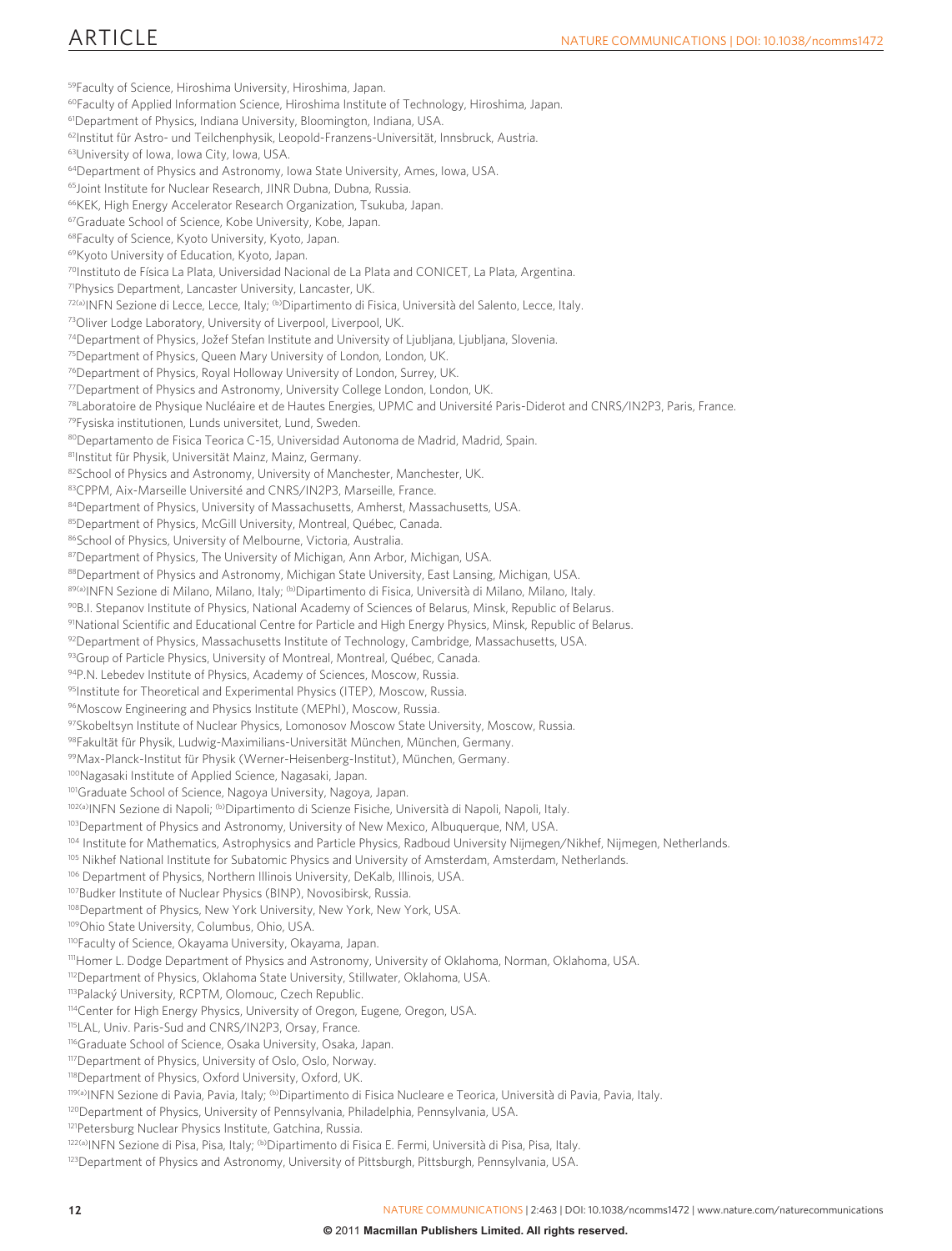124(a)Laboratorio de Instrumentacao e Fisica Experimental de Particulas - LIP, Lisboa, Portugal; (b)Departamento de Fisica Teorica y del Cosmos and CAFPE, Universidad de Granada, Granada, Spain.

<sup>125</sup>Institute of Physics, Academy of Sciences of the Czech Republic, Praha, Czech Republic.

<sup>126</sup>Faculty of Mathematics and Physics, Charles University in Prague, Praha, Czech Republic.

<sup>127</sup>Czech Technical University in Prague, Praha, Czech Republic.

<sup>128</sup>State Research Center Institute for High Energy Physics, Protvino, Russia.

<sup>129</sup>Particle Physics Department, Rutherford Appleton Laboratory, Didcot, UK.

130 Physics Department, University of Regina, Regina, Saskatchewan, Canada.

131Ritsumeikan University, Kusatsu, Shiga, Japan.

132(a)|NFN Sezione di Roma I, Roma, Italy; <sup>(b)</sup>Dipartimento di Fisica, Università La Sapienza, Roma, Italy.

133(a)|NFN Sezione di Roma Tor Vergata, Roma, Italy; <sup>(b)</sup>Dipartimento di Fisica, Università di Roma Tor Vergata, Roma, Italy.

134(a)|NFN Sezione di Roma Tre, Roma, Italy; (b)Dipartimento di Fisica, Università Roma Tre, Roma, Italy.

135(a)Faculté des Sciences Ain Chock, Réseau Universitaire de Physique des Hautes Energies - Université Hassan II, Casablanca, Morocco; <sup>(b)</sup>Centre National de l'Energie des Sciences Techniques Nucleaires, Rabat, Morocco; <sup>(c)</sup>Université Cadi Ayyad, Faculté des sciences Semlalia Département de Physique, B.P.

2390 Marrakech 40000, Morocco; <sup>(a)</sup>Faculté des Sciences, Université Mohamed Premier and LPTPM, Oujda, Morocco; <sup>(e)</sup>Faculté des Sciences, Université Mohammed V, Rabat, Morocco.

136DSM/IRFU (Institut de Recherches sur les Lois Fondamentales de l'Univers), CEA Saclay (Commissariat a l'Energie Atomique), Gif-sur-Yvette, France. 137 Santa Cruz Institute for Particle Physics, University of California Santa Cruz, Santa Cruz, California, USA.

138 Department of Physics, University of Washington, Seattle, Washington, USA.

139 Department of Physics and Astronomy, University of Sheffield, Sheffield, UK.

140Department of Physics, Shinshu University, Nagano, Japan.

141Fachbereich Physik, Universität Siegen, Siegen, Germany.

<sup>142</sup>Department of Physics, Simon Fraser University, Burnaby, British Columbia, Canada.

143SLAC National Accelerator Laboratory, Stanford, California, USA.

144(a)Faculty of Mathematics, Physics & Informatics, Comenius University, Bratislava, Slovak Republic; (b)Department of Subnuclear Physics, Institute of Experimental Physics of the Slovak Academy of Sciences, Kosice, Slovak Republic.

145(a)Department of Physics, University of Johannesburg, Johannesburg, South Africa; <sup>(b)</sup>School of Physics, University of the Witwatersrand, Johannesburg, South Africa.

146(a)Department of Physics, Stockholm University, Stockholm, Sweden; <sup>(b)</sup>The Oskar Klein Centre, Stockholm, Sweden.

<sup>147</sup>Physics Department, Royal Institute of Technology, Stockholm, Sweden.

148 Department of Physics and Astronomy, Stony Brook University, Stony Brook, New York, USA.

149 Department of Physics and Astronomy, University of Sussex, Brighton, UK.

150School of Physics, University of Sydney, Sydney, Australia.

151 Institute of Physics, Academia Sinica, Taipei, Taiwan.

<sup>152</sup>Department of Physics, Technion: Israel Inst. of Technology, Haifa, Israel.

153Raymond and Beverly Sackler School of Physics and Astronomy, Tel Aviv University, Tel Aviv, Israel.

154Department of Physics, Aristotle University of Thessaloniki, Thessaloniki, Greece.

155International Center for Elementary Particle Physics and Department of Physics, The University of Tokyo, Tokyo, Japan.

156Graduate School of Science and Technology, Tokyo Metropolitan University, Tokyo, Japan.

157Department of Physics, Tokyo Institute of Technology, Tokyo, Japan.

<sup>158</sup>Department of Physics, University of Toronto, Toronto, Ontario, Canada.

159(a)TRIUMF, Vancouver British Columbia, Canada, <sup>(b)</sup>Department of Physics and Astronomy, York University, Toronto, Ontario, Canada.

<sup>160</sup>Institute of Pure and Applied Sciences, University of Tsukuba, Ibaraki, Japan.

161Science and Technology Center, Tufts University, Medford, Massachusetts, USA.

162Centro de Investigaciones, Universidad Antonio Narino, Bogota, Colombia.

163Department of Physics and Astronomy, University of California Irvine, Irvine, California, USA.

164(a)INFN Gruppo Collegato di Udine, Udine, Italy; <sup>(b)</sup>ICTP, Trieste; <sup>(c)</sup>Dipartimento di Fisica, Università di Udine, Udine, Italy.

165Department of Physics, University of Illinois, Urbana, Illinois, USA.

166Department of Physics and Astronomy, University of Uppsala, Uppsala, Sweden.

<sup>167</sup>Instituto de Física Corpuscular (IFIC) and Departamento de Física Atómica, Molecular y Nuclear and Departamento de Ingenierá Electrónica and Instituto

de Microelectrónica de Barcelona (IMB-CNM), University of Valencia and CSIC, Valencia, Spain.

168 Department of Physics, University of British Columbia, Vancouver, British Columbia, Canada.

169 Department of Physics and Astronomy, University of Victoria, Victoria, British Columbia, Canada.

170Waseda University, Tokyo, Japan.

171Department of Particle Physics, The Weizmann Institute of Science, Rehovot, Israel.

172 Department of Physics, University of Wisconsin, Madison, Wisconsin, USA.

173Fakultät für Physik und Astronomie, Julius-Maximilians-Universität, Würzburg, Germany.

174Fachbereich C Physik, Bergische Universität Wuppertal, Wuppertal, Germany.

175 Department of Physics, Yale University, New Haven, Connecticut, USA.

176Yerevan Physics Institute, Yerevan, Armenia.

177 Domaine scientifique de la Doua, Centre de Calcul CNRS/IN2P3, Villeurbanne Cedex, France.

*a* Also at Laboratorio de Instrumentacao e Fisica Experimental de Particulas - LIP, Lisboa, Portugal.

*b* Also at Faculdade de Ciencias and CFNUL, Universidade de Lisboa, Lisboa, Portugal.

*c* Also at CPPM, Aix-Marseille Université and CNRS/IN2P3, Marseille, France.

*d* Also at TRIUMF, Vancouver, British Columbia, Canada.

*e* Also at Department of Physics, California State University, Fresno, California, USA.